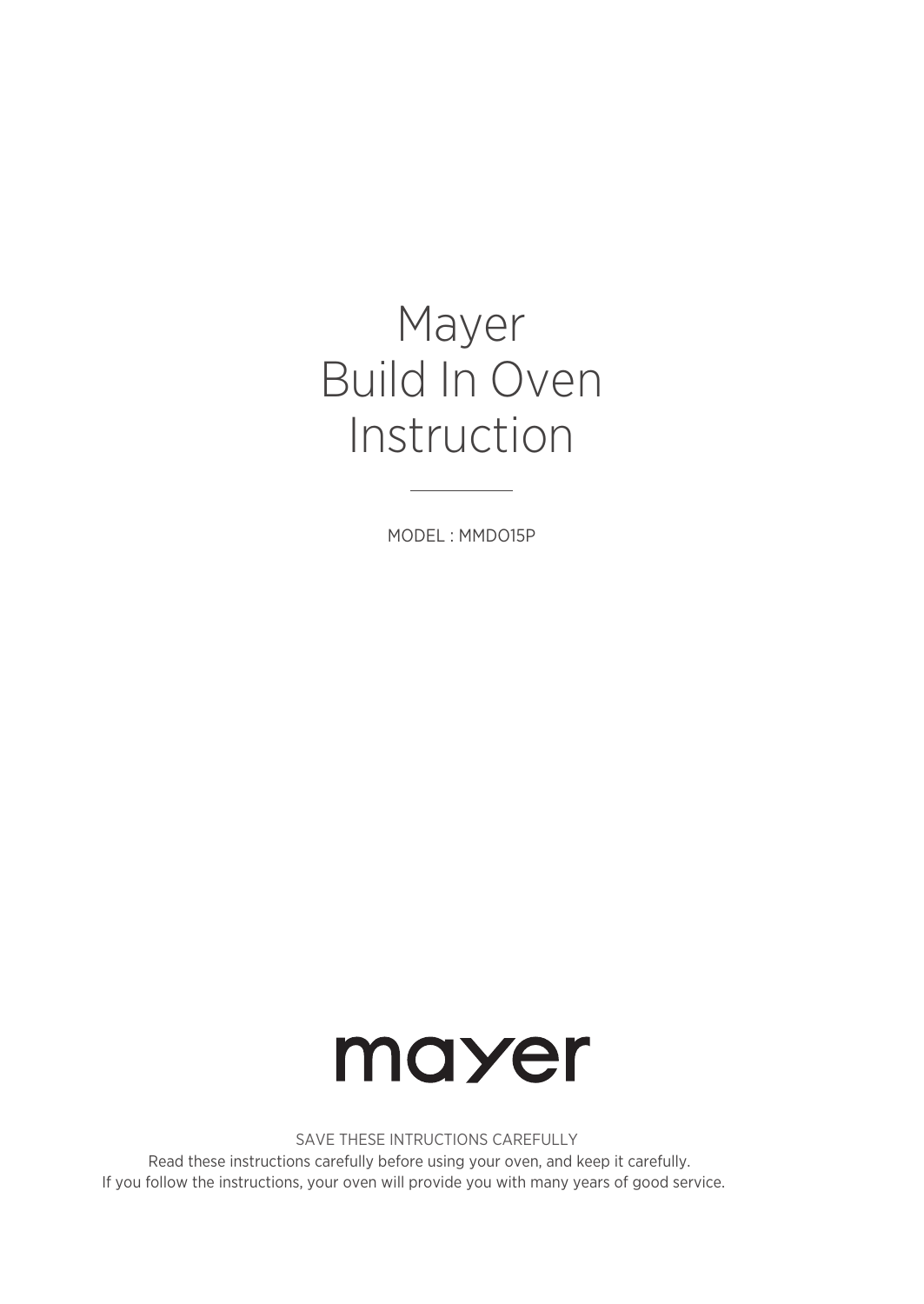# CONTENTS

- 3 **SAFETY INFORMATION**
- 4 Warning
- 6 Causes of damage

#### 7 **INSTALLATION**

#### 8 **OPERATING THE APPLIANCE**

- 8 Identifying the appliance
- 8 **7NP30EO**
- 8 Component
- 9 Before using the appliance
- 10 Types of heating
- 11 Using your appliance
- 14 **7NP30TO**
- 14 Component
- 15 Before using the appliance
- 16 Types of heating
- 17 Using your appliance
- 19 ACCESSORIES
- 22 ENERGY EFFICIENT USE
- $22$ ENVIRONMENT
- 22 HEALTH
- 23 MAINTENANCE YOUR APPLIANCE
- 25 Pyrolytic self-cleaning function
- APPLIANCE DOOR 32
- CURE YOUR APPLIANCE WHEN NEEDED 34
- CUSTOMER SERVICE 37
- TIPS AND TRICKS 38

#### **TYPICAL RECIPES** 40

- Cakes 41
- Bread & pizza 41
- Meat 42

#### TEST FOOD ACCORDING TO EN 60350-1 42

- ENERGY EFFICIENCY ACCORDING TO EN 60350-1 43
- COOKING BY ECO MODE 44
- DATASHEET (EU 65/2014 & EU 66/2014) 44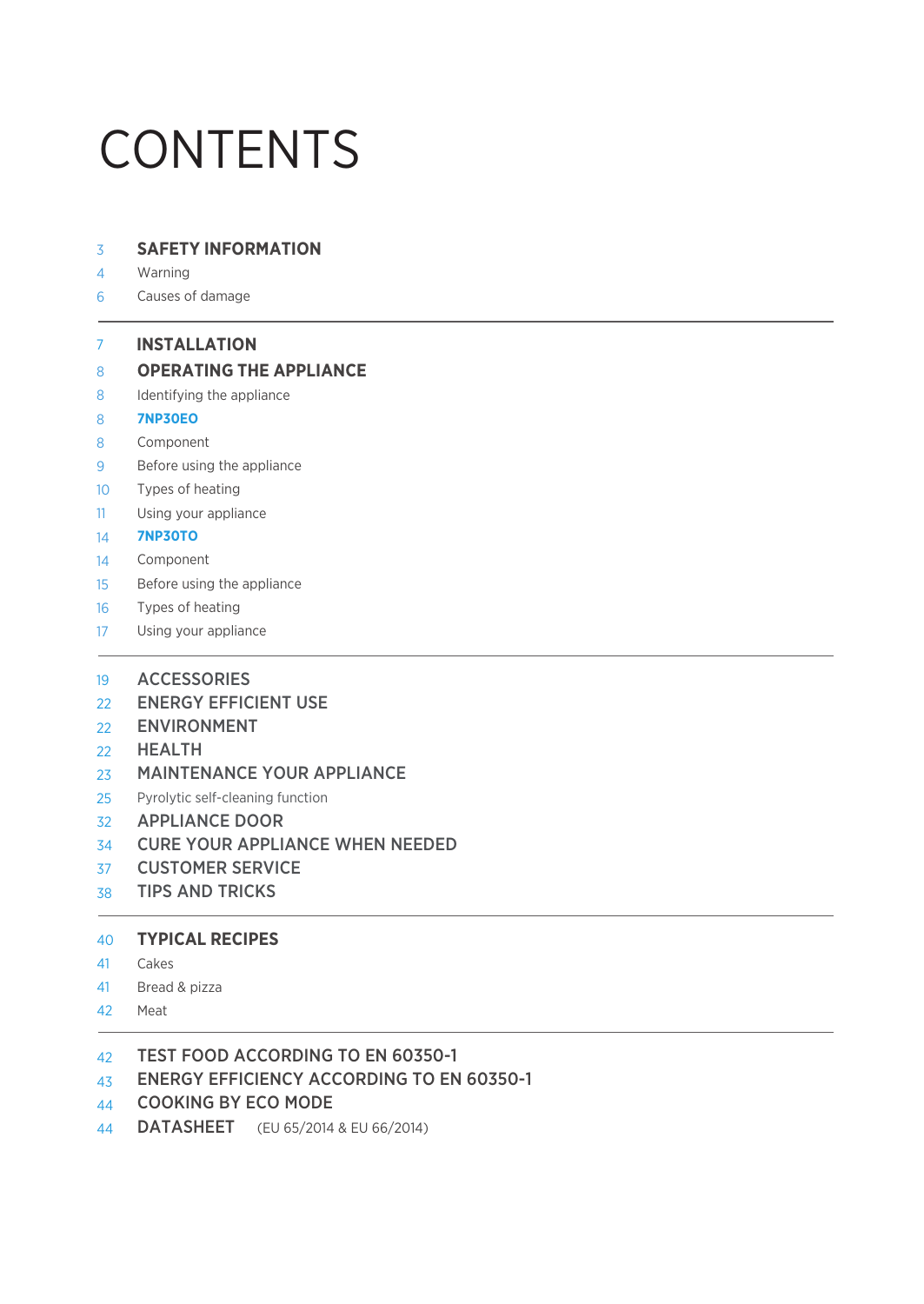### **SAFETY INFORMATION**

Thank you for buying Mayer Built-in Oven. Before unpacking it, please read these instructions carefully. Only then will you be able to operate your appliance safely and correctly. Warmly recommend retain the instruction manual and installation instructions for future use or for subsequent owners.

- Means for disconnection must be incorporated in the fixed wiring in accordance with the wiring rules . A disconnection incorporated in the fixed wiring is to be provided . 1.
- Fixed wiring insulation must be protected , for example , by insulating sleeving hav-2. ing an appropriate temperature rating .
- 3. Disconnection incorporated in the fixed wiring is in accordance with AS/N  $\sim$  ZS 3000

- The appliance and its accessible parts become hot during use . Young children 4. should be kept away.
- 5. During use the appliance becomes hot . Care should be taken to avoid touching heating elements inside the oven .
- This appliance can be used by children aged from 8 years and above and persons 6. with reduced physical , sensory or mental capabilities or lack of experience and knowledge if they have been given supervision or instruction concerning use of the appliance in a safe way and understand the hazards involved .
- Children less than 8 years of age shall be kept away unless continuously supervised 7. . Children being supervised not to play with the appliance . The appliance is not to be used by persons (including children) with reduced physical , sensory or metal capabilities , or lack of experience and knowledge , unless they have been given supervision or instruction .
- Children shall not play with the appliance . 8.
- Do not use harsh abrasive cleaners or sharp metal scrapers to clean the oven door 9. glass since they can scratch the surface , which may result in shattering of the glass. A steam cleaner is not be used .
- Cleaning and user maintenance shall not be made by children without supervision . 10.
- Excess spillage must be remove before cleaning . 11.
- Under cleaning conditions the surfaces may be get hotter than usual . The oven 12. must be switched off before removing the guard and after cleaning, the guard must be replaced in accordance with instructions .
- Check the appliance if there is any damage after unpacking it. Do not connect the 13. appliance if it has been damaged. Only a licensed professional may connect appliances without plugs. Damage caused by incorrect connection is not covered under warranty.
- 14. Ensure that the appliance is switched off before replacing the lamp to avoid the possibility of electric shock .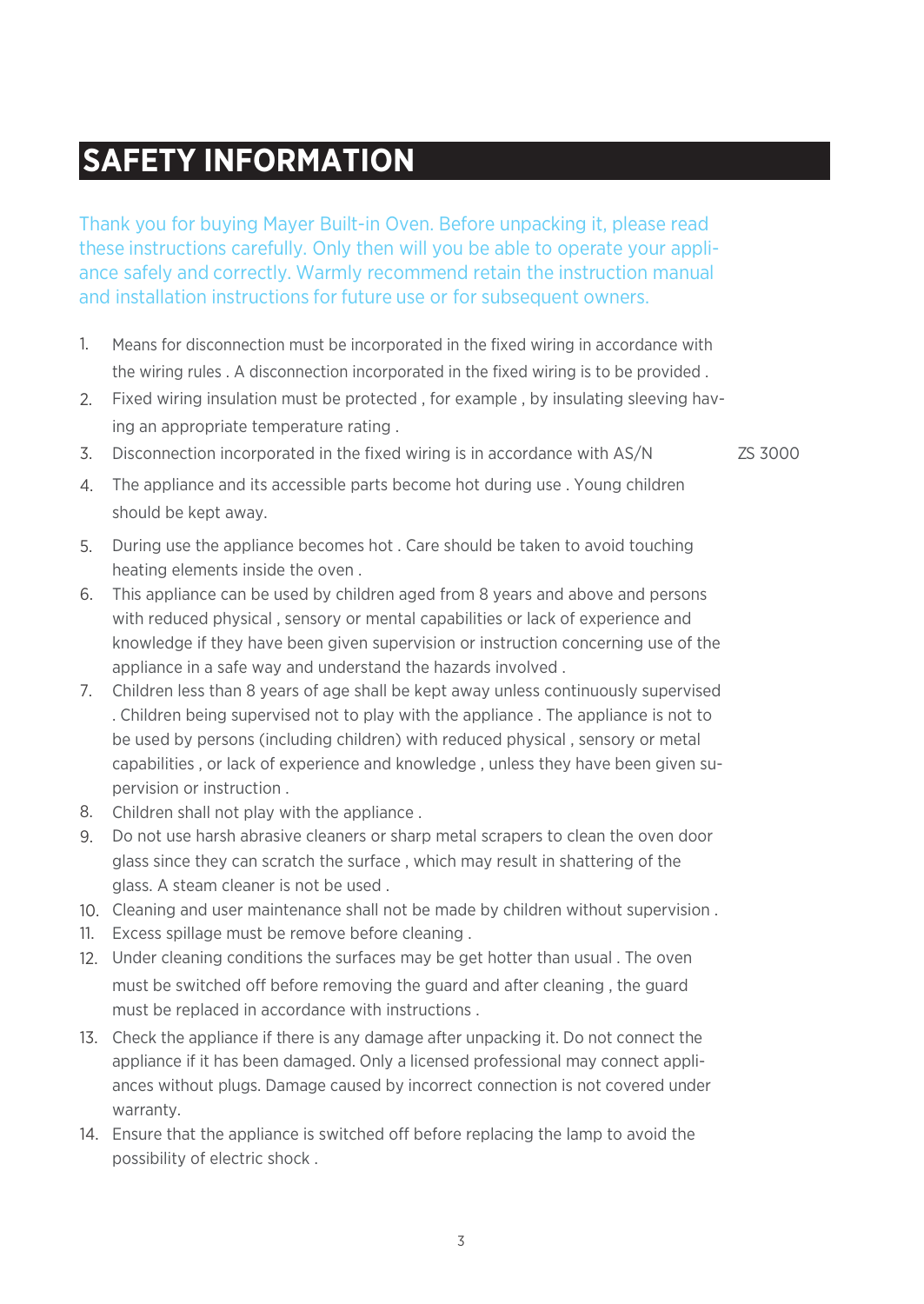- 15. Only use this appliance indoors. The appliance must only be used for the preparation of food and drink. The appliance must be supervised during operation.
- 16. Please always slide accessories into the cavity the right way round.
- Above information is under the guidance of IEC 60335-1 / EN 60335-1 / IEC 60335- 17.2-6 / EN 60335-2-6 .

### **WARNING**

#### **Risk of electric shock!**

- Incorrect repairs are dangerous. Repairs may only be carried out and damaged power 1. cables replaced by one of our trained after-sales technicians. If the appliance is defective, unplug the appliance from the mains or switch off the circuit breaker in the fuse box. Contact the after-sale service.
- The cable insulation on electrical appliances may melt when touching hot parts of the 2. appliance. Never bring electrical appliance cables into contact with hot parts of the appliance.
- Do not use any high-pressure cleaners or steam cleaners, which can result in an 3. electric shock.
- A defective appliance may cause electric shock. Never switch on a defective appli-4. ance. Unplug the appliance from the mains or switch off the circuit breaker in the fuse box. Contact the after-sales service.

#### **Risk of fire!**

- 1. Combustible items stored in the cavity may catch fire. Never store combustible items in the cavity. Never open the appliance door if there is smoke inside. Switch off the appliance and unplug it from the mains or switch off the circuit breaker in the fuse box.
- 2. A draught is created when the appliance door is opened. Greaseproof paper may come into contact with the heating element and catch fire. Do not place greaseproof paper loosely over accessories during preheating. Always weight down the greaseproof paper with a dish or a baking tin. Only cover the surface required with greaseproof paper. Greaseproof paper must not protrude over the accessories.

#### **Risk of injury!**

- Scratched glass in the appliance door may develop into a crack. Do not use a glass 1. scraper, sharp or abrasive cleaning aids or detergents.
- The hinges on the appliance door move when opening and closing the door, and you 2. may be trapped. Keep your hands away from the hinges.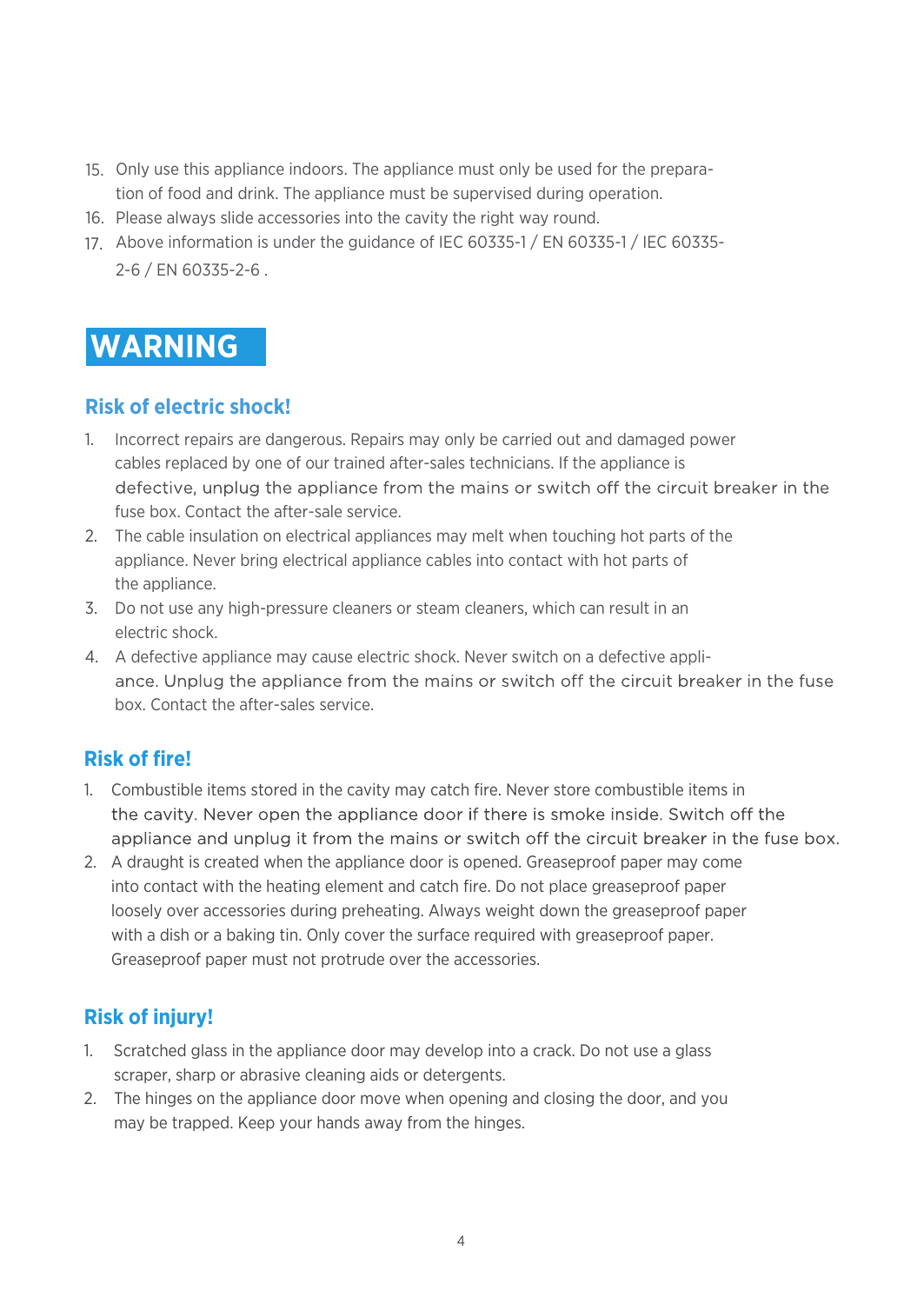#### **Risk of burns!**

- The appliance becomes very hot. Never touch the interior surfaces of the appliance or 1. the heating elements.
- Always allow the appliance to cool down. 2.
- 3. Keep children at a safe distance.
- Accessories and ovenware become very hot. Always use oven gloves to remove acces 4. sories or ovenware from the cavity.
- Alcoholic vapors may catch fire in the hot cooking compartment. Never prepare food 5.containing large quantities of drinks with high alcohol content. Only use small quanti ties of drinks with high alcohol content. Open the appliance door with care.

#### **Risk of scalding!**

- 1. The accessible parts become hot during operation. Never touch the hot parts. Keep children at a safe distance.
- When you open the appliance door, hot steam can escape. Steam may not be visible, 2. depending on its temperature. When opening, do not stand too close to the appliance. Open the appliance door carefully. Keep children away.
- Water in a hot cavity may create hot steam. Never pour water into the hot cavity. 3.

#### **Hazard due to magnetism!**

Permanent magnets are used in the control panel or in the control elements. They may affect electronic implants, e.g. heart pacemakers or insulin pumps. Wearers of electronic implants must stay at least 10 cm away from the control panel.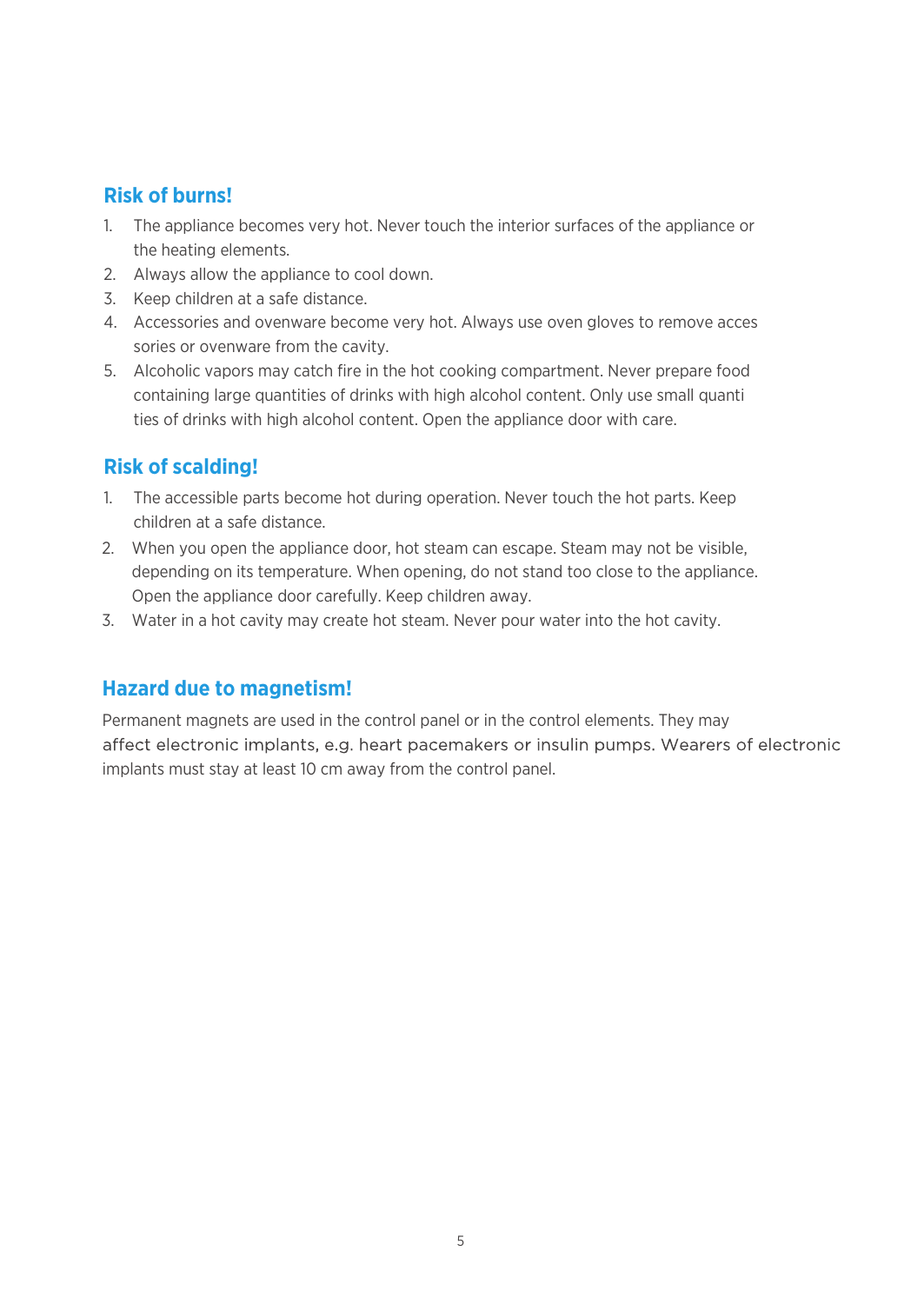#### **Causes of Damage**

- Accessories, foil, greaseproof paper or ovenware on the cavity floor: do not place 1. accessories on the cavity floor. Do not cover the cavity floor with any sort of foil or greaseproof paper. Do not place ovenware on the cavity floor if a temperature of over 50 ºC has been set. This will cause heat to accumulate. The enamel will be damaged.
- Aluminum foil: Aluminum foil in the cavity must not come into contact with the door 2. glass. This could cause permanent discoloration of the door glass.
- 3. Silicone pans: Do not use any silicone pans, or any mats, covers or accessories that contain silicone. The oven sensor may be damaged.
- Water in a hot cooking compartment: do not pour water into the cavity when it is 4. hot. This will cause steam. The temperature change can cause damage to the enamel.
- Moisture in the cavity: Over an extended period of time, moisture in the cavity may 5. lead to corrosion. Allow the appliance to dry after use. Do not keep moist food in the closed cavity for extended periods of time. Do not store food in the cavity.
- Cooling with the appliance door open: Following operation at high temperatures, only 6. allow the appliance to cool down with the door closed. Do not trap anything in the appliance door. Even if the door is only left open a crack, the front of nearby furniture may become damaged over time. Only leave the appliance to dry with the door open if a lot of moisture was produced while the oven was operating.
- Fruit juice: when baking particularly juicy fruit pies, do not pack the baking tray too 7. generously. Fruit juice dripping from the baking tray leaves stains that cannot be removed. If possible, use the deeper universal pan.
- Extremely dirty seal: If the seal is very dirty, the appliance door will no longer close 8. properly during operation. The fronts of adjacent units could be damaged. Always keep the seal clean.
- Appliance door as a seat, shelf or worktop: Do not sit on the appliance door or place 9. or hang anything on it. Do not place any cookware or accessories on the appliance door.
- 10. Inserting accessories: depending on the appliance model, accessories can scratch the door panel when closing the appliance door. Always insert the accessories into the cavity as far as they will go.
- Carrying the appliance: do not carry or hold the appliance by the door handle. The 11. door handle cannot support the weight of the appliance and could break.
- moisture content inside the cavity can occur. This may lead to condensation and can cause corrosion damage of your high quality appliance as well as harm your kitchen. Avoid condensation by opening the door or use "Defrost" mode. 12. If you use the residual heat of the switched off oven to keep food warm, a high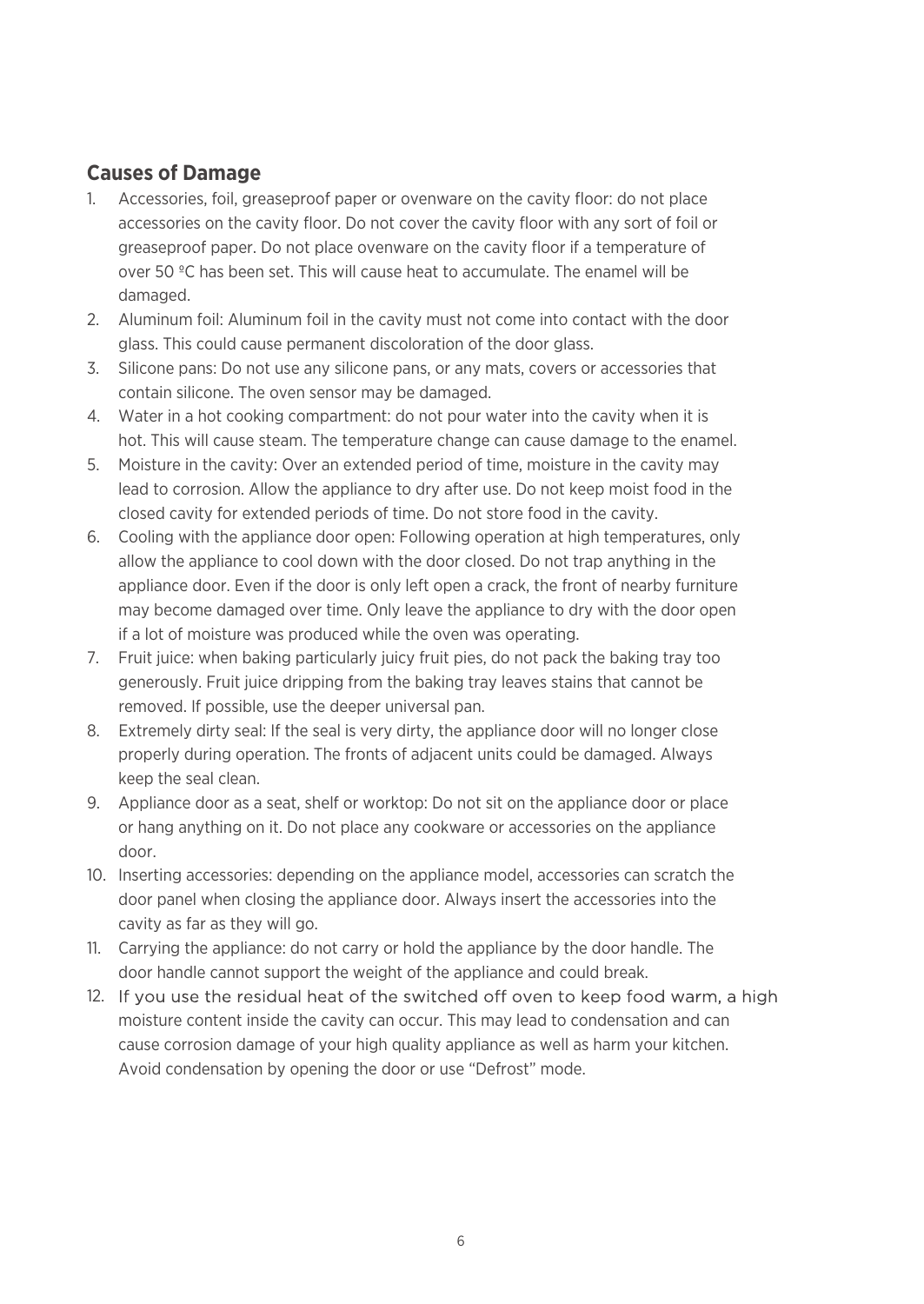### **INSTALLATION**



To operate this appliance safe , please be sure that it has been installed to a professional standard respecting the installation instructions . Damages occur because of incorrect installation are not within the warranty.

While doing the installation , please wear protective gloves to prevent yourself from getting cut by sharp edges .

Check the appliance if there is any damage before installation and do not connect the appliance if there is .

Before turning on the appliance , please clean up all the packaging materials and adhesive film from the appliance.

The dimensions attached are in mm.

It is necessary to have the plug accessible or incorporate a switch in the fixed wiring, in order to disconnect the appliance from the supply after installation when necessary. Warning : The appliance must not be installed behind a decorative door in order to avoid overheating.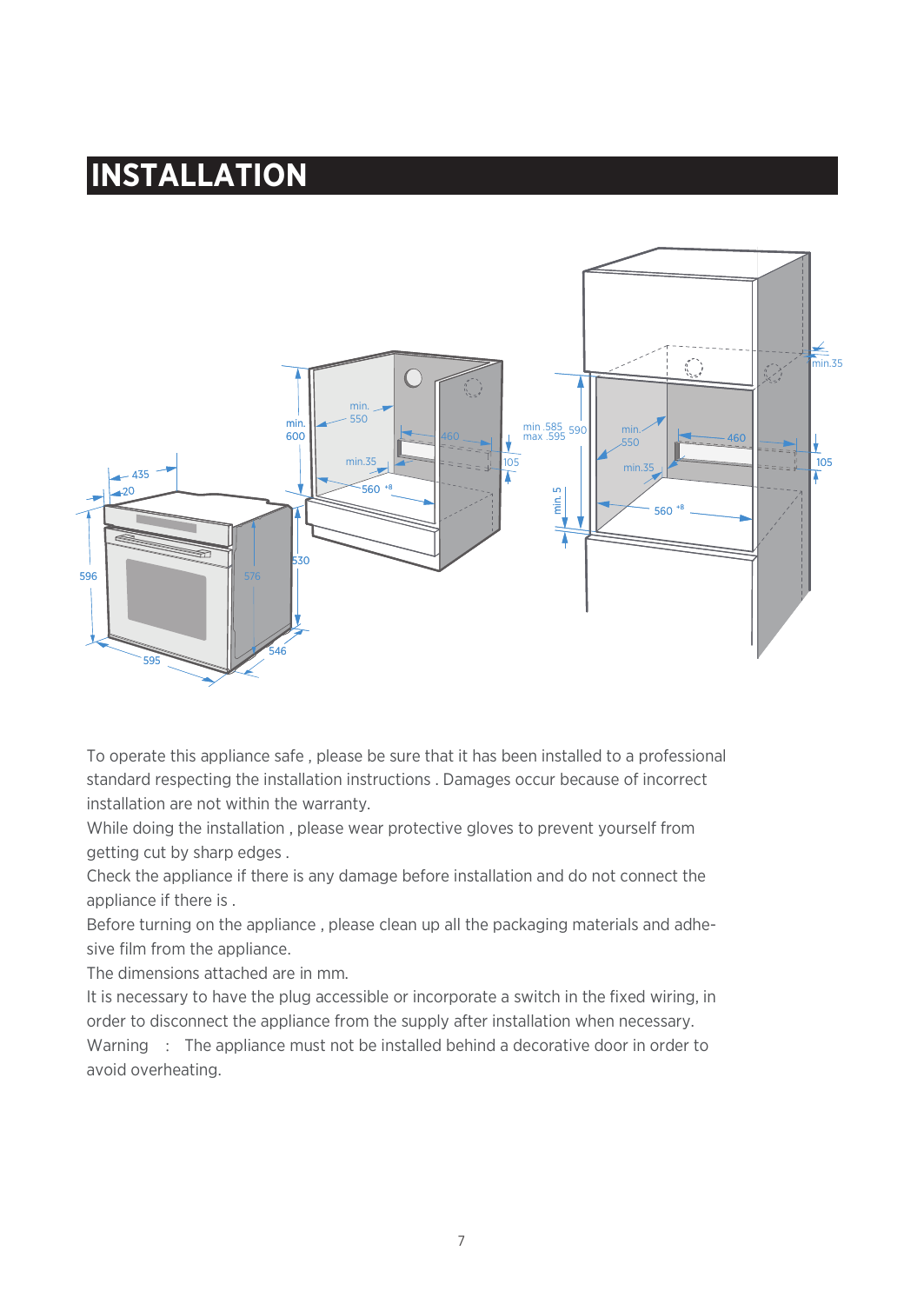### **OPERATING THE APPLIANCE**

#### **IDENTIFYING THE APPLIANCE**

Confirm the model number. You can distinguish model number by the control panel.

### **COMPONENT 7NP30E0**

| $\begin{array}{c} \mathbb{Q} \equiv \mathbb{Q} \;\; \mathbb{Q} \; \mathbb{Q} \cr \Xi \;\; \mathbb{R} \;\; \mathbb{A} \; \Delta \; \Delta \; \mathbb{Q} \end{array}$ | $\mathbb{R}$ $\circ$ $\mathbb{R}$ | $ \overline{\widetilde{\mathbb{O}}} $ |                 | 88:38% 868% 18.88% |   |   |  |
|---------------------------------------------------------------------------------------------------------------------------------------------------------------------|-----------------------------------|---------------------------------------|-----------------|--------------------|---|---|--|
|                                                                                                                                                                     | ₿з                                |                                       |                 |                    |   |   |  |
|                                                                                                                                                                     |                                   |                                       |                 |                    |   |   |  |
| $\mathcal{P}$                                                                                                                                                       | $\overline{5}$                    | $\overline{4}$                        | $5\overline{)}$ | 6 7                | 8 | q |  |

| 1. Oven - Function                            | Turn this knob to change heating mode.                                   |
|-----------------------------------------------|--------------------------------------------------------------------------|
| 2. ON / OFF                                   | Switch on and off oven.                                                  |
| 3. Timer / Child-Proof Lock                   | Use timer function/use child-proof lock with 3s press                    |
| 4. End time                                   | Set an end time to the cooking duration.                                 |
| 5. Quick preheat<br>$\left(\mathbb{R}\right)$ | Use this to have a quick preheat.                                        |
| 6. Duration & Clock Setting                   | Set a duration time then select function & set clock<br>in standby mode. |
| 7. Temperature Setting                        | Press to set temperature.                                                |
| 8. Lamp ON / OFF                              | Switch on and off the lamp.                                              |
| 9. Start / Pause                              | Start and pause the cooking process.                                     |
| 10. Adjust                                    | Change the adjustment values shown in the display.                       |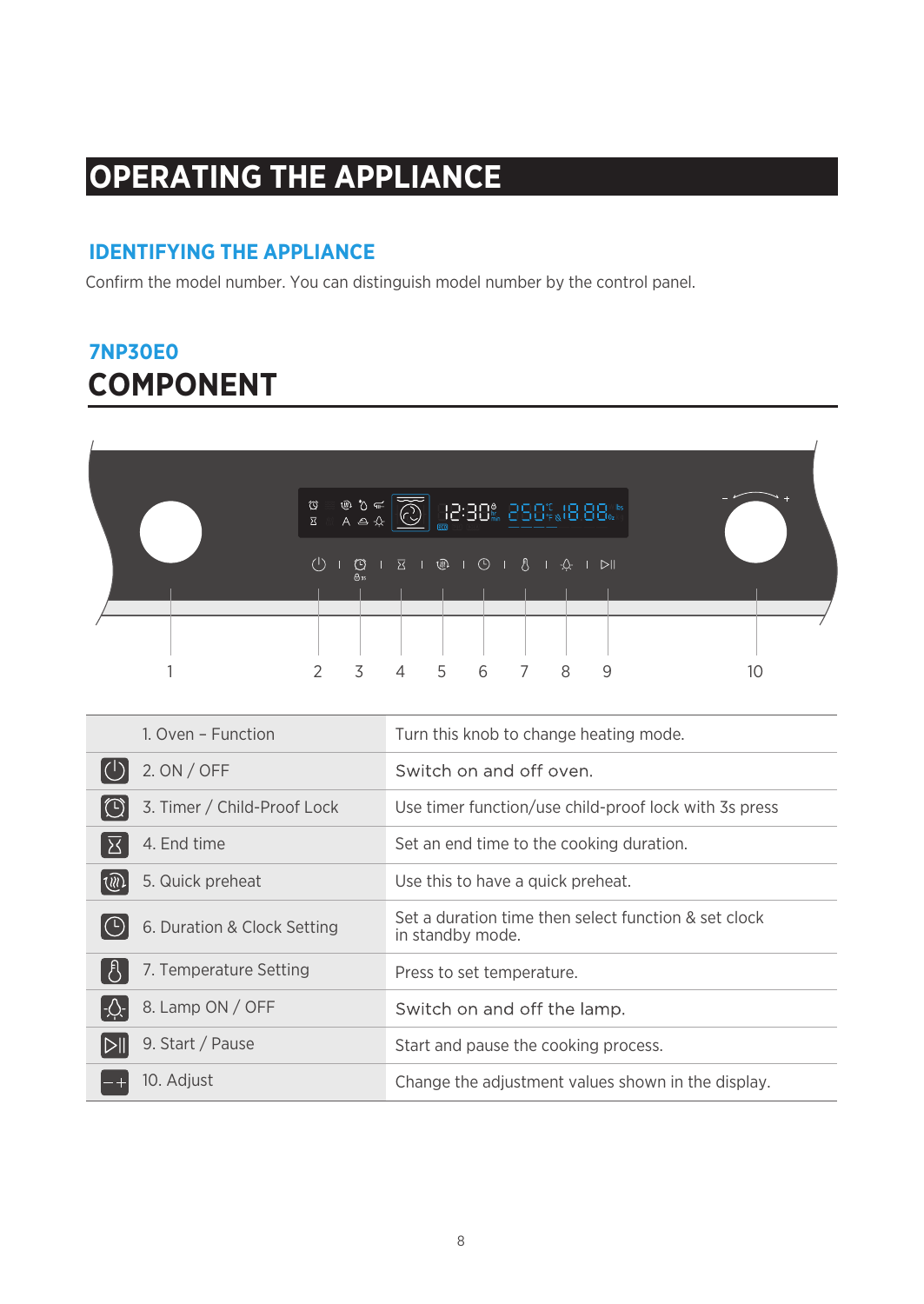## **BEFORE USING THE APPLIANCE**

#### **First using for the first time**

Before using the appliance to prepare food for the first time, you must clean the cavity and accessories.

- Remove all stickers, surface protection foils and transport protection parts. 1.
- 2. Remove all accessories and the side-racks from the cavity.
- Clean the accessories and the side-racks thoroughly using soapy water and a dish 3. cloth or soft brush.
- Ensure that the cavity does not contain any leftover packaging, such as polystyrene 4. pellets or wooden piece which may cause risk of fire.
- Wipe the smooth surfaces in the cavity and the door with a soft, wet cloth. 5.
- To remove the new-appliance smell, heat up the appliance when empty and with the 6. oven door closed.
- 7. Keep the kitchen highly ventilated while the appliance is heating up first time. Keep children and pets out of the kitchen during this time. Close the door to the adjacent rooms.
- Adjust the settings indicated. You can find out how to set the heating type and the 8. temperature in the next section.

→"Using Your Appliance" on page 10

| <b>Settings</b>     |    |
|---------------------|----|
| <b>Heating Mode</b> |    |
| Time                | 2h |

#### After the appliance has cooled down:

- Clean the smooth surfaces and the door with soapy water and a dish cloth. 1.
- 2. Dry all surfaces
- 3. Install the side-racks

#### **Setting the time**

Before the oven can be used, the time should be set.

- After the oven has been electrically connected, touch the clock symbol then you can 1. set time of day in hours by turn right knob.
- Touch clock symbol again then you can set time in minutes by right knob. 2.
- Touch clock symbol to finish the setting. 3.

NOTE: The clock has a 24 hour display.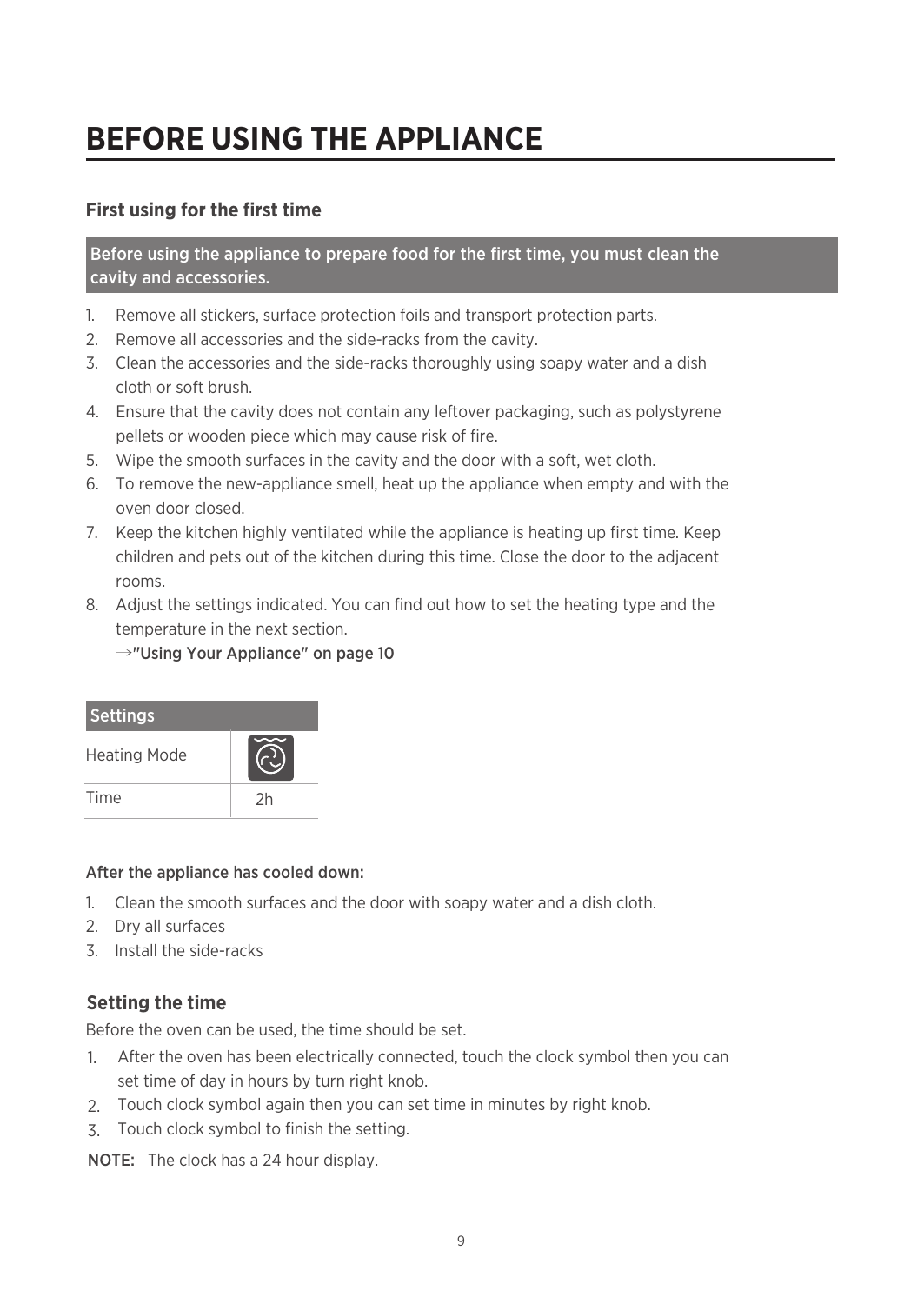# **TYPES OF HEATING**

Your appliance has various operating modes which make your appliance easier to use. To enable you to find the correct type of heating for your dish, we have explained the differences and scopes of application here.

| <b>Types of Heating</b> |                    | <b>Temperature</b> | <b>Use</b>                                                                                                                              |
|-------------------------|--------------------|--------------------|-----------------------------------------------------------------------------------------------------------------------------------------|
|                         | Conventional       | $30 \sim 250$ C    | For traditional baking and roasting on one<br>level. Especially suitable for cakes with<br>moist toppings.                              |
|                         | Convection         | $50 \sim 250$ C    | For baking and roasting on one or more<br>levels. Heat comes from the ring heater<br>surrounding the fan evenly.                        |
| $\bigodot$ and          | ECO                | 140 $\sim$ 240 °C  | For energy-saved cooking.                                                                                                               |
|                         | Conventional + Fan | $50 \sim 250$ C    | For baking and roasting on one or more<br>levels. The fan distributes the heat from the<br>heating elements evenly around the cavity.   |
|                         | Radiant Heat       | 150 ~250 °C        | For grilling small amounts of food and for<br>browning food. Please put the food in the<br>center part under the grill heating element. |
|                         | Double Grill + Fan | 50 $\sim$ 250 °C   | For grilling flat items and for browning<br>food. The fan distributes the heat evenly<br>around the cavity.                             |
|                         | Double Grill       | 150 ~250 °C        | For grilling flat items and for browning food.                                                                                          |
|                         | Pizza              | 50 $\sim$ 250 °C   | For pizza and dishes which need a lot of<br>heat from underneath. The bottom heater<br>and ring heater will work.                       |
|                         | <b>Bottom Heat</b> | $30 \sim 220$ C    | For add extra browning to the bases of<br>pizzas, pies, and pastries. Heating come<br>from the bottom heater.                           |
|                         | Defrost            |                    | For gently defrosting frozen food.                                                                                                      |
|                         | Dough Proving      | $30 \sim 45$ C     | For making yeast dough and sourdough to<br>prove and culturing yogurt.                                                                  |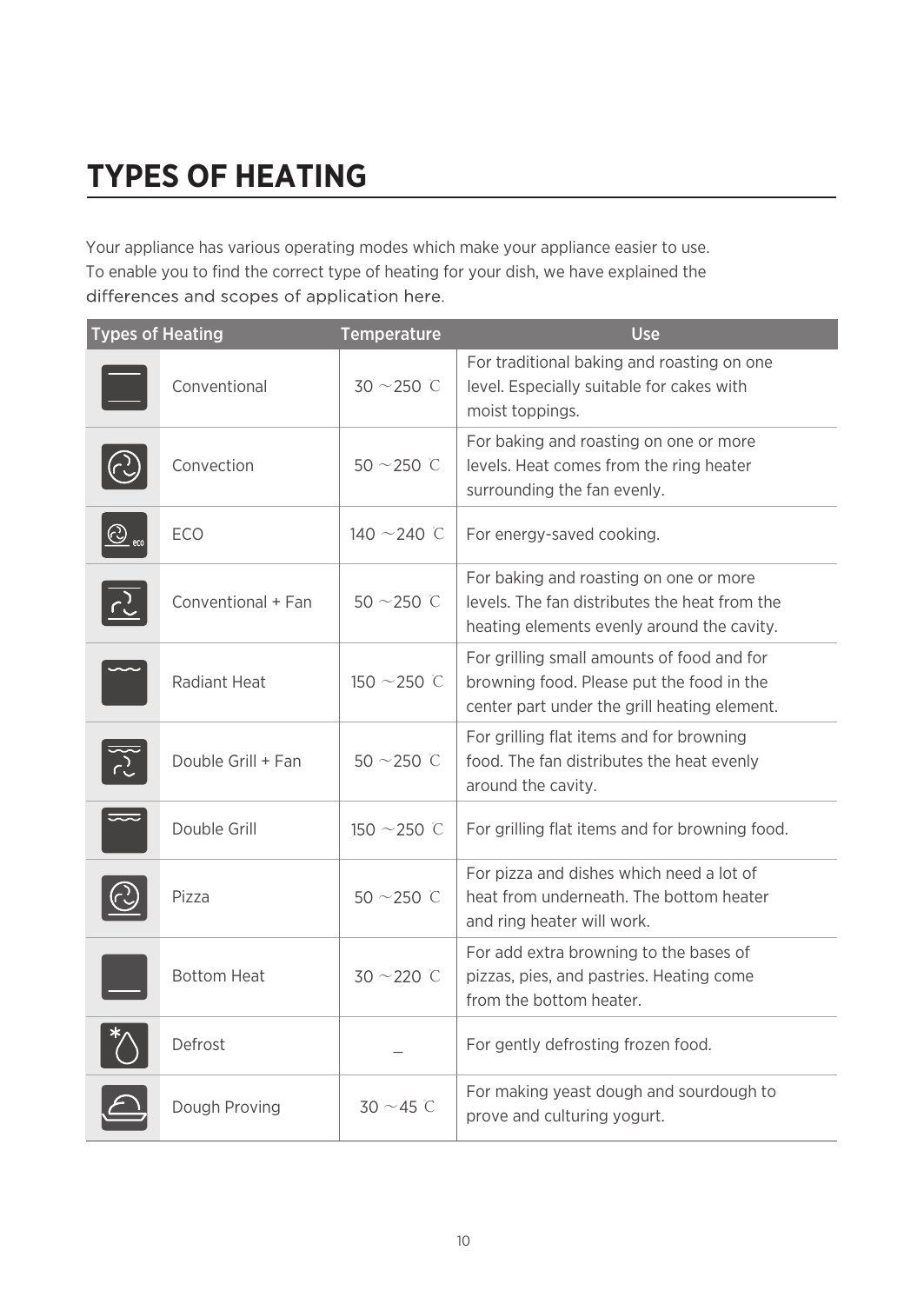|                          | Types of additional function Temperature |              | Use                             |
|--------------------------|------------------------------------------|--------------|---------------------------------|
| $ \widetilde{\bigodot} $ | Pyrolytic                                |              | To heat up to a very high       |
|                          | Self-cleaning                            | Unadiustable | temperature. Residues will burn |

#### **Notes**

- 1. To defrost big portions of food, it is possible to remove the side-racks and place the container on the cavity floor.
- 2. To warming tableware, it is beneficial to remove the side-racks and the heating modes "Hot Air Grilling" and "Fan Heating" with temperature setting of 50°C are useful. "Hot Air Grilling" should be used, if more than half of the cavity floor is covered by the tableware.
- 3. Due to an optimum evenness of heat distribution inside the cavity during "Fan Heat -------------ing", the fan will work at certain times of the heating process, to guaranty the best possible performance.

#### **Caution**

- 1. If you open the appliance door during an on-going operation, the operation will be paused. Please be especially careful with the risk of burns.
- 2. Do not cover the ventilation slots. Otherwise, the appliance may overheat. To make the appliance cools down more quickly after the operation, the cooling fan may continue to run for a period afterward.

#### **Cooling fan**

The cooling fan switches on and off as required. The hot air escapes above the door.

### **USING YOUR APPLIANCE**

#### **Cooking with oven**

- 1. After the oven has been electrically connected, turn the oven-function knob to select functions, turn the adjust knob the set cooking temperature.
- 2. Touch  $\| \triangleright \|$  symbol oven begins to work, if not, oven will back to clock after 5 minutes.
- 3. During the cooking process, you can touch  $\bigcirc$  to cancel or  $\triangleright$  to pause it.

**NOTE:** After temperature setting, you can touch clock symbol  $\left(\begin{matrix} 1 \end{matrix}\right)$  to set the cooking duration time, you can set it by turn adjust knob.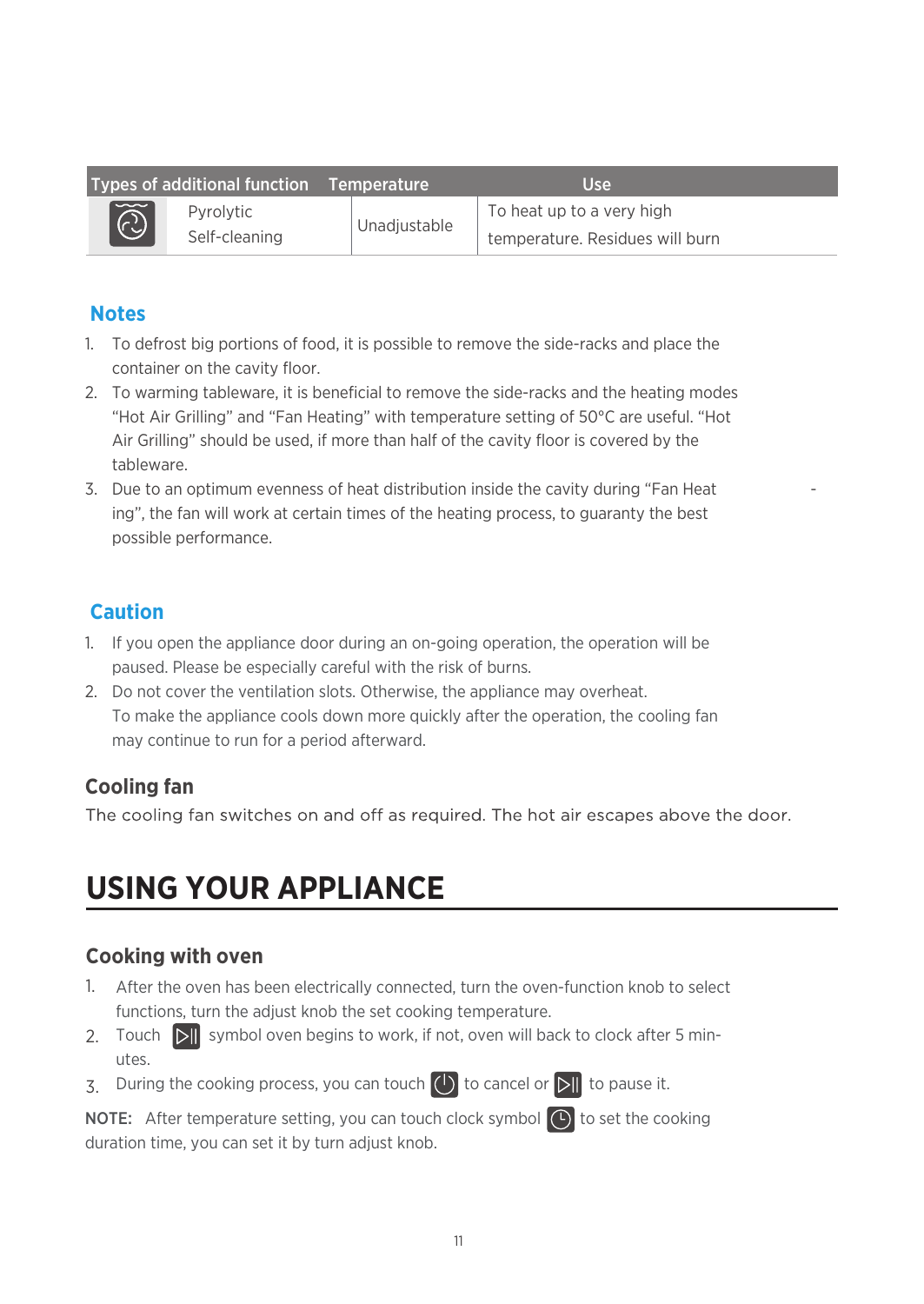#### **Quick preheat**

You can use quick preheat to shorten the preheat time. Then you select a function, touch the quick preheat symbol  $\langle \varphi \rangle$ , the mark of quick preheat in the screen will light up. If this function can't quick preheat, then there will be a "beep", there is no quick preheat in defrost and dough proving.

#### **Set end time**

Then you finished the time setting, you can set a time that when cooking end.

1. Touch  $\overline{X}$  then you can turn adjust knob to set end time in hours, touch again then set it in minutes.

When you finished the setting, touch  $\overline{X}$  to make sure.

- 2. When you set the end time, you need set cooking duration time. Please check cook  $\sim$ ing with oven  $\rightarrow$ NOTE to see how to set cooking duration time.
- 3. For example, when you set end time is 10 o'clock, and cooking duration time is 1 hour, oven will heat up at 9 o'clock, and finish at 10 o'clock.

#### **Change during cooking**

During the period of appliance operating, you can change the heating type setting and temperature setting by

oven-function or adjust knob. After the change, if there no other action after 6 seconds the oven will heat as what you changed.

If you want change cooking duration time in the cooking process, please touch and change it by adjust knob.

After the change, if there no other action after 6 seconds the oven will heat as what you changed. During the cooking process with a finish time setting, you can't do any change.

When you want cancel the cooking process, please touch  $\begin{pmatrix} 1 \end{pmatrix}$ 

#### **Notes**

- 1. Changing modes/temperature/rest cooking time may have some negative influences for the result of cooking, we warmly recommend you not to do so unless you are well experienced on cooking.
- 2. Changing modes/temperature/rest cooking time may have some negative influences for the result of cooking, we warmly recommend you not to do so unless you are well experienced on cooking.



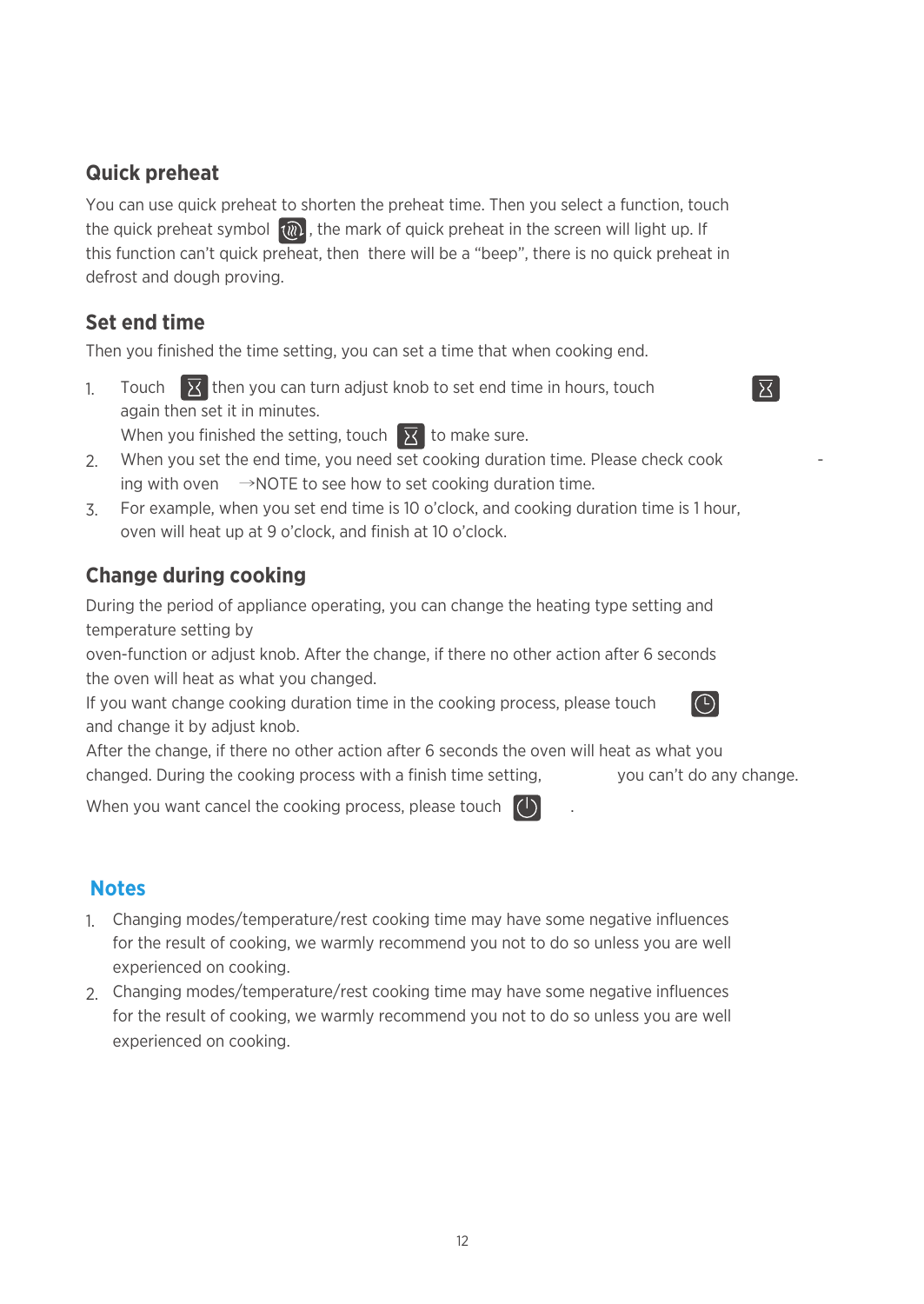### **Caution!**

After the appliance switched off, it becomes very hot especially inside the cavity. Never touch the interior surfaces of the appliance or the heating elements. Use oven gloves to remove accessories or ovenware from the cavity, and allow the appliance to cool down. Keep children at a safe distance at the same time to avoid the injury of burns.

#### **Timer**

You can use timer function by touch  $\left(\widehat{\mathbb{C}}\right)$ . When the time arrived, oven will give "beep" for remind.

At the first touch of  $\bigodot$ , set timer by hours, then touch  $\bigodot$  again, set timer by minutes. Touch  $\left( \widehat{\mathbf{C}}\right)$  again, then the setting is finished.

You can set the timer before and during cooking process, but when you are selecting function and temperature, it's not available.

### **Childproof lock**

Your appliance has a childproof lock so that children cannot switch it on accidentally or change any settings.

When you give a long press for 3 seconds, childproof lock is activated. A long press for 3 seconds again the oven is unlocked.

You can activate and deactivate childproof lock when the oven is work or not. Give  $\bigcirc$ a long press for 3 seconds you can switch on and off the childproof lock. When the childproof is on, there will be a  $\theta_{\text{ps}}$  in the status bar.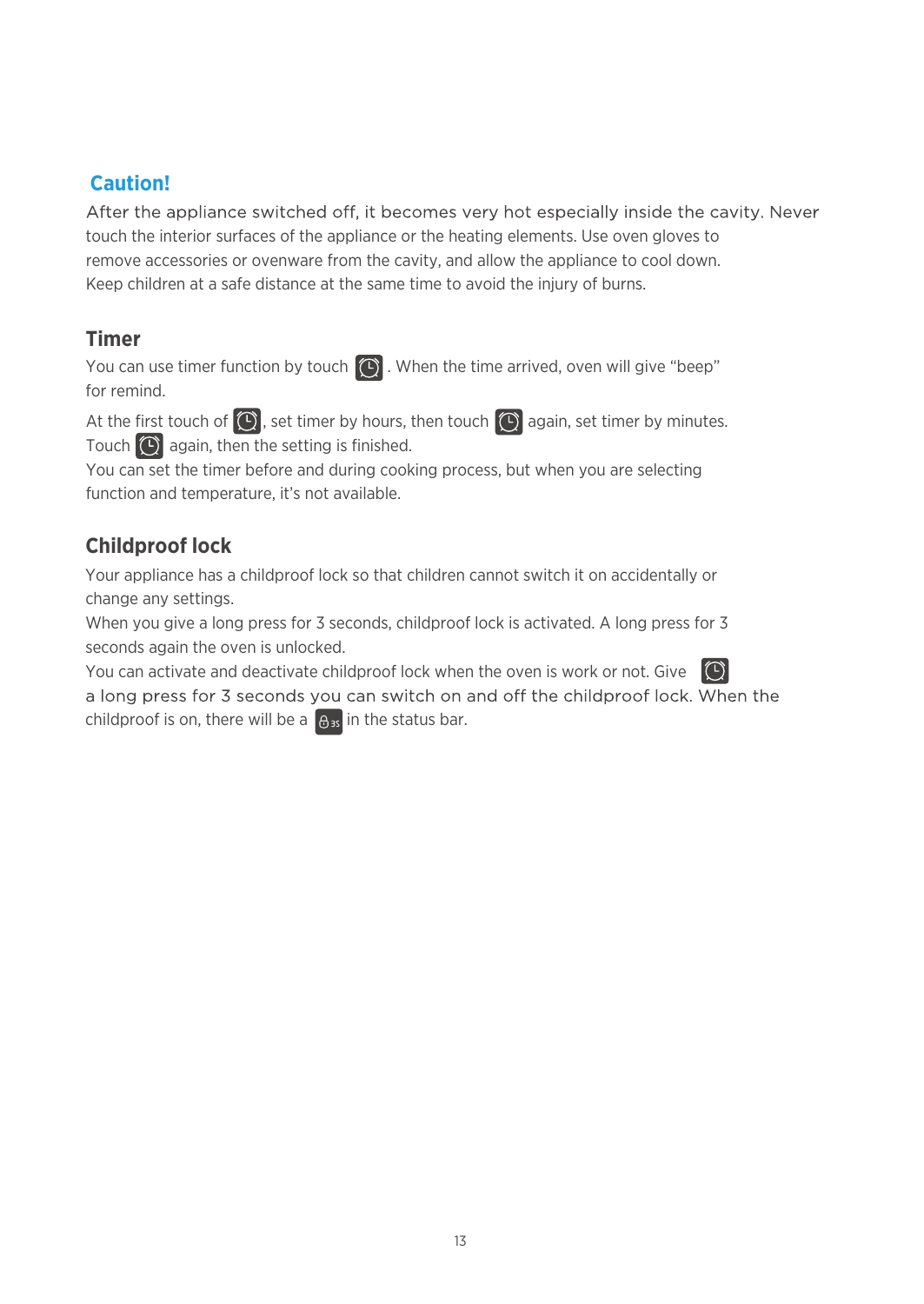### **COMPONENT 7NP30T0**

|                               |                               |               | $\frac{\mathbb{Q}}{\mathbb{Z}}$   | $A \triangleq \hat{A}$ | $\widetilde{\mathbb{C}}$ | 18:38% 898%18.88%       |                                                                |   |    |  |  |
|-------------------------------|-------------------------------|---------------|-----------------------------------|------------------------|--------------------------|-------------------------|----------------------------------------------------------------|---|----|--|--|
| (1)                           | $\circledcirc$<br>$\Theta$ as | 工区<br>2 3 4 5 | $\mathbb{R}^n$ and $\mathbb{R}^n$ |                        | 6                        |                         | $+$ $+$ $\circ$ $+$ $\circ$ $+$ $\circ$ $+$ $\circ$ $+$<br>7 8 | 9 | 10 |  |  |
| $\vert(\cdot)$<br>1. ON / OFF |                               |               |                                   |                        |                          | Switch on and off oven. |                                                                |   |    |  |  |

| $$ $$ $$ $$ $$              |                                                                               |
|-----------------------------|-------------------------------------------------------------------------------|
| 2. Timer / Child-Proof Lock | Use timer function/use child-proof lock with 3s press                         |
| 3. End time                 | Set an end time to the cooking duration.                                      |
| 4. Quick preheat<br> @)     | Use this to have a quick preheat.                                             |
| 5. Oven - Function<br>LFI   | Press this symbol to change heating mode,<br>hold on 3s to change it quickly. |
| 6. Slider                   | Slide it to change the adjustment values shown<br>in the display.             |
| 7. Duration & Clock Setting | Set a duration time then select function & set clock<br>in standby mode.      |
| 8. Temperature Setting      | Press to set temperature.                                                     |
| 9. Lamp ON / OFF            | Switch on and off the lamp.                                                   |
| 10. Start / Pause           | Start and pause the cooking process.                                          |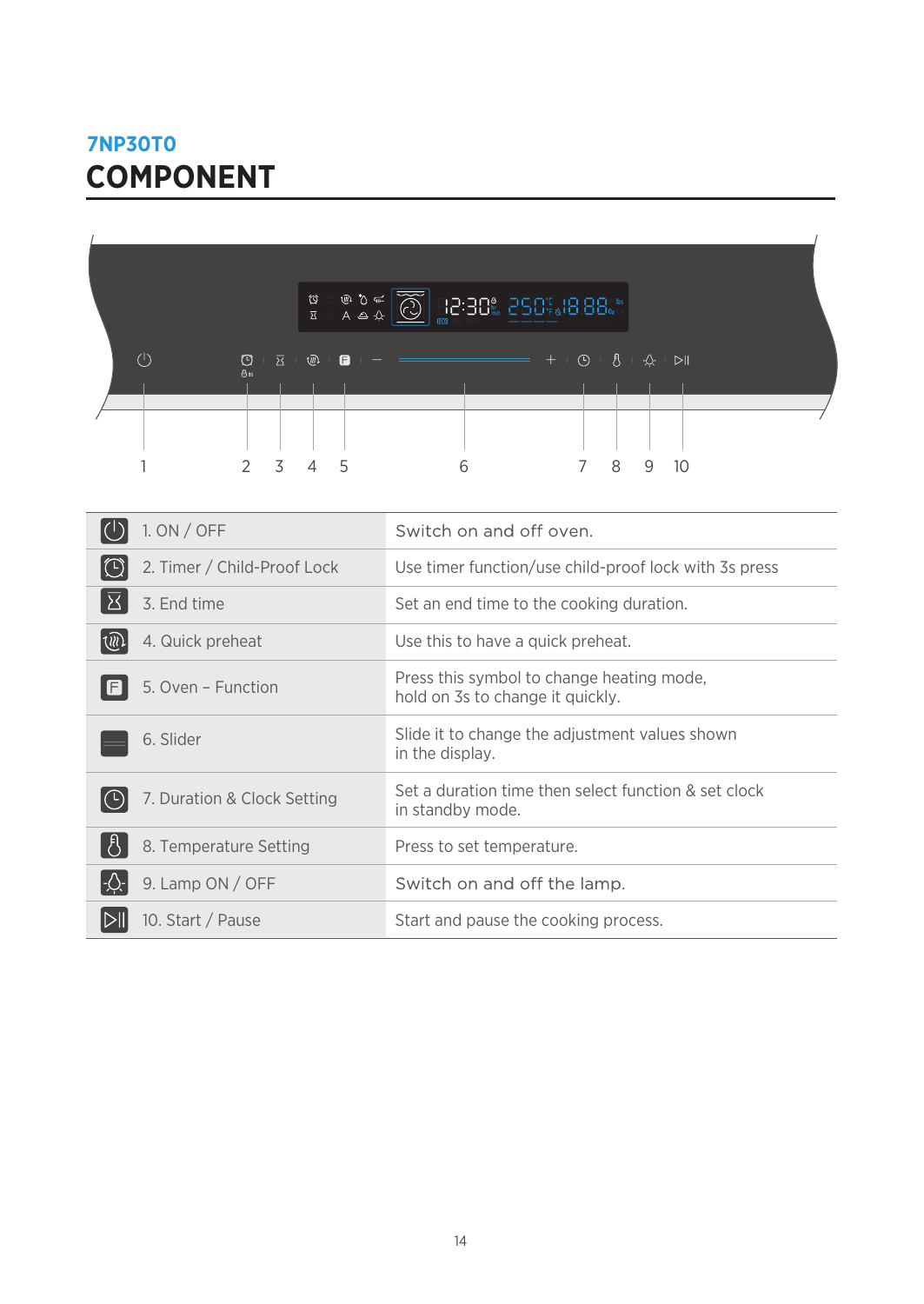## **BEFORE USING THE APPLIANCE**

#### **First using for the first time**

Before using the appliance to prepare food for the first time, you must clean the cavity and accessories.

- 1. Remove all stickers, surface protection foils and transport protection parts.
- 2. Remove all accessories and the side-racks from the cavity.
- Clean the accessories and the side-racks thoroughly using soapy water and a dish 3. cloth or soft brush.
- Ensure that the cavity does not contain any leftover packaging, such as polystyrene 4. pellets or wooden piece which may cause risk of fire.
- Wipe the smooth surfaces in the cavity and the door with a soft, wet cloth. 5.
- To remove the new-appliance smell, heat up the appliance when empty and with the 6. oven door closed.
- 7. Keep the kitchen highly ventilated while the appliance is heating up first time. Keep children and pets out of the kitchen during this time. Close the door to the adjacent rooms.
- Adjust the settings indicated. You can find out how to set the heating type and the 8. temperature in the next section.
	- →"Using Your Appliance" on page 16



#### After the appliance has cooled down:

- Clean the smooth surfaces and the door with soapy water and a dish cloth. 1.
- 2. Dry all surfaces
- 3. Install the side-racks

#### **Setting the time**

Before the oven can be used, the time should be set.

- After the oven has been electrically connected, touch the clock symbol then you can 1. set time of day in hours by slider or "+/-"symbol.
- Touch clock symbol again then you can set time in minutes by slider or "+/-"symbol. 2.
- 3. Touch clock symbol to finish the setting.

NOTE: The clock has a 24 hour display.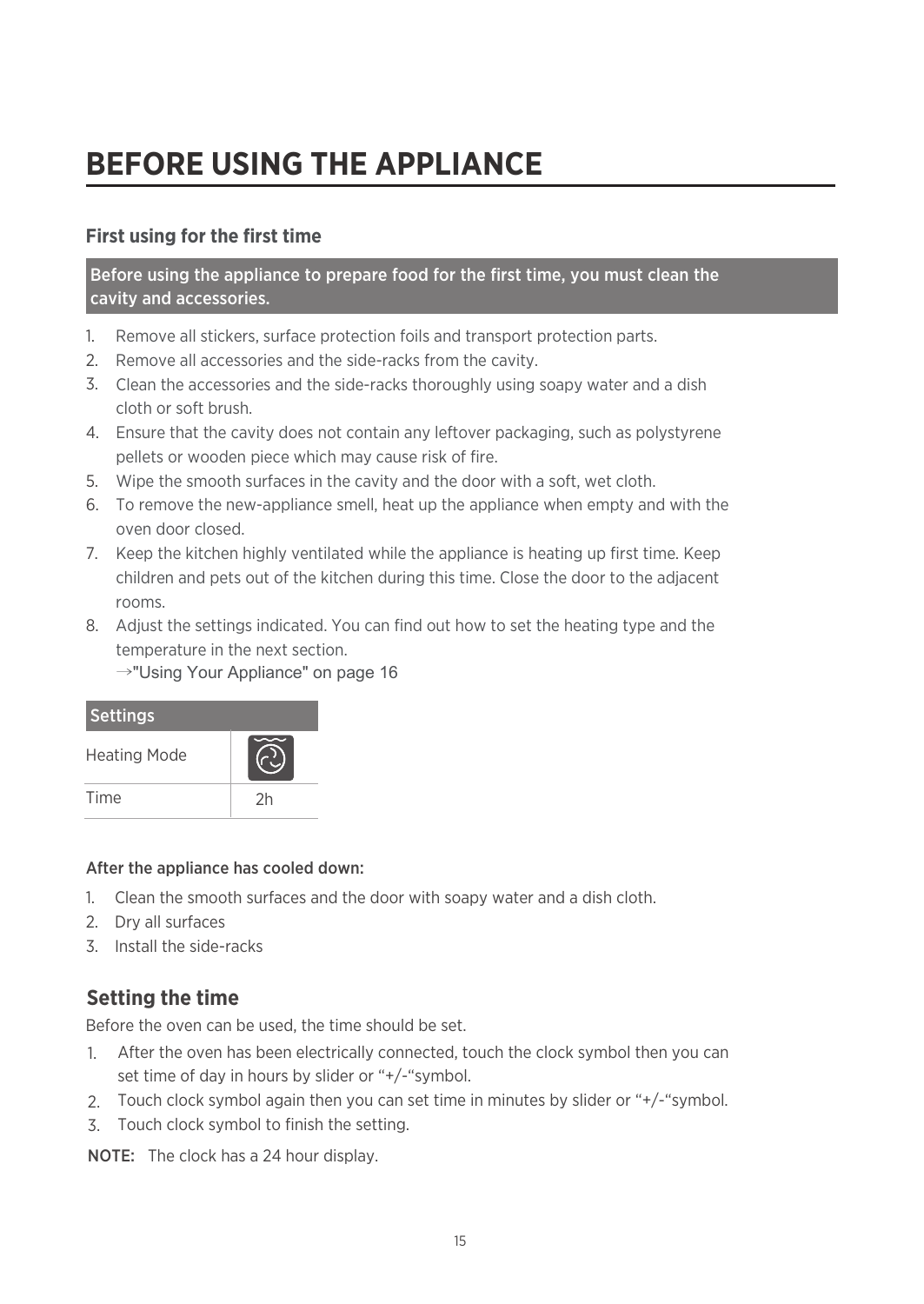# **TYPES OF HEATING**

Your appliance has various operating modes which make your appliance easier to use. To enable you to find the correct type of heating for your dish, we have explained the differences and scopes of application here.

| <b>Types of Heating</b> |                    | <b>Temperature</b> | <b>Use</b>                                                                                                                              |
|-------------------------|--------------------|--------------------|-----------------------------------------------------------------------------------------------------------------------------------------|
|                         | Conventional       | $30 \sim 250$ C    | For traditional baking and roasting on one<br>level. Especially suitable for cakes with<br>moist toppings.                              |
|                         | Convection         | $50$ ~250 °C       | For baking and roasting on one or more<br>levels. Heat comes from the ring heater<br>surrounding the fan evenly.                        |
| $2_{\omega}$            | ECO                | 140 $\sim$ 240 °C  | For energy-saved cooking.                                                                                                               |
|                         | Conventional + Fan | 50 $\sim$ 250 °C   | For baking and roasting on one or more<br>levels. The fan distributes the heat from the<br>heating elements evenly around the cavity.   |
|                         | Radiant Heat       | 150 $\sim$ 250 °C  | For grilling small amounts of food and for<br>browning food. Please put the food in the<br>center part under the grill heating element. |
|                         | Double Grill + Fan | 50 $\sim$ 250 °C   | For grilling flat items and for browning<br>food. The fan distributes the heat evenly<br>around the cavity.                             |
|                         | Double Grill       | 150 $\sim$ 250 °C  | For grilling flat items and for browning food.                                                                                          |
|                         | Pizza              | 50 $\sim$ 250 °C   | For pizza and dishes which need a lot of<br>heat from underneath. The bottom heater<br>and ring heater will work.                       |
|                         | <b>Bottom Heat</b> | $30 \sim 220$ C    | For add extra browning to the bases of<br>pizzas, pies, and pastries. Heating come<br>from the bottom heater.                           |
|                         | Defrost            |                    | For gently defrosting frozen food.                                                                                                      |
|                         | Dough Proving      | 30 $\sim$ 45 °C    | For making yeast dough and sourdough to<br>prove and culturing yogurt.                                                                  |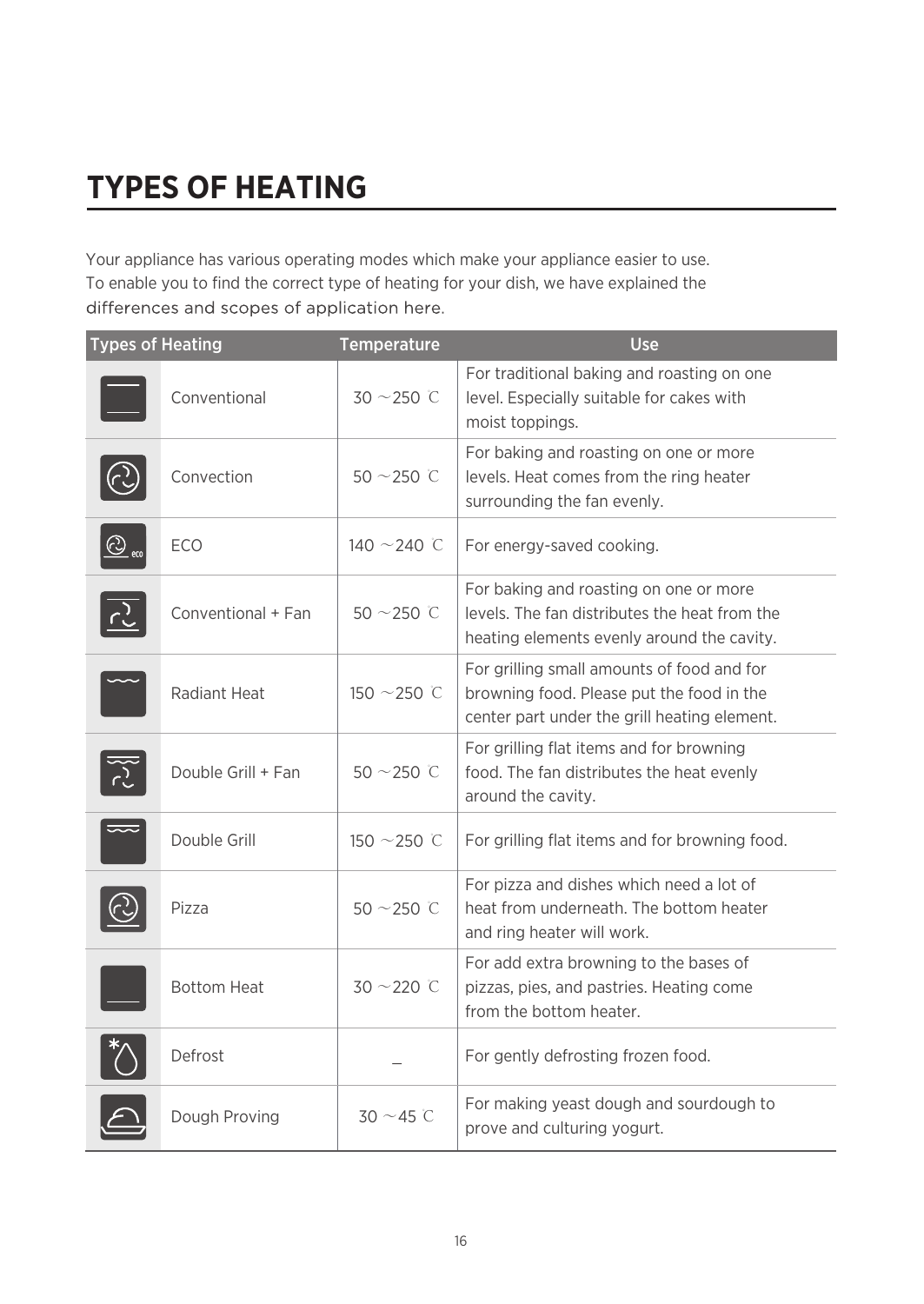|                          | Types of additional function Temperature |              | Use                                                          |
|--------------------------|------------------------------------------|--------------|--------------------------------------------------------------|
| $ \widetilde{\bigodot} $ | Pyrolytic<br>Self-cleaning               | Unadiustable | To heat up to a very high<br>temperature. Residues will burn |

#### **Notes**

- 1. To defrost big portions of food, it is possible to remove the side-racks and place the container on the cavity floor.
- 2. To warming tableware, it is beneficial to remove the side-racks and the heating modes "Hot Air Grilling" and "Fan Heating" with temperature setting of 50°C are useful. "Hot Air Grilling" should be used, if more than half of the cavity floor is covered by the tableware.
- 3. Due to an optimum evenness of heat distribution inside the cavity during "Fan Heat -------------ing", the fan will work at certain times of the heating process, to guaranty the best possible performance.

#### **Caution**

- 1. If you open the appliance door during an on-going operation, the operation will be paused. Please be especially careful with the risk of burns.
- 2. Do not cover the ventilation slots. Otherwise, the appliance may overheat. To make the appliance cools down more quickly after the operation, the cooling fan may continue to run for a period afterward.

### **Cooling fan**

The cooling fan switches on and off as required. The hot air escapes above the door.

### **USING YOUR APPLIANCE**

#### **Cooking with oven**

- 1. After the oven has been electrically connected, touch the oven-function symbol to select functions, use the slider or "+/-"symbol to set cooking temperature.
- 2. Touch  $\|v\|$  symbol, oven begin to work, if not, oven will back to clock after 5 minutes.
- 3. During the cooking process, you can touch  $\binom{1}{k}$  to cancel or  $\frac{1}{k}$  to pause it.

NOTE: After temperature setting, you can touch clock symbol  $\Box$  to set the cooking duration time, you can set it by slider or "+/-"symbol.

### **Quick preheat**

You can use quick preheat to shorten the preheat time. When you select a function, touch the quick preheat symbol  $\binom{n}{k}$ , the mark of quick preheat in the screen will light up. If this function can't quick preheat, then there will be a "beep", there is no quick preheat in defrost and dough proving.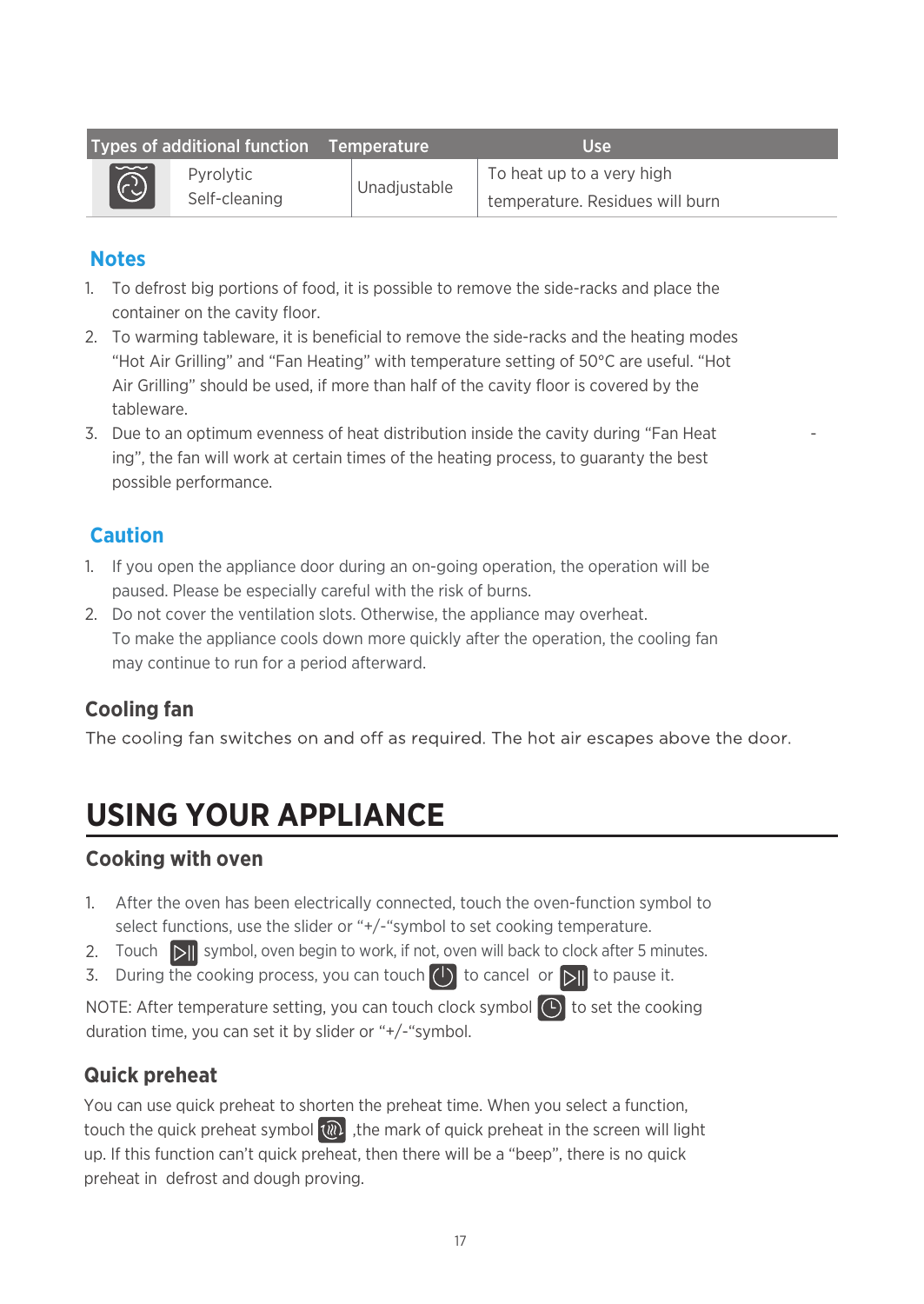#### **Set a finish time**

Then you finished the time setting, you can set a time when cooking end.

- Touch  $\sqrt{X}$  then you can use slider or "+/-"symbol to set end time in hours, touch  $\sqrt{X}$ again then set it in minutes. When you finished the setting, touch  $\overline{X}$  to make sure. 1.
- 2. When you set the end time, you need set cooking duration time. Please check cook  $\sim$ ing with oven  $\rightarrow$ NOTE to see how to set cooking duration time.
- For example, when you set end time is 10 o'clock, and cooking duration time is 1 hour, 3. then oven will heat up at 9 o'clock, and finish at 10 o'clock.

#### **Change during cooking**

During the period of appliance operating, you can change the heating type setting and temperature setting by oven-function or slider. After the change, if there no other action after 6 seconds the oven will heat as what you changed.

If you want change cooking duration time in the cooking process, please touch and change it by slider or "+/-"symbol. After the change, if there no other action after 6 seconds the oven will work as what you changed. During the cooking process with a end time setting, you can't do any change.

When you want cancel the cooking process, please touch  $\left(\cdot\right)$ .

#### **Notes**

- 1. Changing modes/temperature/rest cooking time may have some negative influences for the result of cooking, we warmly recommend you not to do so unless you are well experienced on cooking.
- 2. Changing modes/temperature/rest cooking time may have some negative influences for the result of cooking, we warmly recommend you not to do so unless you are well experienced on cooking.

#### **Caution!**

After the appliance switched off, it becomes very hot especially inside the cavity. Never touch the interior surfaces of the appliance or the heating elements. Use oven gloves to remove accessories or ovenware from the cavity, and allow the appliance to cool down. Keep children at a safe distance at the same time to avoid the injury of burns.

#### **Timer**

You can use timer function by touch  $\left(\widehat{P}\right)$ . When the time arrived, oven will give "beep" for remind. At the first touch of  $[0]$ , set timer by hours, then touch  $[0]$  again, set timer by minutes. Touch  $\left(\widehat{\mathbb{C}}\right)$  again and the setting is finished.

You can set the timer before and during cooking process, but when you are selecting function and temperature, it's not available.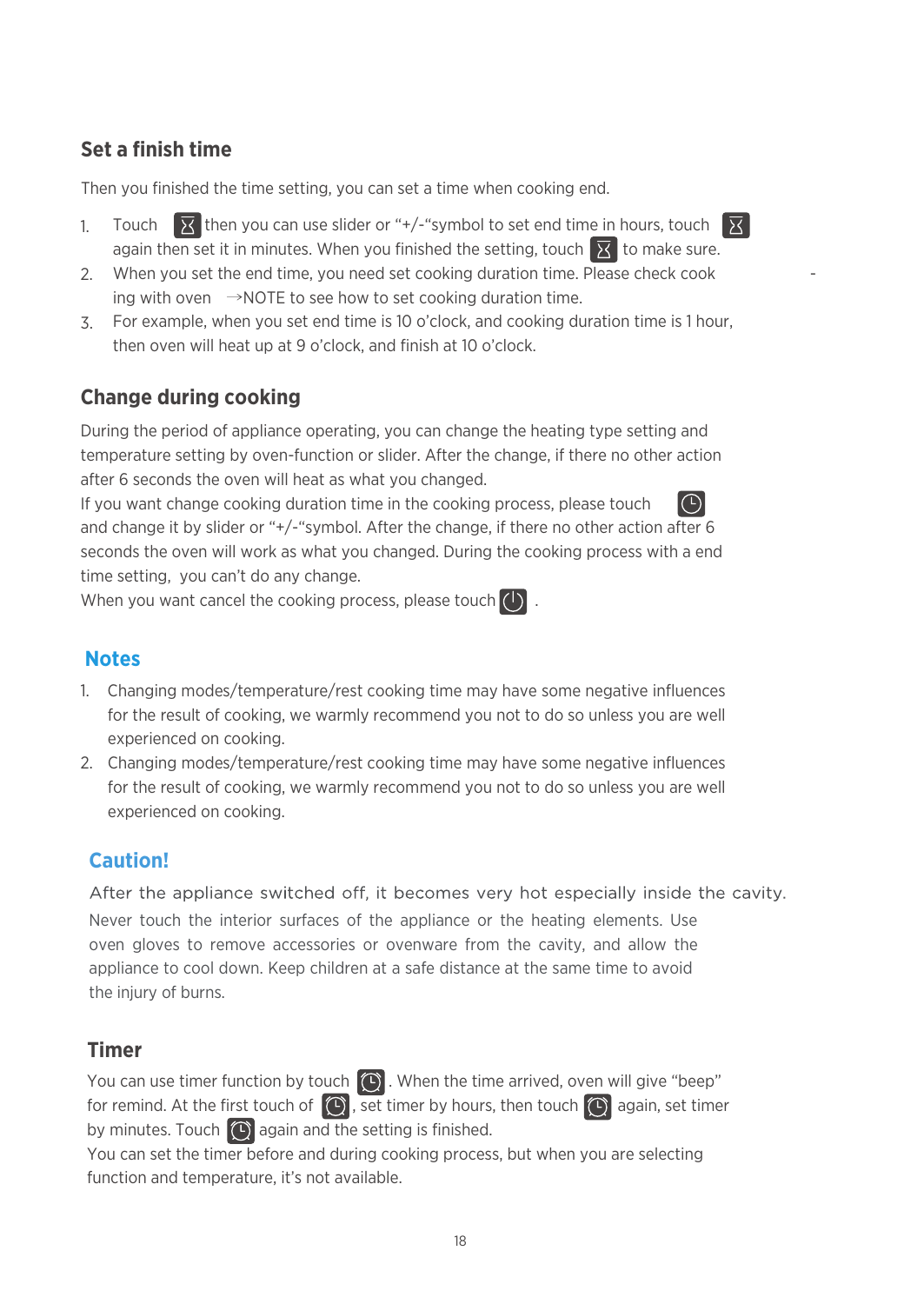### **Childproof lock**

Your appliance has a childproof lock so that children cannot switch it on accidentally or change any settings.

When you give a long press for 3 seconds, childproof lock is activated. A long press for 3 seconds again the oven is unlocked.

You can activate and deactivate childproof lock when the oven is work or not. Give a long press for 3a long press for 3 seconds you can switch on and off the childproof lock. When the childproof is on, there will be a  $\theta_{\text{gs}}$  in the status bar.

### **ACCESSORIES**

Your appliance is accompanied by a range of accessories. Here, you can find an overview of the accessories included and information on how to use them correctly.

#### **Accessories included**

Your appliance is equipped with the following accessories:



For ovenware, cake tins and ovenproof dishes. For roasts and grilled food Wire Rack Baking Tray

For tray bakes and small baked products.

You can use the tray to place liquid or cooking food with juice. Only use original accessories. They are specially adapted for your appliance. You can buy accessories from the after-sales service, from specialist retailers or online.

#### **Note**

The accessories may deform when they become hot. This does not affect their function. Once they have cooled down again, they regain their original shape.

#### **Inserting accessories**

The cavity has five shelf positions. The shelf positions are counted from the bottom up. The accessories can be pulled out approximately halfway without tipping.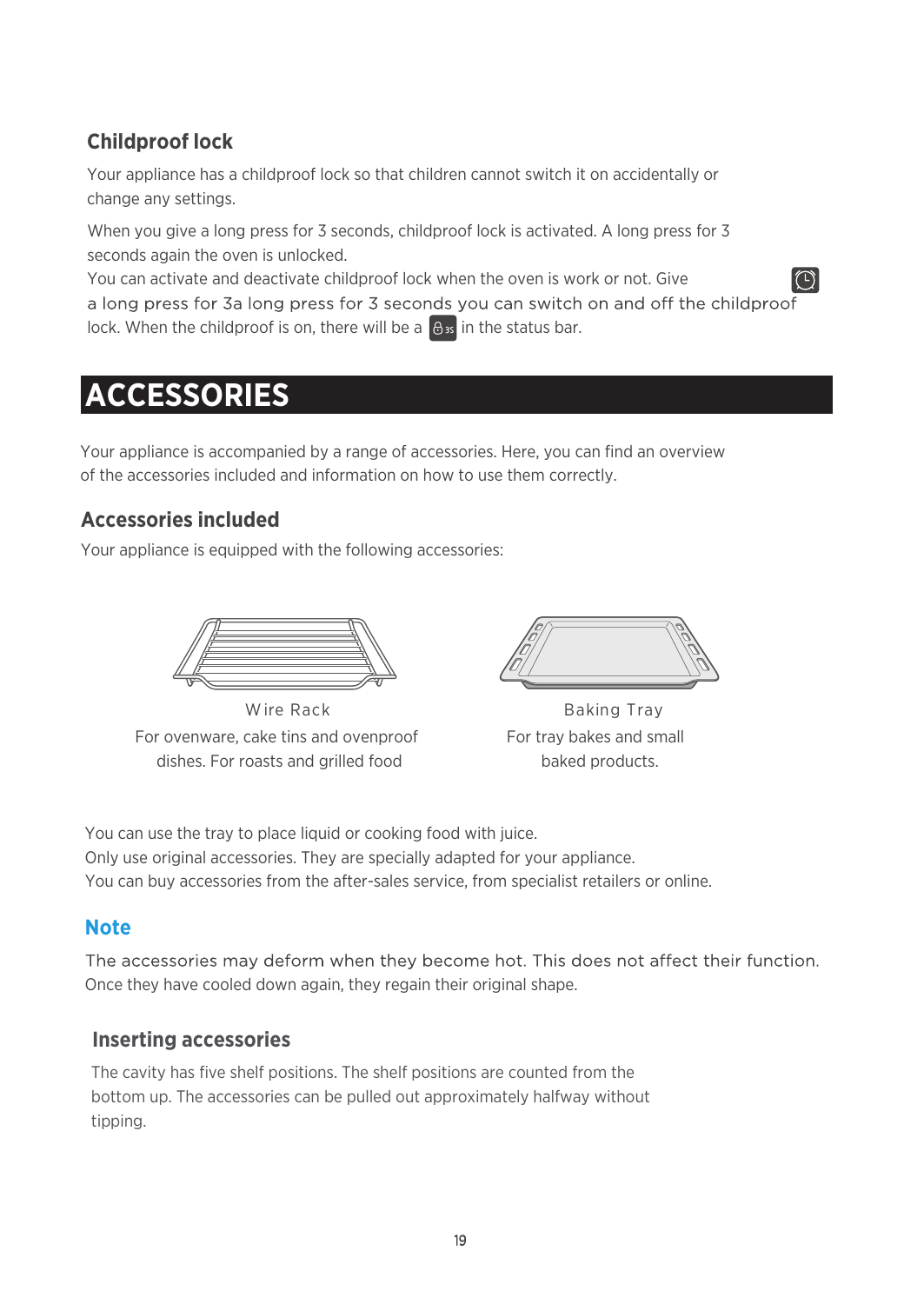#### **Notes**

1. Ensure that you always insert the accessories into the cavity the right way round like the picture below.

2. Always insert the accessories fully into the cavity so that they do not touch the appliance door.



#### **Locking function**

Accessories can be approximately pulled halfway out until they lock in place. The locking function prevents accessories from tilting with the gravity of food and accessories themselves while they get pulled out. Accessories should be inserted into cavity correctly for the tilt protection.When inserting the wire rack, ensure the wire rack is onto the right facing direction

like the picture  $\bigcirc$  3

When inserting the backing tray, ensure the backing tray is onto the right facing direction like the picture  $\bigcirc$  4.

#### **Optional accessories**

You can buy opti on al a ccess ories from the aft er-sales s ervice, from sp ec ialist retailers or on line. A ccess or ies b elow are available to be pure tased, and yo u are also we lcome to see y our sal es b ro chure s f or m or e details.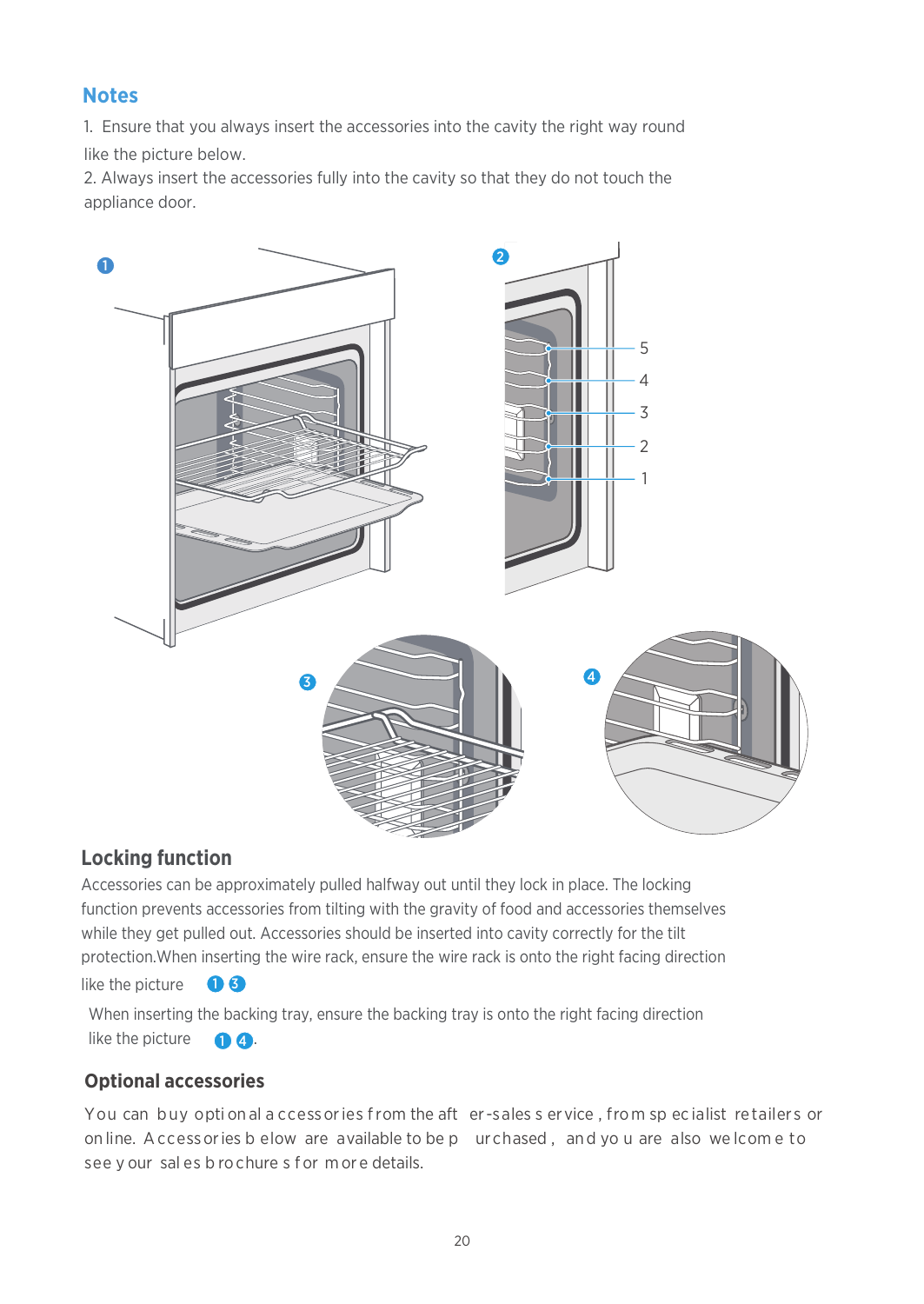



 R ota ry syste m For roa sti ng meat like ch ick en, t urkey, rabbit a nd s o on;

 Barbecue stick For making some barbecue like meat and vegetables;

#### **Inserting accessories:**

Barb ecu e sticks are on ly s uitabl e with r otary system , w hen usi ng b arbecue sti cks , p ut them on to the wire rack of rotary system. And befo reinse rting acce ssories into cavity, ple ase insure all the food is well put, then slightly insert them into level 2 of the cavity.

#### **Notes**

- 1. The rotary system is not continuously rotating, you can choose to make it turned during the process of cooking based on the performance of food. Make sure you have dressed with heat insulating gloves and be careful with the heat rushing out while opening the door of the oven. The rotary system can make 90 degree rotations and probably you don't even need to turn it at all.
- 2. The barbecue sticks are dangerous with cuspidal heads, please make sure children and disabled people are away with them. And check sticks are not into the convention cover before oven gets turned on cause this will make damage to oven and could hurt people also.
- 3. We strongly suggest to use level 2 of cavity, top + bottom heating function to bake while using rotary system and barbecue sticks.

When purch asing, please al ways q uote the ex act o rder number of the optional acce ssory.

| <b>Optional accessories</b>                                                               | Order number  |
|-------------------------------------------------------------------------------------------|---------------|
| Wire Rack<br>For ovenware, cake tins and ovenproof dishes. For roasts<br>and grilled food | 7NM20M1-17030 |
| <b>Baking Tray</b><br>For tray bakes and small baked products.                            | 7NM20M1-17012 |
| Universal pan<br>For moist cakes, pastries, frozen meals and large roasts.                | 7NM20M1-17011 |
| Rotary system<br>For roasting meat like chicken, turkey, rabbit and so on;                | 7NM30E0-06040 |
| Barbecue stick<br>For making some barbecue like meat and vegetables;                      | 7NM30E0-06051 |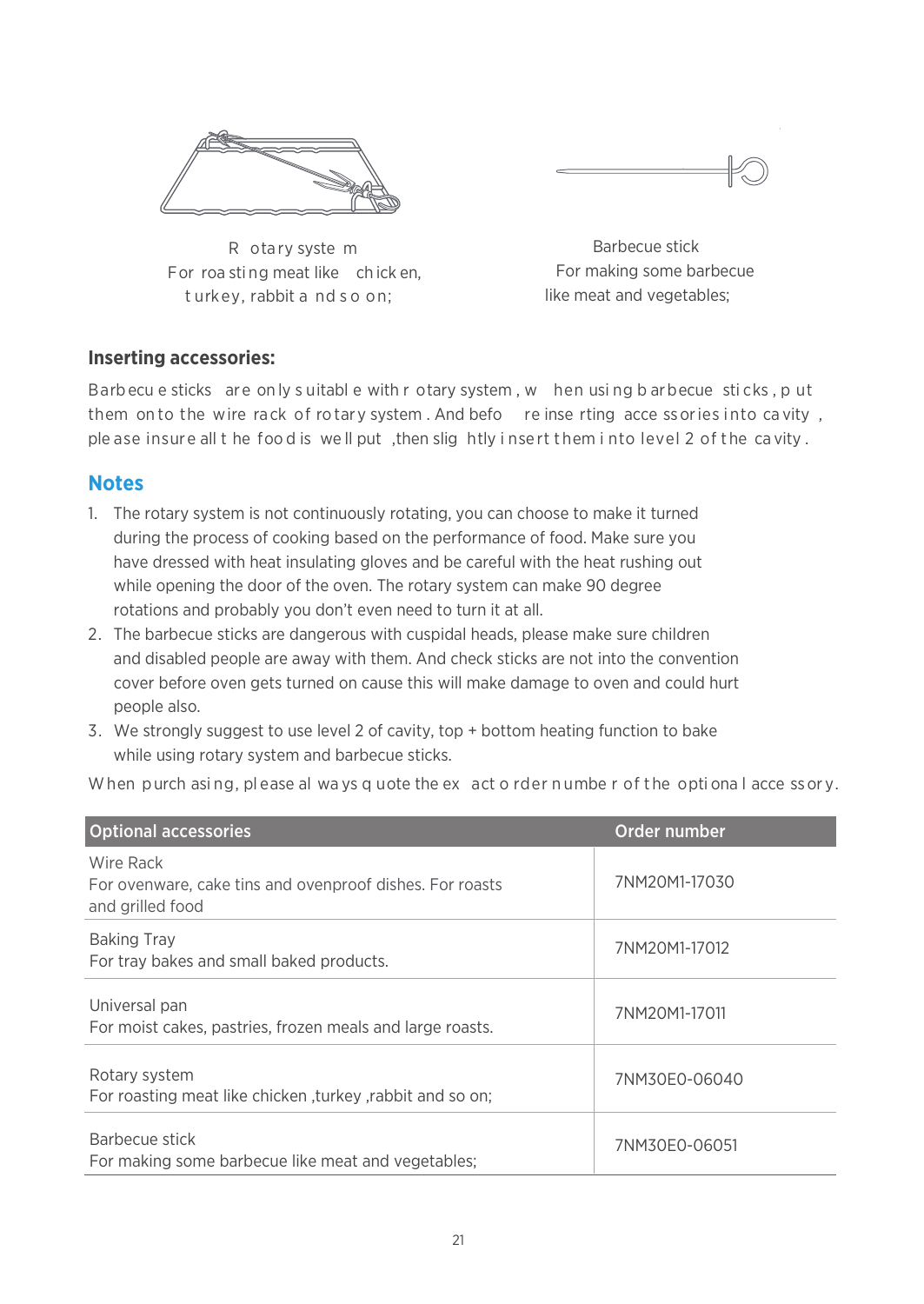## **ENERGY EFFICIENT USE**

- Remove all accessories, which are not necessary during the cooking & baking process 1.
- Do not open the door during the cooking & baking process 2.
- If you open the door during cooking & baking, switch the mode to "Lamp" (Without 3. change the temperature setting)
- Decrease the temperature setting in not fan assisted modes to 50°C at 5min to 10min before 4. end of cooking & baking time. So you can use the cavity heat to complete the process.
- 5. Use "Fan Heating", whenever possible. You can reduce the temperature by 20°C to 30°C
- You can cook and bake using "Fan Heating" on more than one level at the same time. 6.
- one after the other to use the preheat status of the oven. 7. If it is not possible to cook and bake different dishes at the same time, you can heat
- Do not preheat the empty oven, if it is not required. 8. If necessary put the food into the oven immediately after reaching the temperature indicated by switching off the indicator light the first time
- Do not use reflective foil, like aluminum foil to cover the cavity floor 9.
- Use the timer and or a temperature probe whenever possible 10
- Use dark mat finish and light weighted baking molds and containers. Try not to use 11. heavy accessories with shiny surfaces, like stainless steel or aluminum.

### **ENVIRONMENT**

The packaging is made for protect your new appliance against damages during transport. The materials used are selected carefully and should be recycled. Recycling reduces the use of raw materials and waste. Electrical and electronic appliances often contain valu able materials. Please do not dispose of it with your household waste.



### **HEALTH**

Acrylamide occurs mainly by heating up starchy food (i.e. potato, French fries, bread) to very high temperatures over long times.

#### **Tips**

- 1. Use short cooking times.
- 2. Cook food to a golden yellow surface color, do not burn it to dark brown colors.
- 3. Bigger portions have less acrylamide.
- 4. Use "Fan Heating" mode if possible.
- 5. French fries: Use more than 450g per tray, place them evenly spread and turn them time by time. Use the product information if available to get the best cooking result.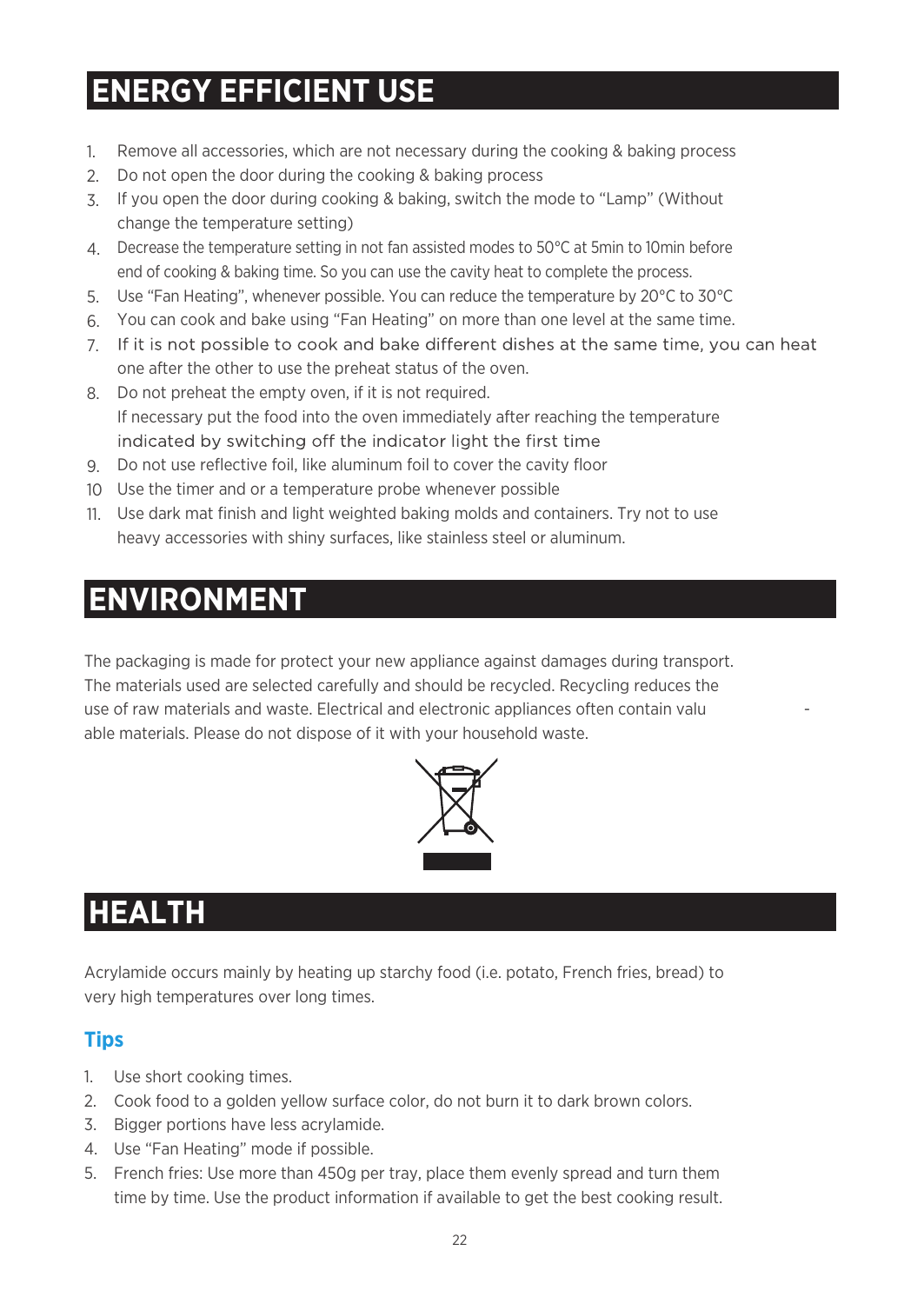### **MAINTENANCE YOUR APPLIANCE**

### **Cleaning Agent**

With good care and cleaning, your appliance will retain its appearance and remain fully functioning for a long time to come. We will explain here how you should correctly care for and clean your appliance.

To ensure that the different surfaces are not damaged by using the wrong cleaning agent, observe the information in the table. Depending on the appliance model, not all of the areas listed may be on/in your appliance.

### **Caution!**

#### **Risk of surface damage**

#### **Do not use:**

- 1. Harsh or abrasive cleaning agents.
- 2. Cleaning agents with a high alcohol content.
- 3. Hard scouring pads or cleaning sponges.
- 4. High-pressure cleaners or steam cleaners.
- 5. Special cleaners for cleaning the appliance while it is hot.

#### **Wash new sponge cloths thoroughly before use.**

### **Tip**

Highly recommended cleaning and care products can be purchased through

the after-sale service.

Observe the respective manufacturer's instructions.

| <b>Area Appliance exterior</b>              | <b>Cleaning</b>                                                                                                                                                                                                                                                                                                                                                                                                                           |
|---------------------------------------------|-------------------------------------------------------------------------------------------------------------------------------------------------------------------------------------------------------------------------------------------------------------------------------------------------------------------------------------------------------------------------------------------------------------------------------------------|
| Appliance exterior<br>Stainless steel front | Hot soapy water:<br>Clean with a dish cloth and then dry with a soft cloth.<br>Remove flecks of limescale, grease, starch and albumin (e.g. egg)<br>white) immediately.<br>Corrosion can form under such flecks.<br>Special stainless steel cleaning products suitable for hot surfaces<br>are available from our after-sales service or from specialist retailers.<br>Apply a very thin layer of the cleaning product with a soft cloth. |
| <b>Plastic</b>                              | Hot soapy water:<br>Clean with a dish cloth and then dry with a soft cloth. Do not<br>use glass cleaner or a glass scraper.                                                                                                                                                                                                                                                                                                               |
| Painted surfaces                            | Hot soapy water:<br>Clean with a dish cloth and then dry with a soft cloth.                                                                                                                                                                                                                                                                                                                                                               |
| Control panel                               | Hot soapy water:<br>Clean with a dish cloth and then dry with a soft cloth. Do not use<br>glass cleaner or a glass scraper.                                                                                                                                                                                                                                                                                                               |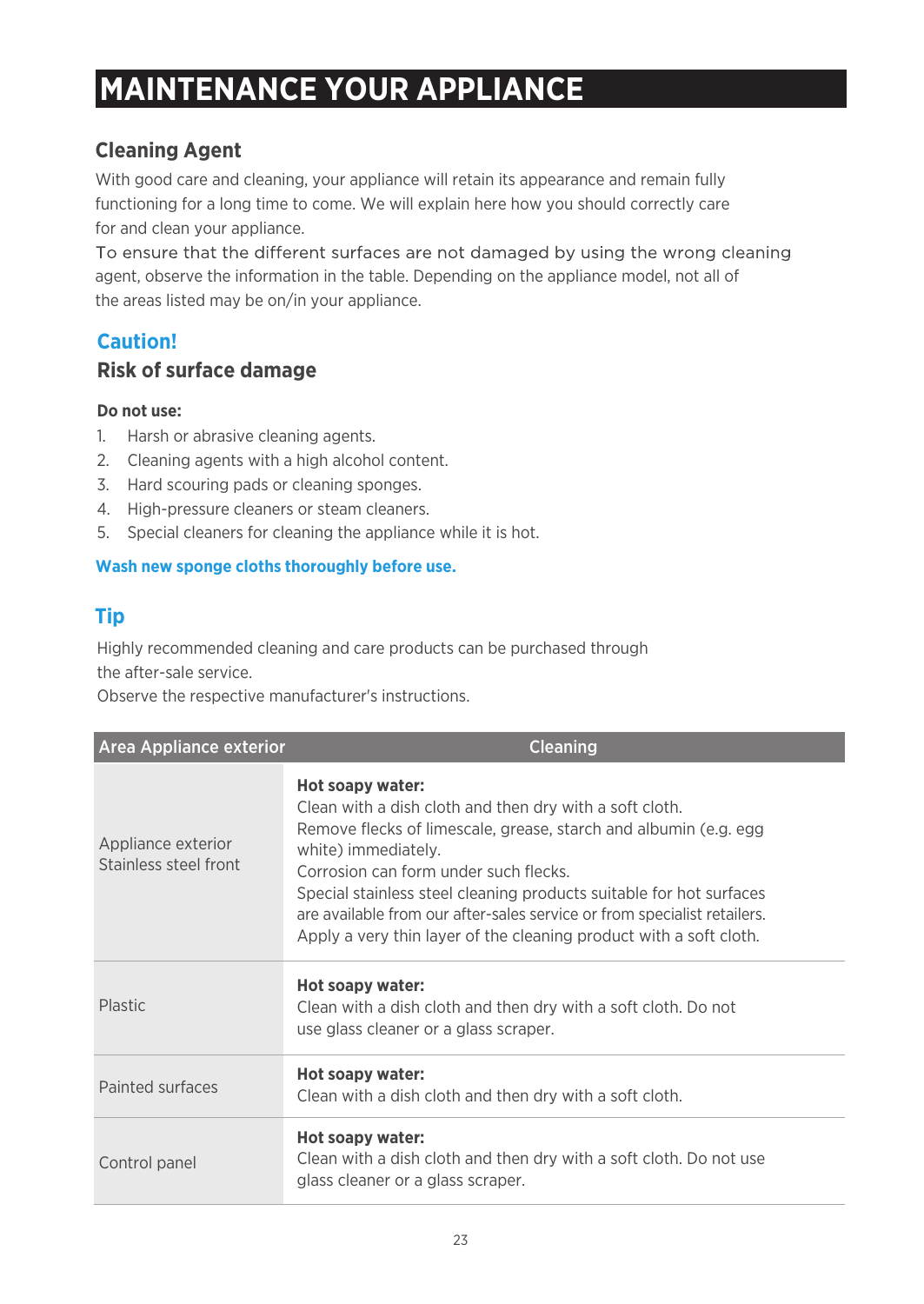| <b>Area Appliance exterior</b>                   | <b>Cleaning</b>                                                                                                                                                                                                         |
|--------------------------------------------------|-------------------------------------------------------------------------------------------------------------------------------------------------------------------------------------------------------------------------|
| Door panels                                      | Hot soapy water:<br>Clean with a dish cloth and then dry with a soft cloth.<br>Do not use a glass scraper or a stainless steel scouring pad.                                                                            |
| Door handle                                      | Hot soapy water:<br>Clean with a dish cloth and then dry with a soft cloth.<br>If descaler comes into contact with the door handle, wipe it off<br>immediately. Otherwise, any stains will not be able to be removed.   |
| Enamel surfaces<br>and self-cleaning<br>surfaces | Observe the instructions for the surfaces of the cooking com<br>partment that follow the table.                                                                                                                         |
| Glass cover for the<br>interior lighting         | Hot soapy water:<br>Clean with a dish cloth and then dry with a soft cloth.<br>If the cooking compartment is heavily soiled, use oven cleaner.                                                                          |
| Door seal<br>Do not remove                       | Hot soapy water:<br>Clean with a dish cloth. Do not scour.                                                                                                                                                              |
| Stainless steel door<br>cover                    | Stainless steel cleaner:<br>Observe the manufacturer's instructions.<br>Do not use stainless steel care products.<br>Remove the door cover for cleaning.                                                                |
| Accessories                                      | Hot soapy water:<br>Soak and clean with a dish cloth or brush.<br>If there are heavy deposits of dirt, use a stainless steel scouring pad.                                                                              |
| Rails                                            | Hot soapy water:<br>Soak and clean with a dish cloth or brush.                                                                                                                                                          |
| Pull-out system                                  | Hot soapy water:<br>Clean with a dish cloth or a brush.<br>Do not remove the lubricant while the pull-out rails are pulled<br>out. It is best to clean them when they are pushed in.<br>Do not clean in the dishwasher. |
| Meat thermometer                                 | Hot soapy water:<br>Clean with a dish cloth or a brush. Do not clean in the dishwasher.                                                                                                                                 |

#### **Notes**

1. Slight differences in color on the front of the appliance are caused by the use of different materials, such as glass, plastic and metal.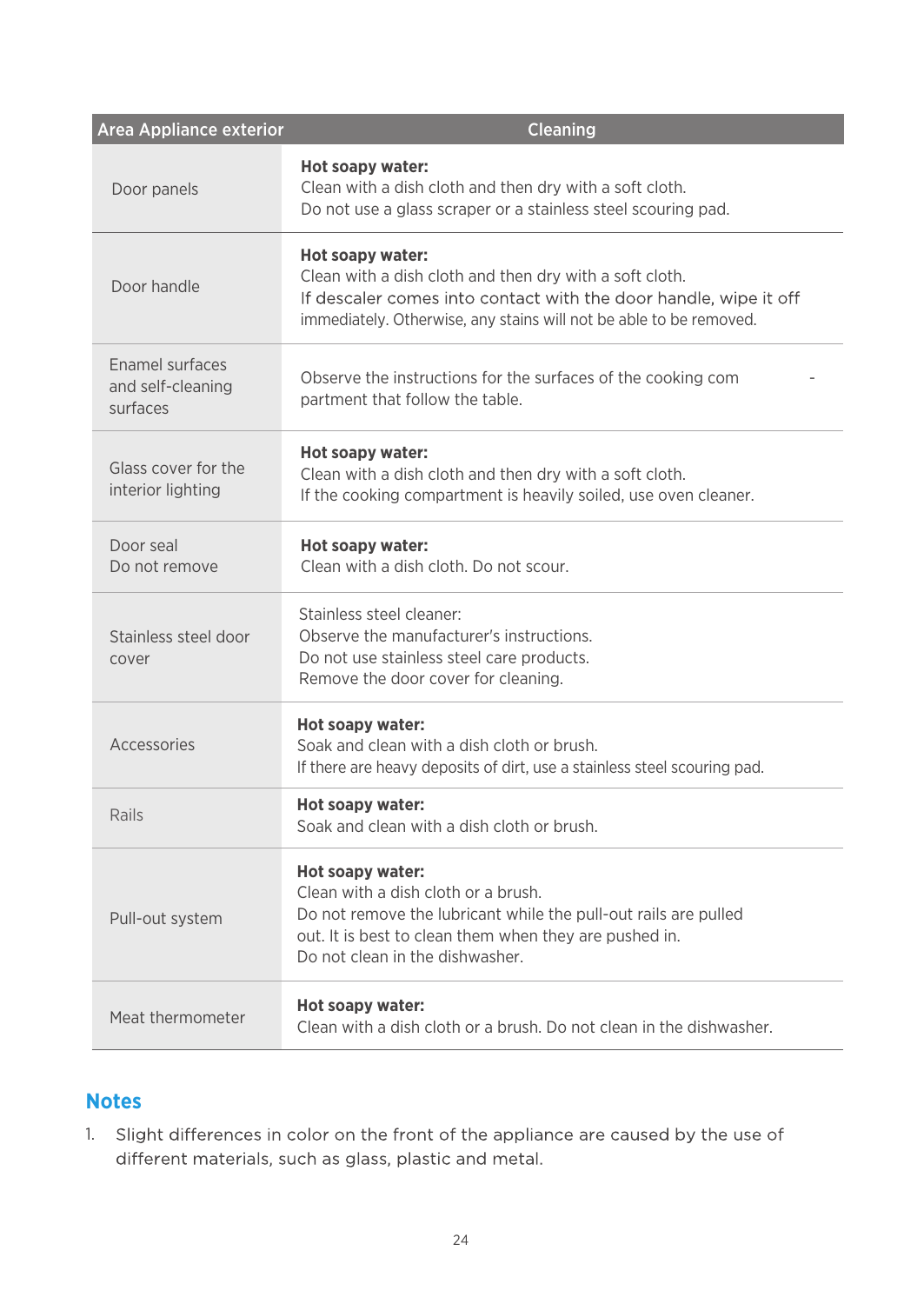- 2. Shadows on the door panels, which look like streaks, are caused by reflections made by the interior lighting.
- 3. Enamel is baked on at very high temperatures. This can cause some slight color variation. This is normal and does not affect operation. The edges of thin trays cannot be completely enameled. As a result, these edges can be rough. This does not impair the anti-corrosion protection.
- 4. Always keep the appliance clean and remove dirt immediately so that stubborn deposits of dirt do not build up.

### **Tips**

- 1. Clean the cooking compartment after each use. This will ensure that dirt cannot be baked on.
- 2. Always remove flecks of lime scale, grease, starch and albumin (e.g. egg white) immediately.
- 3. Remove flecks of food with sugar content immediately, if possible, when the fleck is still warm.
- 4. Use suitable ovenware for roasting, e.g. a roasting dish.

### **Pyrolytic self-cleaning function**

Your appliance is equipped with "Pyrolytic Self-cleaning " mode.You can use this mode to clean the cooking compartment effortlessly.

The cooking compartment is heated up to a very high temperature. Residues from roasting, grilling and baking will burn. For now we only provide one cleaning setting for your safety , the temperature and operating time can not be adjusted with this operating mode.

#### **Notes**

For your safety, the cooking compartment locks door automatically. It cannot be opened until the temperature reduces to a section which is relatively safe. The interior lighting remains off during cleaning.

### **WARNING**

1. The cooking compartment becomes extremely hot during the pyrolytic mode. Never open the appliance door. Allow the appliance to cool down. Keep children , disabled and old people without self-care ability away from the appliance.

2. The appliance will become very hot on the outside during the cleaning function. Never touch the appliance door. Allow the appliance to cool down. Keep children , disabled and old people without self-care ability away from the appliance.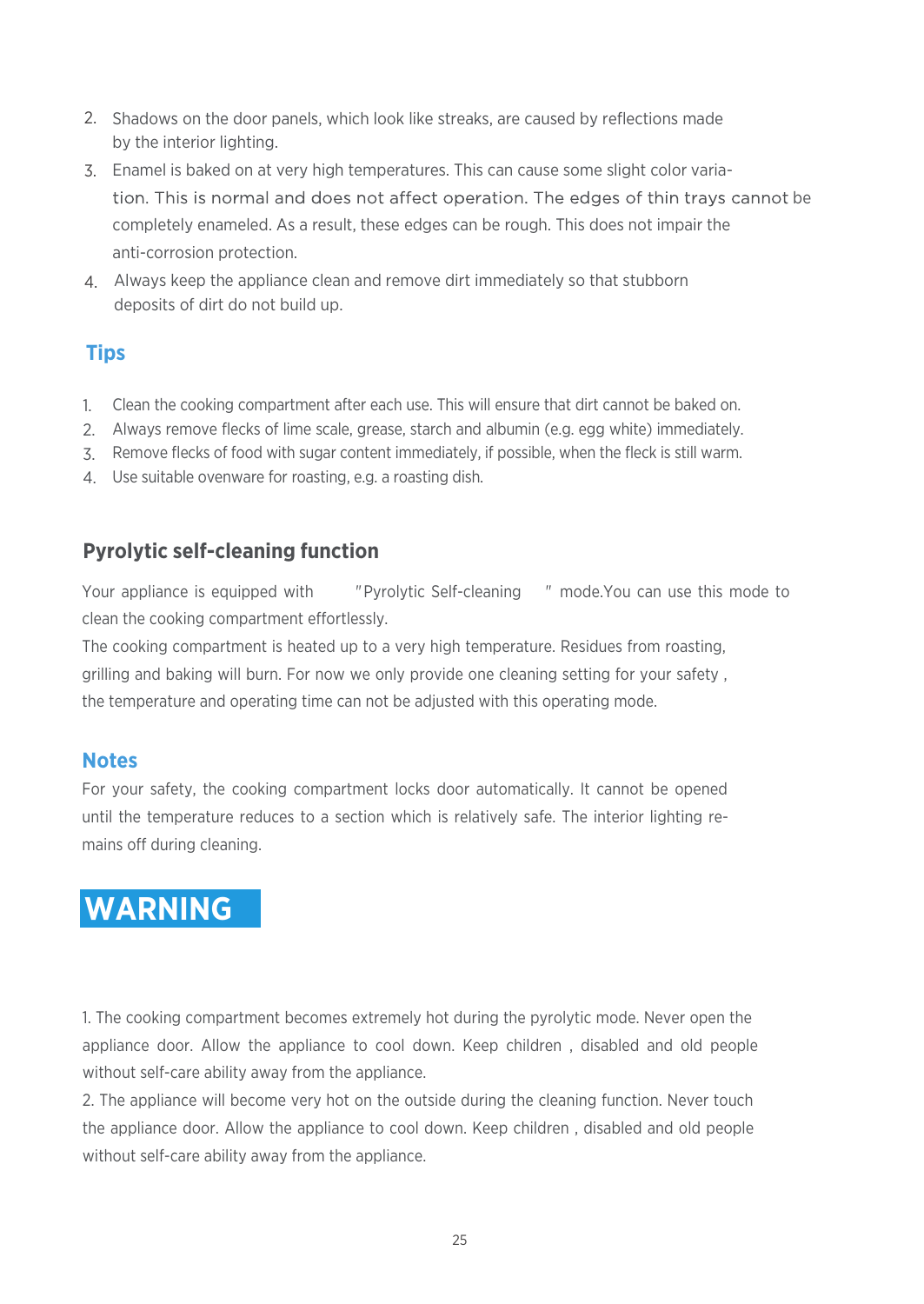

Pyrolytic mode heats up the cooking compartment to a very high temperature so that remnants left over from roasting, grilling, baking and so on will burn off. This process releases vapours, which can irritate the mucous membranes. While the cleaning function is running, keep the kitchen well ventilated. Do not remain in the room for long periods. Keep children, pets away and always follow manual's or professional's instructions

#### **Before starting the pyrolytic mode**

#### **Caution!**

1. Remove accessories and cookware including pull-out rails from the cooking compartment before running the pyrolytic mode. No excess spillage allowed to be retained in the cavity. By doing this will you not only ensure that you achieve good cleaning results throughout the entire cooking compartment but also ensure that accessories can meet the requirement of long service life.

2. Before starting the cleaning function, remove the worst of the food remnants manually.

3. Clean the inside of the appliance door and along the edges of the cooking compartment in the area around the seal. Do not scrub or remove the seal.

4. While doing these operations , make sure that the oven switched off.

### **WARNING**

#### **Risk of fire!**

1. A large number of food remnants, fat and meat juices may catch fire when pyrolytic mode is in progress. Before you start the cleaning function, always remove the worst of the food residues and remnants from the cooking compartment. Do not use pyrolytic mode for cleaning accessories.

2. The appliance will become very hot on the outside during pyrolytic mode. Never hang combustible objects, e.g. tea towels, on the door handle. Do not place anything against the front of the appliance. Keep children away from the appliance.

3. If the door seal is damaged, a large amount of heat will be generated around the door. Do not scrub or remove the seal. Never operate the appliance if the seal is damaged or missing.

#### **Risk of serious harm to health!**

The appliance becomes very hot when pyrolytic mode is in progress. The coating on baking trays and tins is destroyed and noxious gases are released. Never clean baking trays or baking tins using pyrolytic mode. In general, you must not use pyrolytic mode for cleaning accessories.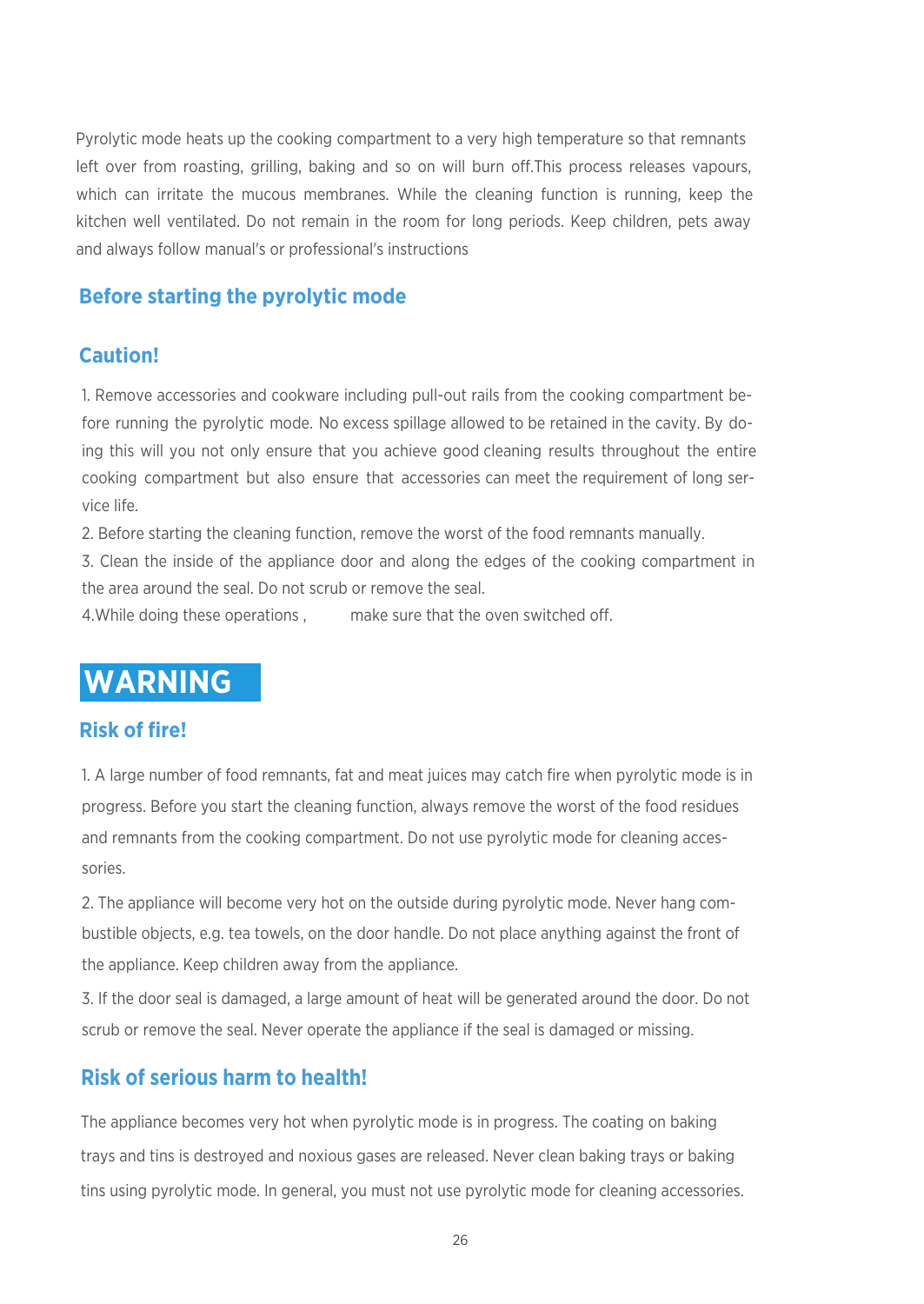#### **Setting pyrolytic self-cleaning mode**

1. Switch on the oven by pressing the button  $\overline{(\cdot)}$ . 2. Select the "Pyrolytic" operating mode by pressing  $\boxed{\mathsf{F}}$ . When the function area is changed to an icon shows  $\delta$ , it means pyrolytic mode. 3.Check if all the accessories and foods are removed , get the door well closed. 4. Press the "Start/stop" button  $\Delta$ , to start the cleaning operation.

Ventilate the kitchen when the cleaning function is running. The cooking compartment locks the door shortly after operation starts. The cooking compartment cannot be opened until the temperature reduces to a section which is relatively safe.

#### **Once the cleaning has finished**

An audible signal sounds continuously and the oven stops heating. It means pyrolytic mode gets finished. You can press the button  $\sum ||$  to turn off the sounds, or the sounds will turns off automatically later. If you want to start any modes later, you will have to long press the button  $\circled{1}$  for 3 seconds because the oven gets control panel locked with pyrolytic function for the purpose of safety

#### **Pausing and Cancelling the mode**

Once the pyrolytic mode gets started , the oven will lock the function automatically . If you want to pause or cancel the mode , you will have to unlock the control panel first. Long press  $\left(\widehat{\Gamma}\right)$  for 3 seconds to unlock it, then you can use the  $\left\|{\lambda}\right\|$  button to pause or switch off the oven. Pressing once means pausing and pressing twice means stopping. The door cannot be opened until the appliance makes the judgment that temperature is low enough and gets the door lock reset.

#### **Adjusting the cleaning setting**

Once cleaning starts, you cannot change any setting expect pausing and stopping

#### **Once the pyrolytic mode has finished**

Once the cooking compartment has cooled down, use a damp cloth to wipe off the ash that has been left behind in the cooking compartment and around the appliance door.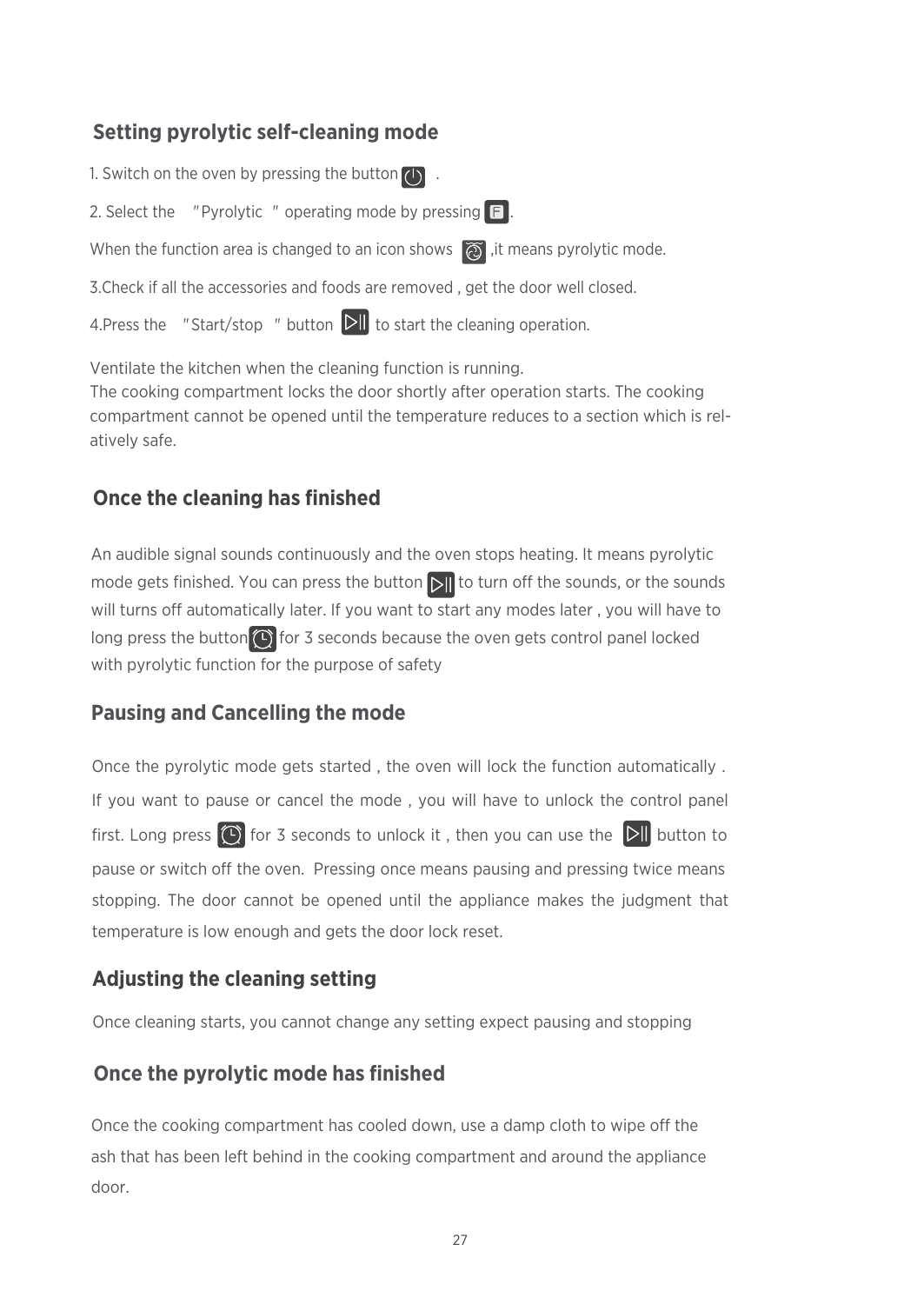After cleaning, the guard must be replaced in accordance with instructions. .

#### **Notes**

1. During the pyrolytic mode, the frame on the inside of the appliance may discolour. This is normal and does not affect performance. The discolouration can be removed with the help of stainless-steel cleaning agent.

2. Bad soiling may cause white deposits to remain on the enamel surfaces. This is residues from the food and is harmless. It does not affect performance. You can remove these residues using lemon juice or other kinds of cleaning agents if needed

#### **Removing the appliance door**

- Open the appliance door fully. 1.
- Fold open the two locking levers on the left and right 2.
- Close the appliance door as far as the limit stop. 3.
- With both hands, grip the door on the left- and right-hand side, and pull it out upwards. 4.

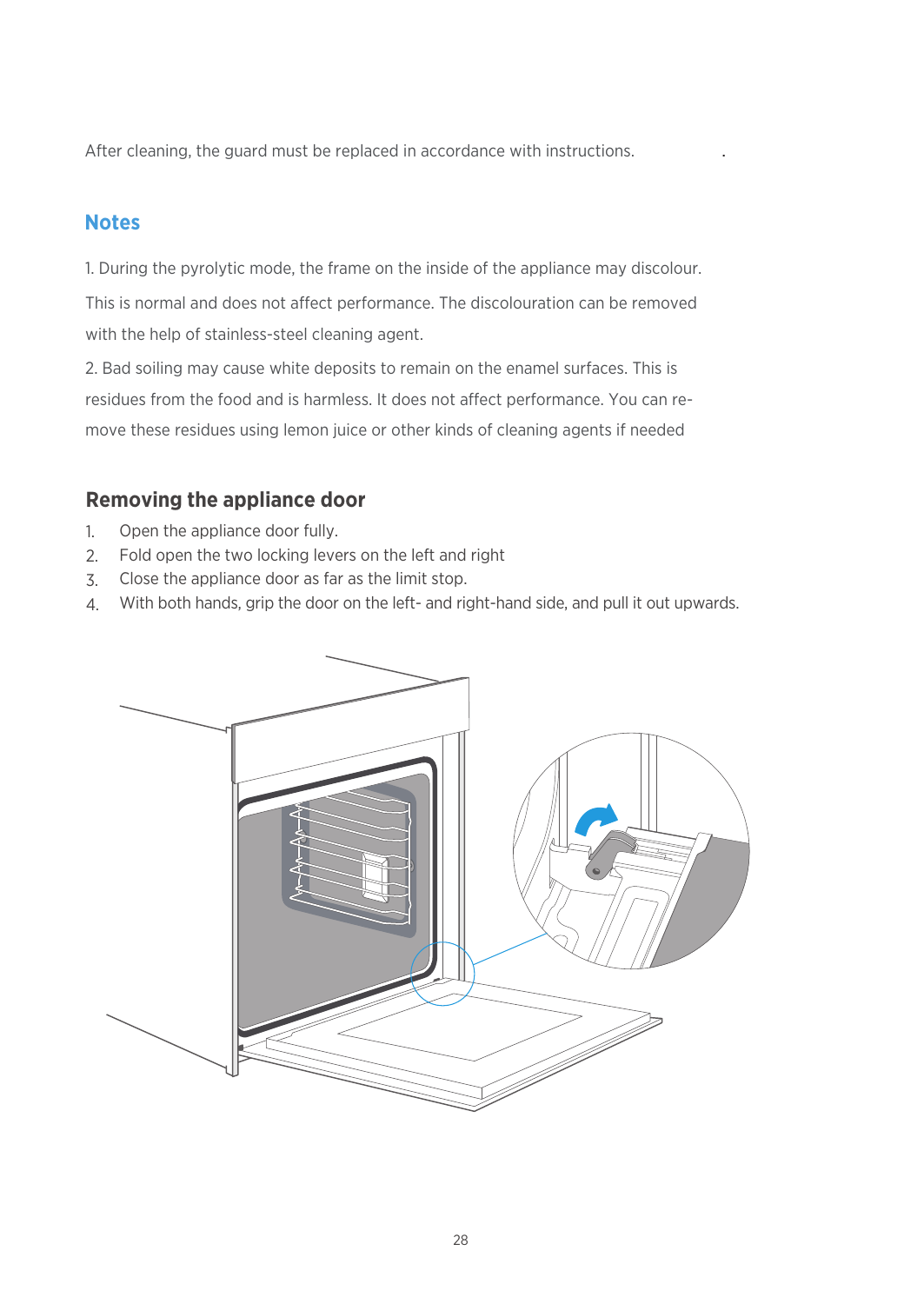#### **Fitting the appliance door**

#### Reattach the appliance door in the opposite sequence to removal.

- When attaching the appliance door, ensure that both hinges are placed right onto 1. the installing holes of the front panel of the cavity. Ensure that the hinges are inserted into the correct position. You must be able to insert them easily and without resistance. If you can feel any resistance, check that the hinges are inserted into the holes right.
- Open the appliance door fully. While opening the appliance door , you can make 2. another check if the hinges are onto the right position . If you make the fitting wrong , you will not be able to make the appliance door fully opened. Fold both locking levers closed again.
- Close the cooking compartment door. By the same time , we warmly recommend 3.you to check one more time , if the door is onto the right position and if the ventilation slots are not half-sealed .

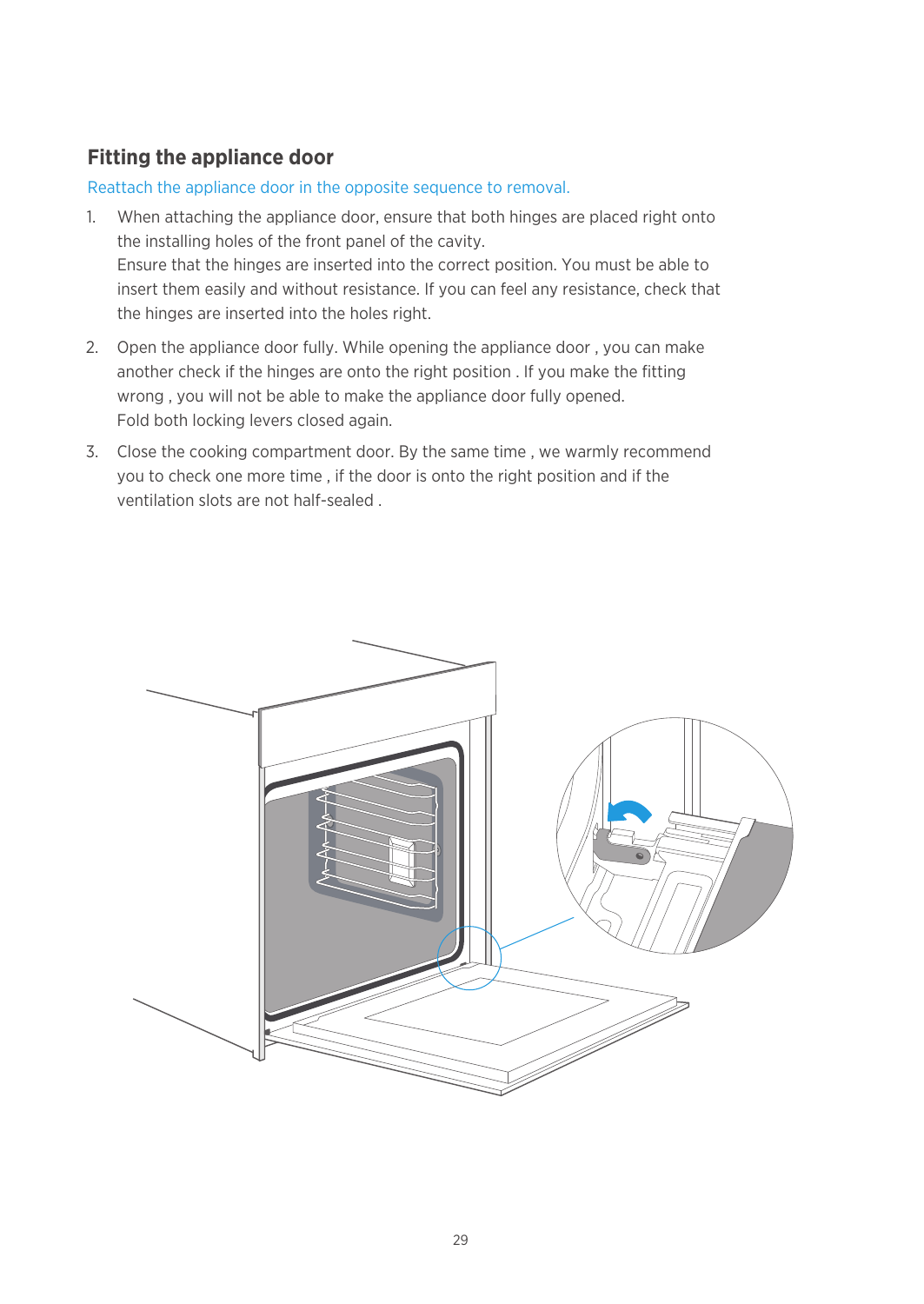#### **Removing the door cover**

The plastic inlay in the door cover may become discolored. To carry out thorough cleaning, you can remove the cover.

Remove the appliance door like instructed above.

- Press on the right and left side of the cover. 1.
- 2. Remove the cover.
- After removing the door cover , that rest parts of the appliance door can be easily taken 3. off so that you can go on with the cleaning. When the cleaning of the appliance door has finished , put the cover back in place and press on it until it clicks audibly into place.
- Fitting the appliance door and close it. 4.



#### **Caution!**

While the appliance door is well installed, the door cover can also be taken off, by this time.

- 1. Removing the door cover means to set the inner glass of the appliance door free, the glass can be easily moved and cause damage or injury.
- As removing the door cover and inner glass means to reduce the overall weight of 2. the appliance door. The hinges can be easier to be moved when closing the door and you may be trapped. Keep your hands away from the hinges.

Because of the 2 points above, we strongly recommend you not to remove the door cover unless the appliance door removed. Damage caused by incorrect operation is not covered under warranty.

#### **Rails**

When you want have a good cleaning for the rails and cavity, you can remove the shelves and clean it. In this way your appliance will retain its appearance and remain fully functional for a long time .

- 1. Pull the front part of the side rails horizontally to the opposite direction until the fea  $$ ture  $\bigcirc$  gets out ; Later on you can remove the shelves out like the picture below.
- To put the side rails back to the cavity , to make the back part of the shelves insert 2. into the holes of cavity rightly first of all, then insert the feature  $\bigcirc$  back into the cavity.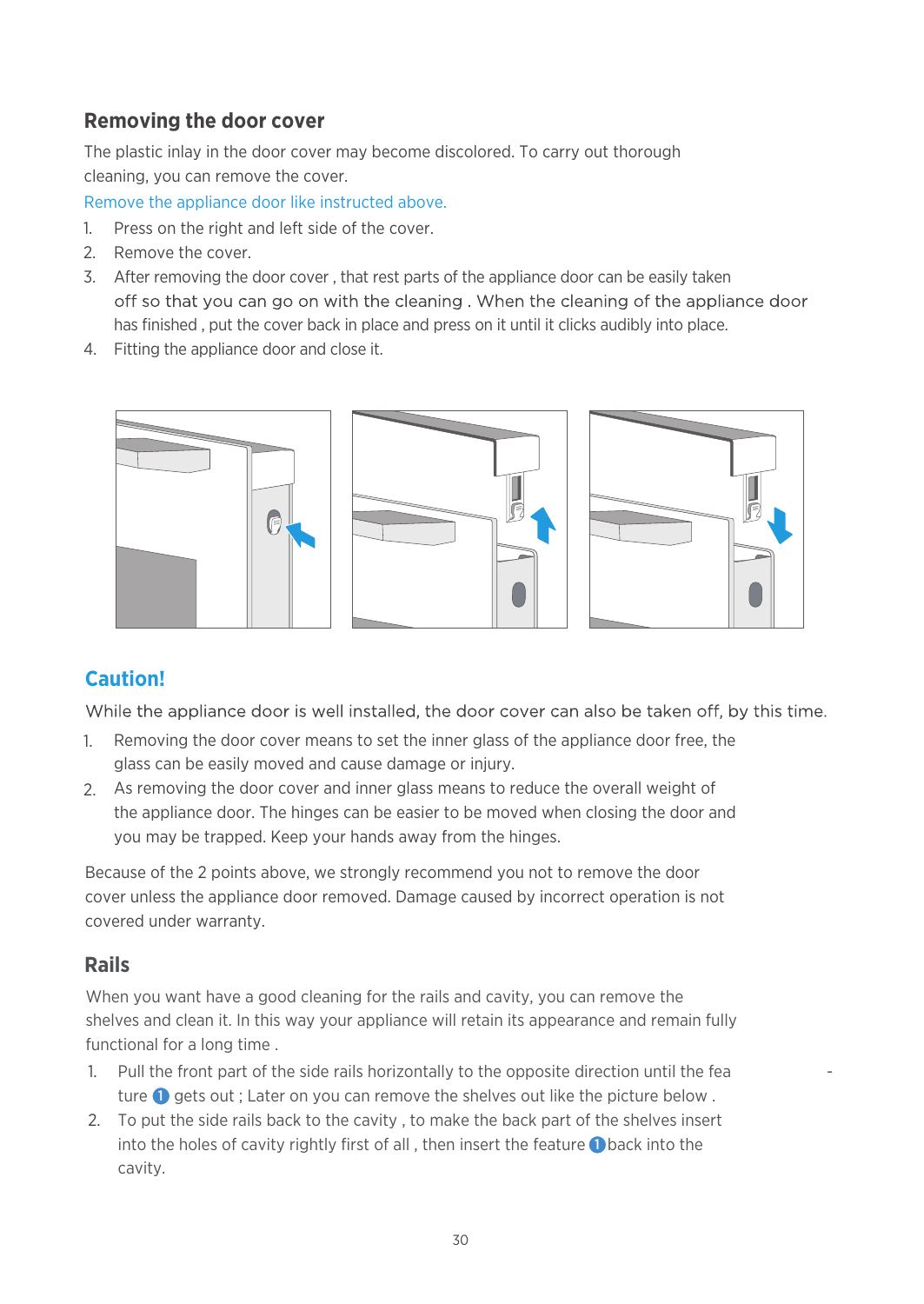

### **Fix the telescopic runners ( take the left side for example same for right side)**

- 1. Put the point A and B of the telescopic runners horizontally on the outer wire.
- 2. Rotate the telescopic runners anti-clockwise (clockwise for right side )by 90 degrees.
- 
- 3. Push forward the telescopic runners, make the point C buckled onto the lower wire and the point D buckled onto the upper wire.
	-

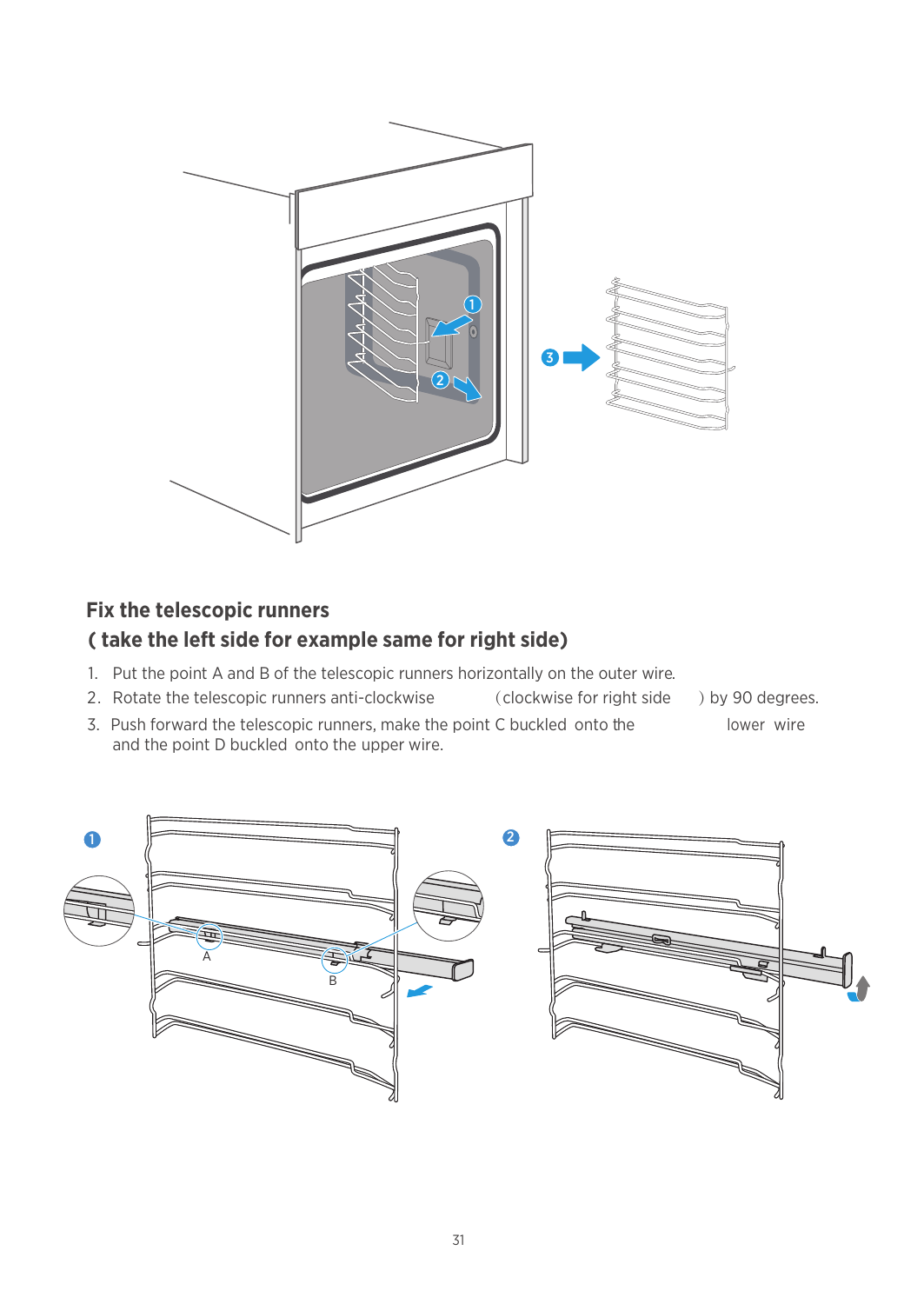

#### **Remove the telescopic runners ( take the left side for example same for right side)**

- 1. Lift up o ne end of the tel escopic runn ers hard.
- 2. Lift up the whole teles copic runners and rem ove backward.



### **APPLIANCE DOOR**

With good care and cleaning, your appliance will retain its appearance and remain fully functional for a long time to come. This will tell you how to remove the appliance door and clean it.

For cleaning purposes and to remove the door panels, you can detach the appliance door. The appliance door hinges each have a locking lever.

When the locking levers are closed, the appliance door is secured in place. It cannot be detached. When the locking levers are open in order to detach the appliance door, the hinges are locked. They cannot snap shut.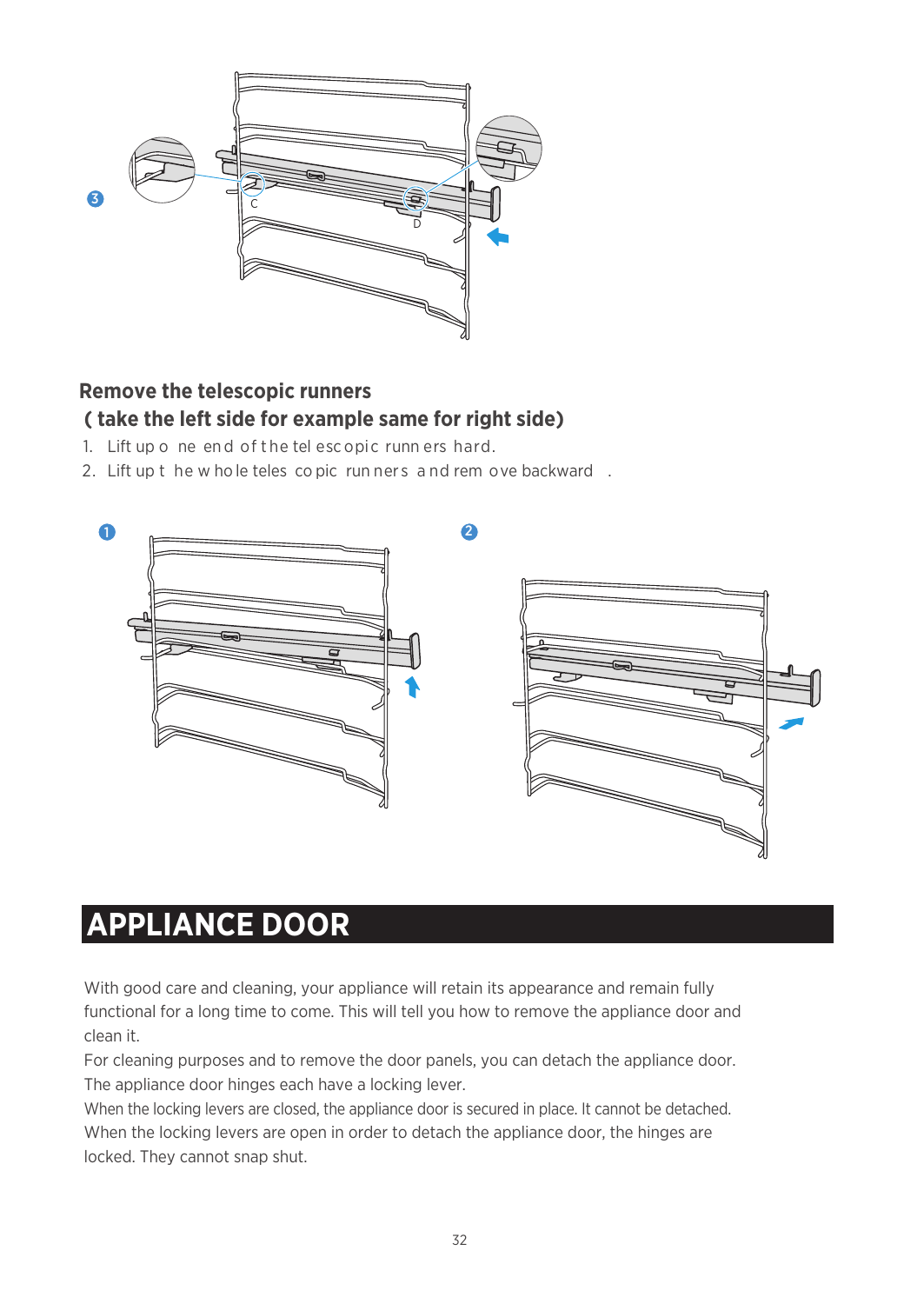

#### **Warning – Risk of injury!**

- If the hinges are not locked, they can snap shut with great force. Ensure that the 1. locking levers are always fully closed or, when detaching the appliance door, fully open.
- The hinges on the appliance door move when opening and closing the door, and you 2.may be trapped. Keep your hands away from the hinges.

#### **Change the power cord**

Position A show the terminal box position on the back of the back outer case and it's closed.

Steps: a. cut off the power, use small flat screwdriver to open two snap 1, 2.

b. use Phillips s crewdriver to take off screws 3, 4, 5and6.

c. change the new power cord , fix the yellow/green wire on  $3$ , brother wire on  $4$ blue wire on 5.

d. twist screw 6 closed the terminal box cover finish the changing.



back outer case terminal box

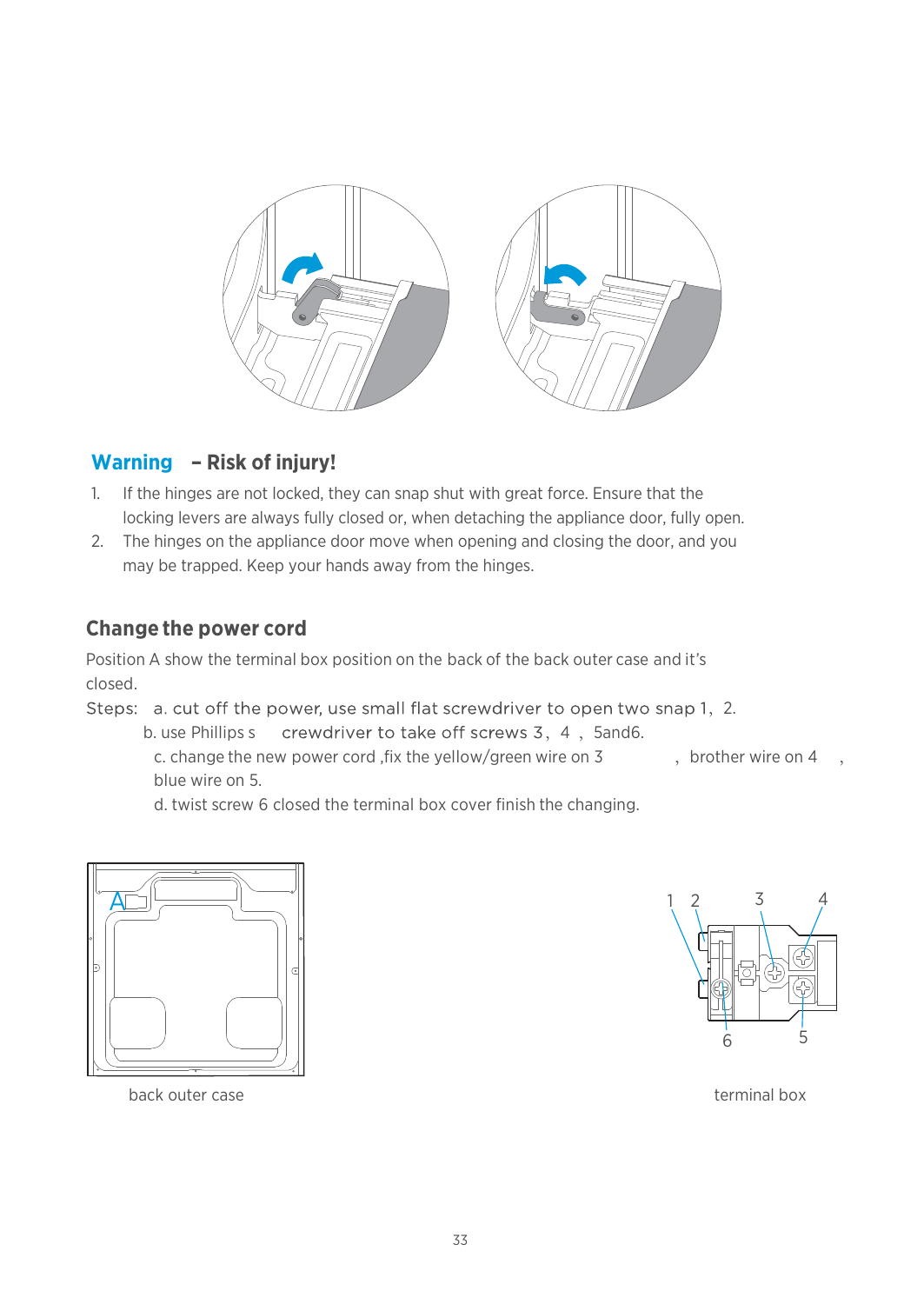### **CURE YOUR APPLIANCE WHEN NEEDED**

If a fault occurs, before calling the after-sales service, please ensure that is not because of incorrect operations and refer to the fault table, attempt to correct the fault yourself. You can often easily rectify technical faults on the appliance yourself. If a dish does not turn out exactly as you wanted, you can find many tips and instructions for preparation at the end of the operating manual.

| <b>Fault</b>                                                                                                           | <b>Possible Cause</b>                                | Notes/remedy                                                                                                                                                                                                                                                                                                                                                                                                                                    |
|------------------------------------------------------------------------------------------------------------------------|------------------------------------------------------|-------------------------------------------------------------------------------------------------------------------------------------------------------------------------------------------------------------------------------------------------------------------------------------------------------------------------------------------------------------------------------------------------------------------------------------------------|
|                                                                                                                        | Faulty fuse.                                         | Check the circuit breaker in the fuse box.                                                                                                                                                                                                                                                                                                                                                                                                      |
| The appliance<br>does not work.                                                                                        | Power cut                                            | Check whether the kitchen light or other kitchen<br>appliances are working.                                                                                                                                                                                                                                                                                                                                                                     |
| Knobs have<br>fallen out of the<br>support in the<br>control panel.                                                    | Knobs have<br>been acci -<br>dentally<br>disengaged. | Knobs can be removed.<br>Simply place knobs back in their support in the<br>control panel and push them in so that they engage<br>and can be turned as usual.                                                                                                                                                                                                                                                                                   |
| Knobs can no<br>longer be<br>turned easily.                                                                            | There is dirt<br>under knobs                         | Knobs can be removed.<br>To disengage knobs, simply remove them from the<br>support.<br>Alternatively, press on the outer edge of knobs so<br>that they tip and can be picked up easily.<br>Carefully clean the knobs using a cloth and soapy water.<br>Dry with a soft cloth.<br>Do not use any sharp or abrasive materials.<br>Do not soak or clean in the dishwasher.<br>Do not remove knobs too often so that the support<br>remains stable |
| Fan does not work all the time in<br>the mode: "Fan Heating"                                                           |                                                      | This is a normal operation due to the best possible heat<br>distribution and best possible performance of the oven.                                                                                                                                                                                                                                                                                                                             |
| After a cooking process a noise<br>can be heard and a air flow in the<br>near of the control panel can be<br>observed. |                                                      | The cooling fan is still working, to prevent high<br>moisture conditions in the cavity and cool down the<br>oven for your convenience. The cooling fan will<br>switch off automatically.                                                                                                                                                                                                                                                        |
| The food is not sufficient cooked<br>in the time given by the recipe.                                                  |                                                      | A temperature different from the recipe is used. Double<br>check the temperatures. The ingredient quantities are<br>different to the recipe. Double check the recipe.                                                                                                                                                                                                                                                                           |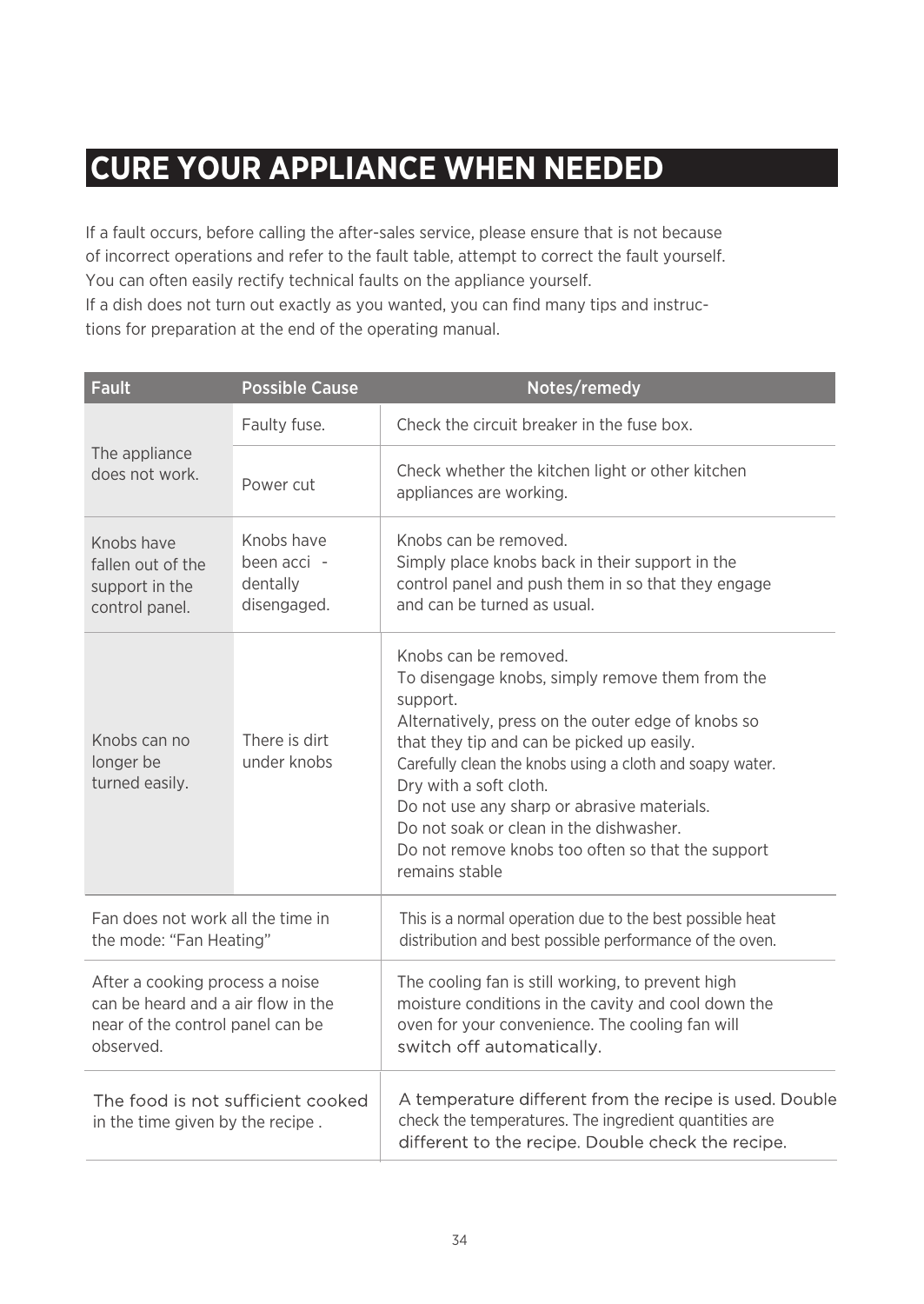| Uneven browning          | The temperature setting is too high, or the shelf level<br>could be optimized. Double check the recipe and settings.<br>The surface finish and or color and or material of the<br>baking ware were not the best choice for the select-<br>ed oven function. When use radiant heat, such as<br>"Top & Bottom Heating" mode, use mat finished,<br>dark colored and light weighted oven ware. |
|--------------------------|--------------------------------------------------------------------------------------------------------------------------------------------------------------------------------------------------------------------------------------------------------------------------------------------------------------------------------------------------------------------------------------------|
| The lamp doesn't turn on | The lamp needs to be replaced.                                                                                                                                                                                                                                                                                                                                                             |

#### **Warning -Risk of electric shock!**

Incorrect repairs are dangerous. Repairs may only be carried out and damaged power cables replaced by one of our trained after-sales technicians. If the appliance is defective, unplug the appliance from the mains or switch off the circuit breaker in the fuse box. Contact the after-sales service.

#### **Maximum operating time**

The maximum operating time of this appliance is 9 hours, to prevent that you forget shot off the power.

#### **Replacing the lamp on the corner of the cavity**

If the cavity lamp fails, it must be replaced. Heat-resistant, 25 watt, 230 V halogen lamps are available from the after-sales service or specialist retailers. When handling the halogen lamp, use a dry cloth. This will increase the service life of the lamp.

### **WARNING**

#### **Risk of electric shock!**

When replacing the lamp, the lamp socket contacts are live. Before replacing the lamp, unplug the appliance from the mains or switch off the circuit breaker in the fuse box.

#### **Risk of burns!**

The appliance becomes very hot. Never touch the interior surfaces of the appliance or the heating elements. Always allow the appliance to cool down. Keep children at a safe distance.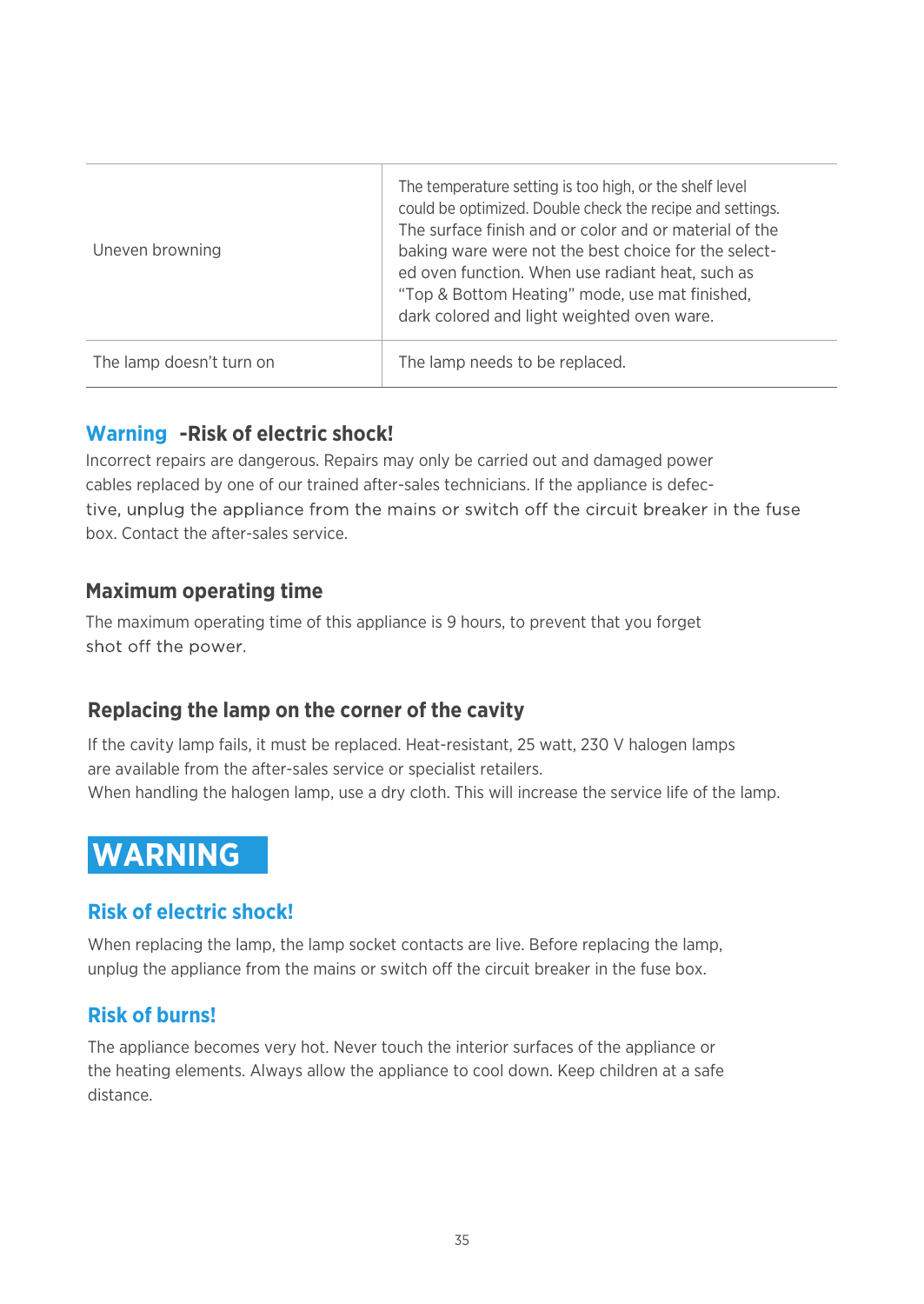- Place a towel in the cold cavity to prevent damage. 1.
- Turn the glass cover anti-clockwise to remove it (Corner lamp); Pull the lateral grid 2. out and then pry the glass cover off slightly by a tool with a flat head (Lateral lamp).
- 3. Pull out the lamp do not turn it.
- 4. Assemble the glass cover back in.
- 5. Remove the towel and switch on the circuit breaker to see if lamp switches on.
- 6. For the lateral lamp, if it works well after the replacement, please remember to put the lateral grid back.



#### **Glass cover**

If the glass cover of the halogen lamp is damaged, it must be replaced. You can obtain a new glass cover from the after-sales service. Please specify the E number and FD number of your appliance.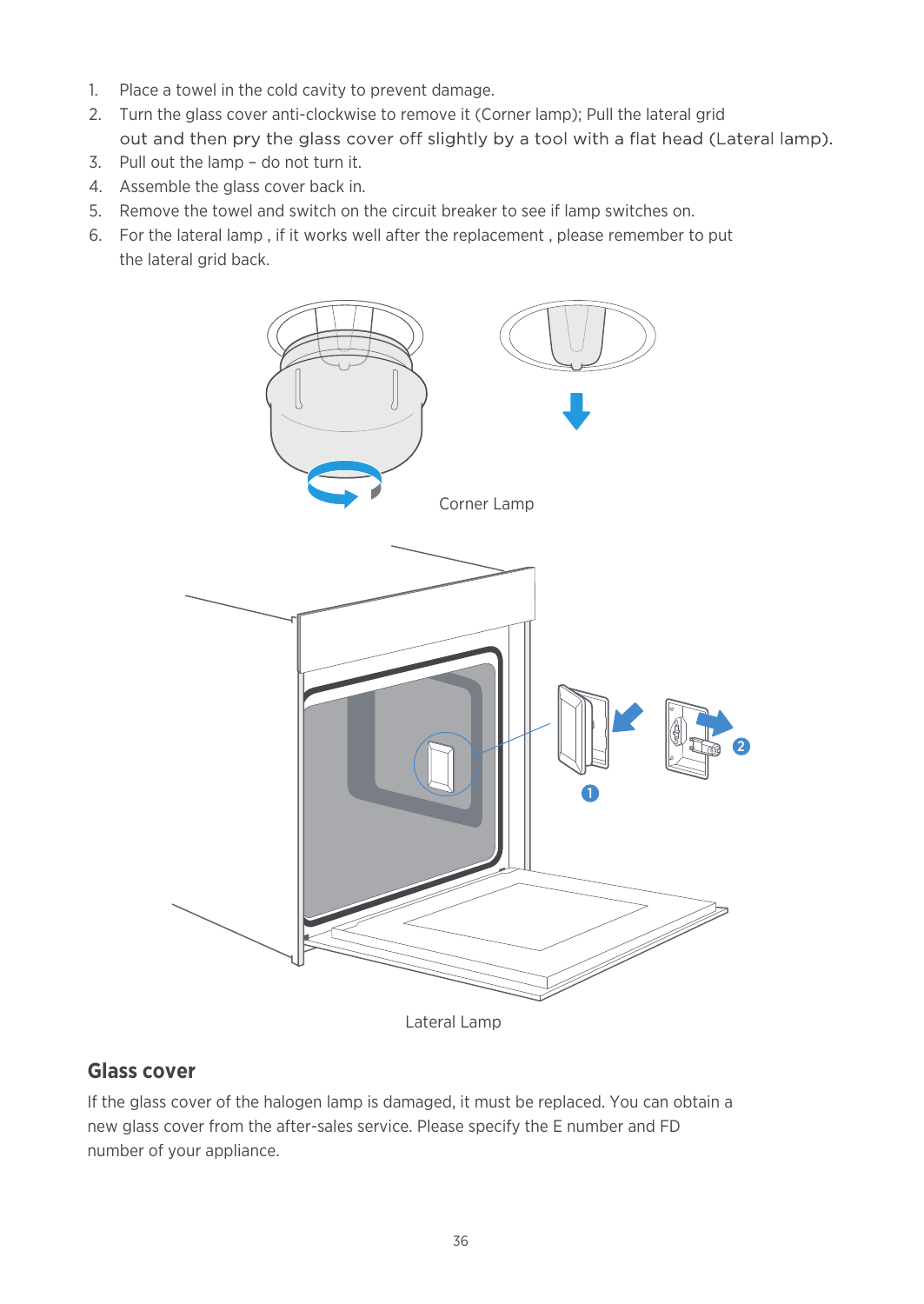### **CUSTOMER SERVICE**

Our after-sales service is there for you if your appliance needs to be repaired. We will always find an appropriate solution. Please contact the dealer where you by this appli ance. When calling us, please give the model number and S/N so that we can provide you with the correct advice. The rating plate bearing these numbers can be found when you open the appliance door.

Model: Rated voltage: Rated frequency: Electric power: MMDO15P 220-240V~ 50Hz-60Hz 2.9 kW



To save time, you can make a note of the model of your appliance and the telephone number of the aftersales service in the space below, should it be required.

|  | <b>MAINTENANCE CARD</b> |  |
|--|-------------------------|--|
|  |                         |  |

| MMDO15P       | Purchasing date  |  |
|---------------|------------------|--|
| Serial number | Purchasing store |  |

#### **Warning**

This appliance shall be installed in accordance with the regulations in force and only used in a well ventilated space.Read the instructions before installing or using this appliance.

#### **Note**

Please note that a visit from an after-sales service engineer is not free of charge, even during the warranty period.

Rely on the professionalism of the manufacturer. You can therefore be sure that the repair is carried out by trained service technicians who carry original spare parts for your appliances.

Above, thank you again for buying Midea Built-in Oven, and we wish that our appliance will bring you delicious food and happy life.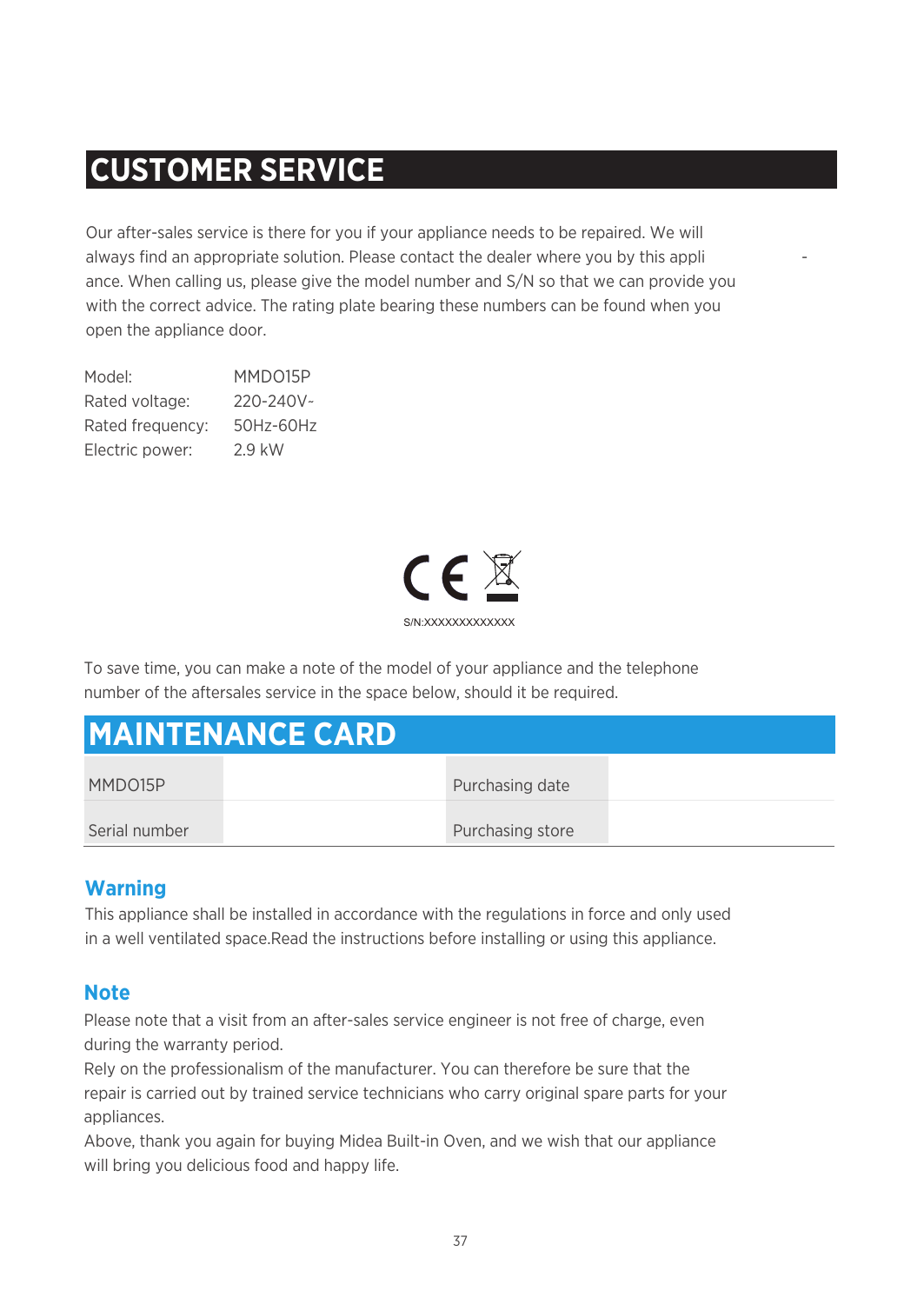## **TIPS AND TRICKS**

| You want to cook your<br>own recipe                                                          | Try to use settings of similar recipes first and optimize<br>the cooking process due to the result.                                                                                                                                                                                         |
|----------------------------------------------------------------------------------------------|---------------------------------------------------------------------------------------------------------------------------------------------------------------------------------------------------------------------------------------------------------------------------------------------|
| Is the cake baked ready?                                                                     | Put a wooden stick inside the cake about 10 minutes<br>before the given baking time is reached. If there is no raw<br>dough at the stick after pulling out, the cake is ready.                                                                                                              |
| The cake loses massive<br>volume during cooling<br>down after baking                         | Try to lower the temperature setting by 10°C and<br>double check the food preparing instructions regarding<br>the mechanical handling of the dough.                                                                                                                                         |
| The height of the cake is<br>in the middle much higher<br>than at the outer ring             | Do not grease the outer ring of the spring form                                                                                                                                                                                                                                             |
| The cake is too brown at<br>the top                                                          | Use a lower shelf level and or use a lower set<br>temperature (this may lead to a longer cooking time)                                                                                                                                                                                      |
| The cake is too dry                                                                          | Use a 10°C higher set temperature (this may lead to a<br>shorter cooking time)                                                                                                                                                                                                              |
| The food is good looking<br>but the humidity inside is<br>too high                           | Use a 10°C lower set temperature (this may lead to a<br>longer cooking time) and double check the recipe                                                                                                                                                                                    |
| The browning is uneven                                                                       | Use a 10°C lower set temperature (this may lead to a<br>longer cooking time).<br>Use the "Top & Bottom Heating" mode on one level.                                                                                                                                                          |
| The cake is less browned<br>on the bottom                                                    | Choose a level down                                                                                                                                                                                                                                                                         |
| Baking on more than one<br>level at the same time:<br>One shelf is darker than<br>the other. | Use a fan assisted mode for baking at more than one<br>level and take out the trays individually when ready. It is<br>not necessary that all trays are ready at the same time.                                                                                                              |
| Condensing water<br>during baking                                                            | Steam is part of baking and cooking and moves normally<br>out of the oven together with the cooling air flow. This<br>steam may condensate at different surfaces at the oven<br>or near to the oven and build water droplets. This is a<br>physical process and cannot be avoid completely. |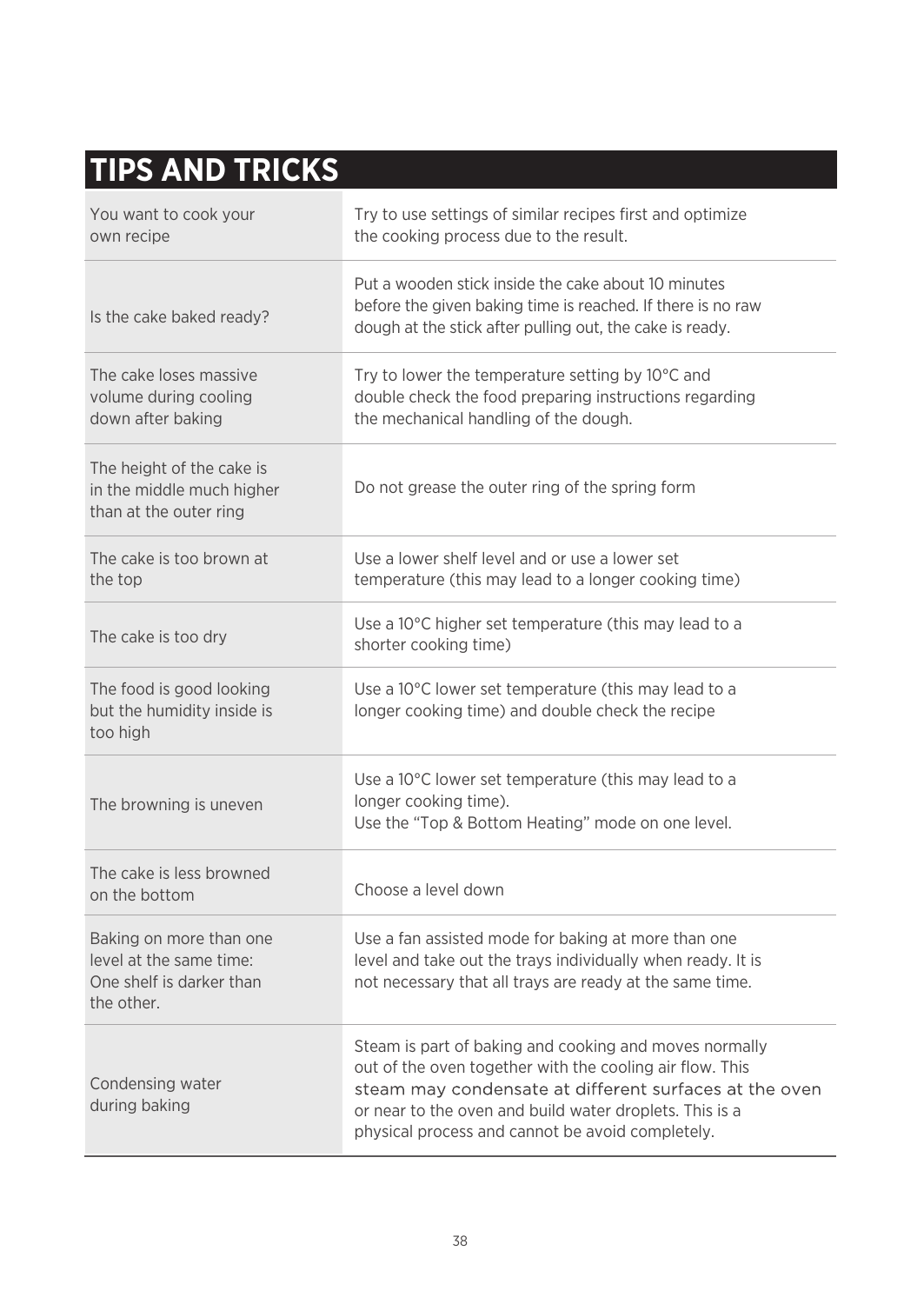| Which kind of baking<br>ware can be used?                                                              | Every heat resistant baking ware can be used. It is<br>recommended not to use aluminum in direct contact with<br>food, especially when it is sour.<br>Please ensure a good fitting between container and lid.                                                                                                                                                                                                                                                                                           |
|--------------------------------------------------------------------------------------------------------|---------------------------------------------------------------------------------------------------------------------------------------------------------------------------------------------------------------------------------------------------------------------------------------------------------------------------------------------------------------------------------------------------------------------------------------------------------------------------------------------------------|
| How to use the<br>grill function?                                                                      | Preheat the oven for 5 minutes and place the food in the<br>level given by this manual.<br>Close the oven door when you use any grilling mode. Do<br>not use the oven when the door is open, except for load /<br>remove / check the food.                                                                                                                                                                                                                                                              |
| How to keep clean the<br>oven during grilling?                                                         | Use the tray filled with 2 liter of water in at level 1. Nearly<br>all fluids drip down from the food placed on the rack will<br>captured by the tray.                                                                                                                                                                                                                                                                                                                                                  |
| The heating element in all<br>grilling modes are switching<br>on and off over the time.                | It is a normal operation and depends on the temperature<br>setting.                                                                                                                                                                                                                                                                                                                                                                                                                                     |
| How to calculate the oven<br>settings, when the weight<br>of a roast is not given by<br>a recipe?      | Choose the settings next to the roast weight and change<br>the time slightly.<br>Use a meat probe if possible to detect the temperature<br>inside the meat.<br>Place the head of the meat probe carefully in the meat,<br>due to the manufacturer instructions.<br>Make sure, that the head of the probe is placed in the<br>middle of the biggest part of the meat, but not in the<br>near of a bone or hole.                                                                                          |
| What happens if a fluid is<br>poured to a food in the<br>oven during the baking or<br>cooking process? | The fluid will boil and steam will arise as a normal<br>physical process.<br>Please be careful, because the steam is hot. See also<br>"Condensing water during baking" for more information.<br>If the fluid contains alcohol, the boiling process will be<br>quicker and can lead to flames in the cavity. Make sure,<br>that the oven door is closed during such kind of<br>processes. Please control the baking or cooking process<br>carefully. Open the door very gentle and only if<br>necessary. |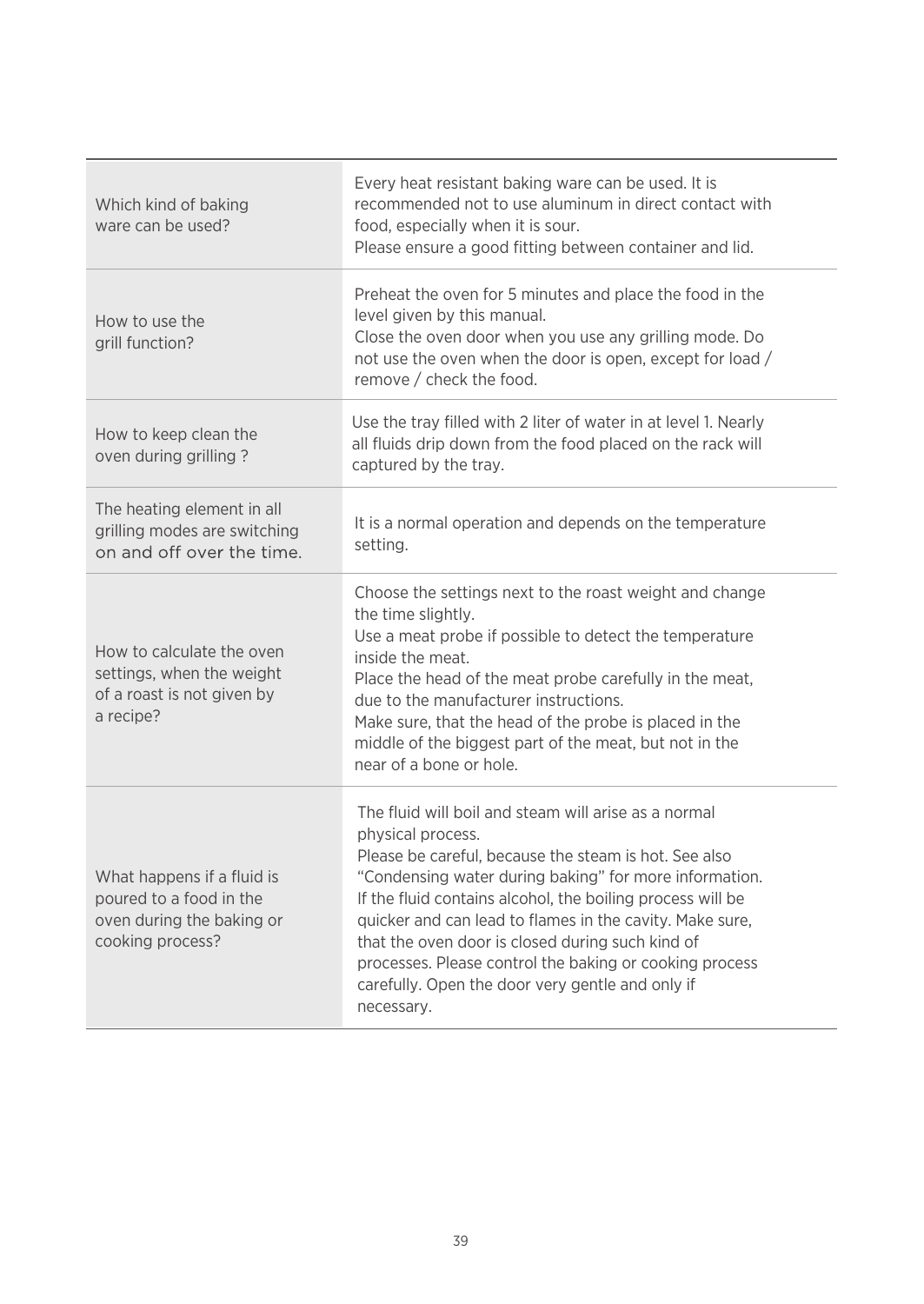#### **TYPICAL RECIPES CAKE** Form Level Mode Temp.in °C Duration in minutes  $\overline{2}$ Co nven tiona l Sponge Cake (simple) Box 170 50 in a Box s hap e with Fan Sponge Cake (simple) Box 1 Co nven tio na  $\vert$  140  $\vert$  70 140 in a Box s hap e Roun d f or  $m \mid 1 \mid$  Co n ven tional Sponge Cake wit h 1 150 50 Fruits in a round F orm with Fan Spon ge C ake with Tray 1 | Conventional 1 140 70 Fruits on a Tray Raisins B rioche Muffin form 2 Conventional 220 p.h.t.:19:00 2 Co nven tiona l 220 Muffins (Yeast Cake) b.t.: 11: 00 Gu gelhu pf 1 150 Tray 1 | Conventional | 150 | p.h.t.:11:00 (with Yea st) b.t.:6 0:00 **Muffins** Muffin form Co nven tiona l 1 160 p.h.t.: 8:3 0 b.t.: 3 0:00 **Muffins** Muffin form 1 Co nven tiona l 150 p.h.t.: 8:3 0 with Fan b.t.: 3 0:00 Appl e Yea st 1 160 Tray 1 | Conventiona | 160 | p.h.t.:10:00 Cake on a Tra y with Fan b.t.: 42:3 0 Wa ter Spon ge Sp ring f or m 1 Co nven tiona l 160 p.h.t.: 9:30 Cake ( 6 Eggs ) b.t.: 41: 00 Wa ter Spon ge Sp ring f or m 1 Co nven tiona l 160 Cake ( 4 Eggs )

| Water Sponge<br>Cake (4 Eggs)  | Spring form |               | Conventional                   | 160 | p.h.t.: 9:00<br>b.t.: 26:00  |
|--------------------------------|-------------|---------------|--------------------------------|-----|------------------------------|
| Water sponge<br>Cake           | Spring form |               | Convention                     | 160 | 35                           |
| Appl e Yeast<br>Cake on a Tray | Tray        | $\mathcal{P}$ | Co nventional<br>with Fan      | 150 | p.h.t.: 8:00<br>b.t.: 42:0 0 |
| He fezo pf<br>$(C$ allah)      | Tray        | $\mathcal{P}$ | Co n ve ntio na l<br>with Fa n | 150 | 40                           |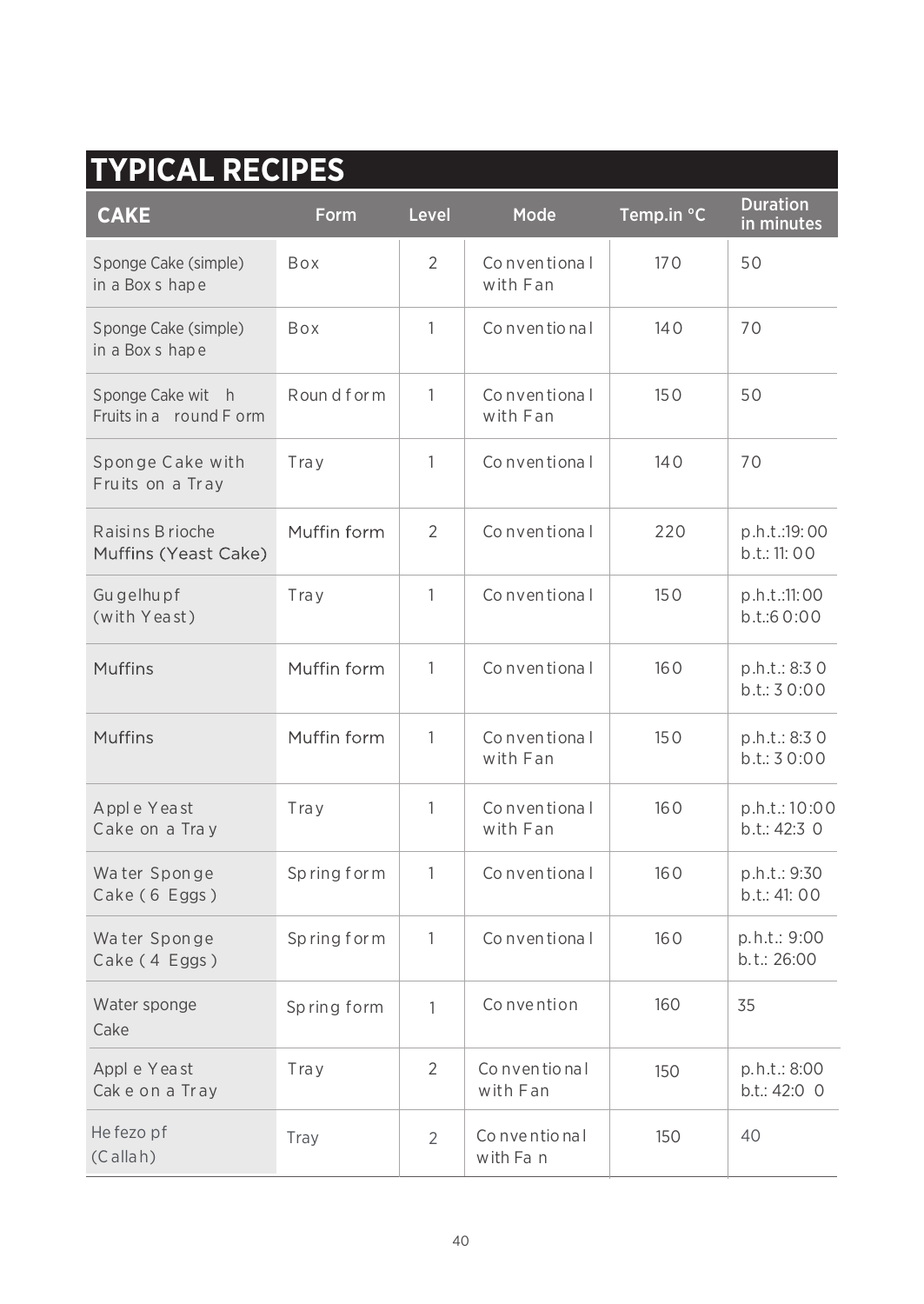| <b>CAKE</b>                             | <b>Form</b> | Level          | Mode                     | Temp.in °C | <b>Duration</b><br>in minutes |
|-----------------------------------------|-------------|----------------|--------------------------|------------|-------------------------------|
| <b>Small Cakes</b><br>20                | Tray        | $\overline{2}$ | Convention               | 150        | 36                            |
| <b>Small Cakes</b><br>40                | Tray        | $2+4$          | Convention               | 150        | p.h.t:10:00<br>b.t.:34:00     |
| Butter Yeast Cake                       | Tray        | 2              | Conventional             | 150        | p.h.t.: 8:00<br>b.t.: 30:00   |
| Shor thread                             | Tray        | $\overline{2}$ | Conventional             | 170        | p.h.t.: 8:00<br>b.t.: 13: 00  |
| Shortbread 2 T rays                     | Tray        | $2+4$          | Conventional<br>with Fan | 160        | p.h.t:8:20<br>b.t.: 12:00     |
| Van illa Cookies                        | Tray        | $\mathcal{P}$  | Conventional             | 160        | p.h.t.: 8:00<br>b.t.: 10:00   |
| Van illa Cookies                        | Tray        | $2 + 4$        | Conventional<br>with Fan | 150        | p.h.t.:8:00<br>b.t.: 14:00    |
|                                         |             |                |                          |            |                               |
| <b>BREAD</b>                            | <b>Form</b> | Level          | Mode                     | Temp.in °C | <b>Duration</b><br>in minutes |
| White B read (1 kg<br>Flour) Box s hape | Box         | $\mathbf{1}$   | Co n ven tio nal         | 170        | p.h.t.: 9:20<br>b.t.: 50:00   |
| White B read (1kg<br>Flou r) Box s hape | Box         | 1              | Conventional<br>with Fan | 170        | p.h.t.: 12:00<br>b.t.: 45: 00 |
| Fresh Pizza (thin)                      | Tray        | $\overline{2}$ | Conventional             | 170        | p.h.t.: 9:30<br>b.t.: 21:00   |
| Fresh Pizza (thick)                     | Tray        | $\overline{2}$ | Conventional             | 170        | p.h.t.: 10:00<br>b.t.: 45: 00 |
| Fresh Pizza (thick)                     | Tray        | $\overline{2}$ | Conventional<br>with Fan | 170        | p.h.t.:8:00<br>b.t.: 41: 00   |

No te : p. h.t m eans pr ehe at tim e, b.t . m eans b aking time .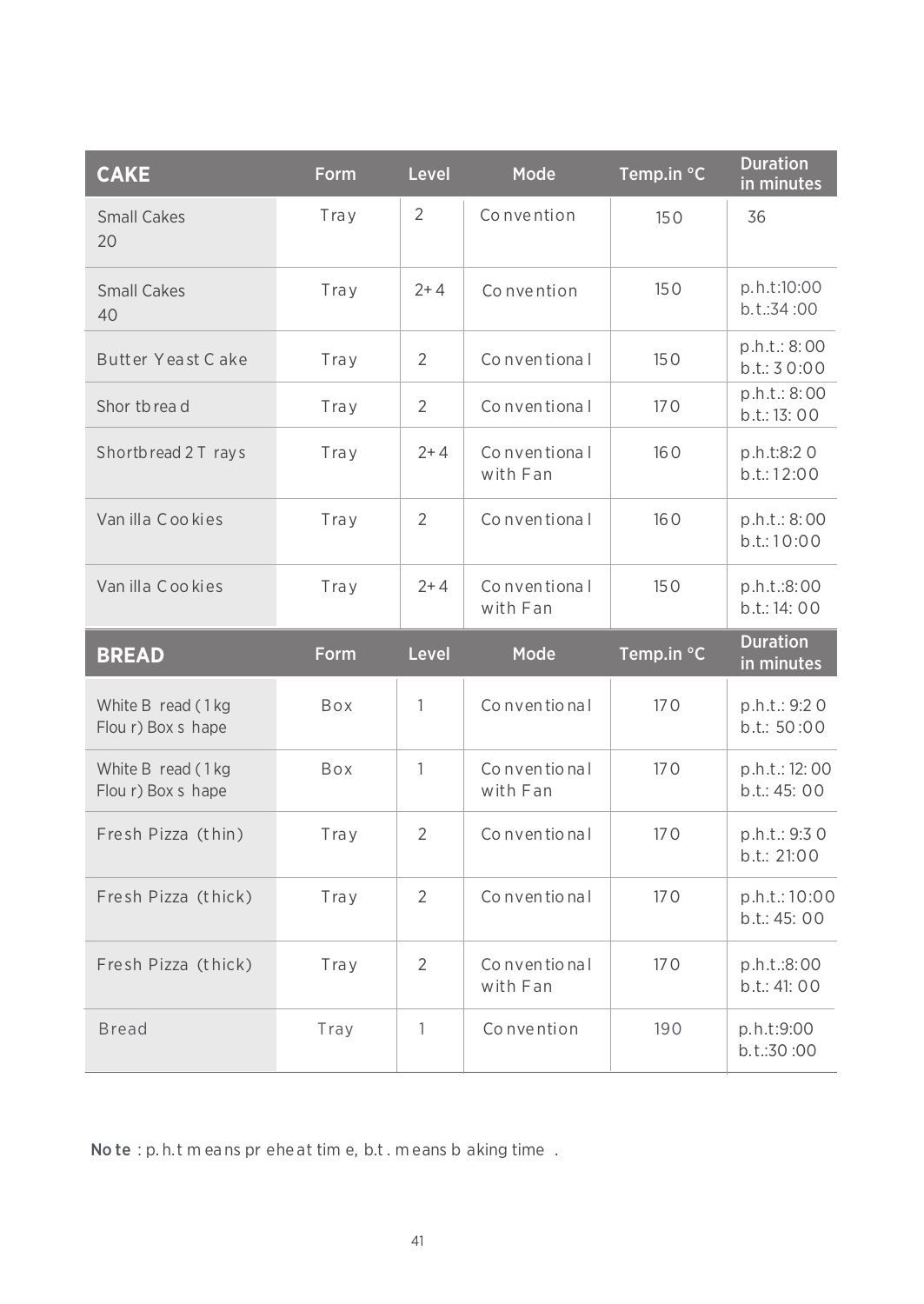| <b>MEAT</b>                       | <b>Form</b> | Level                           | Mode                     | Temp.in °C | <b>Duration</b><br>in minutes |
|-----------------------------------|-------------|---------------------------------|--------------------------|------------|-------------------------------|
| Beef Ten der Loin<br>1.6 KG       | Tray        | $\overline{2}$                  | Double Grill<br>with fan | 180        | 55                            |
| Meatloaf1kg Meat                  | Tray        | 1                               | Conventional             | 180        | 75                            |
| Chicken 1kg                       | Tray        | L2:Rack<br>L1:Tray              | Double Grill<br>with fan | 180        | 50                            |
| Fish (2,5 kg)                     | Tray        | $\overline{2}$                  | Co nventional            | 170        | 70                            |
| Ribs Tomahawk<br>Cooked B.T.      | Tray        | 3                               | Convention               | 120        | 85                            |
| Pork Roast of the<br>neck (1,2kg) | Tray        | 1                               | Convention               | 160        | 82                            |
| Chicken 1,7kg                     | Tray        | L <sub>2</sub> :Rack<br>L1:Tray | Convention               | 180        | 78                            |

| <b>TEST FOOD ACCORDING TO EN 60350-1</b> |                         |                |              |                |           |                 |  |
|------------------------------------------|-------------------------|----------------|--------------|----------------|-----------|-----------------|--|
| <b>RECIPESA</b>                          | <b>Accessories</b>      | F              | $^{\circ}$ C | Level          | Time(min) | <b>Pre-heat</b> |  |
| Sponge cake                              | Springform $\Phi$ 26cm  |                | 170          | 1              | $30 - 35$ | <b>No</b>       |  |
| Sponge cake                              | Springform $\Phi$ 26cm  | $\odot$        | 160          | 1              | $30 - 35$ | N <sub>o</sub>  |  |
| Small cake                               | 1tray                   | $  \copyright$ | 150          | $\overline{2}$ | $30 - 40$ | Yes             |  |
| Small cake                               | 1tray                   |                | 150          | 2              | $40 - 50$ | Yes             |  |
| Small cake                               | 2 trays                 | $\odot$        | 150          | L28L4          | $30 - 35$ | Yes             |  |
| Chee se cake                             | Springform $\Phi$ 26cm  | $ \odot$       | 150          | 1              | $70 - 80$ | No              |  |
| Apple pie                                | Springform $\Phi$ 20 cm |                | 170          | 1              | $80 - 85$ | N <sub>o</sub>  |  |
| Apple pie                                | Springform $\Phi$ 20 cm | $ \odot$       | 160          | 1              | $70 - 80$ | N <sub>o</sub>  |  |
| Brea d                                   | 1tray                   |                | 210          | 1              | $30 - 35$ | Yes             |  |
| Brea d                                   | 1tray                   | $\mathbb{C}$   | 190          | 1              | $30 - 35$ | Yes             |  |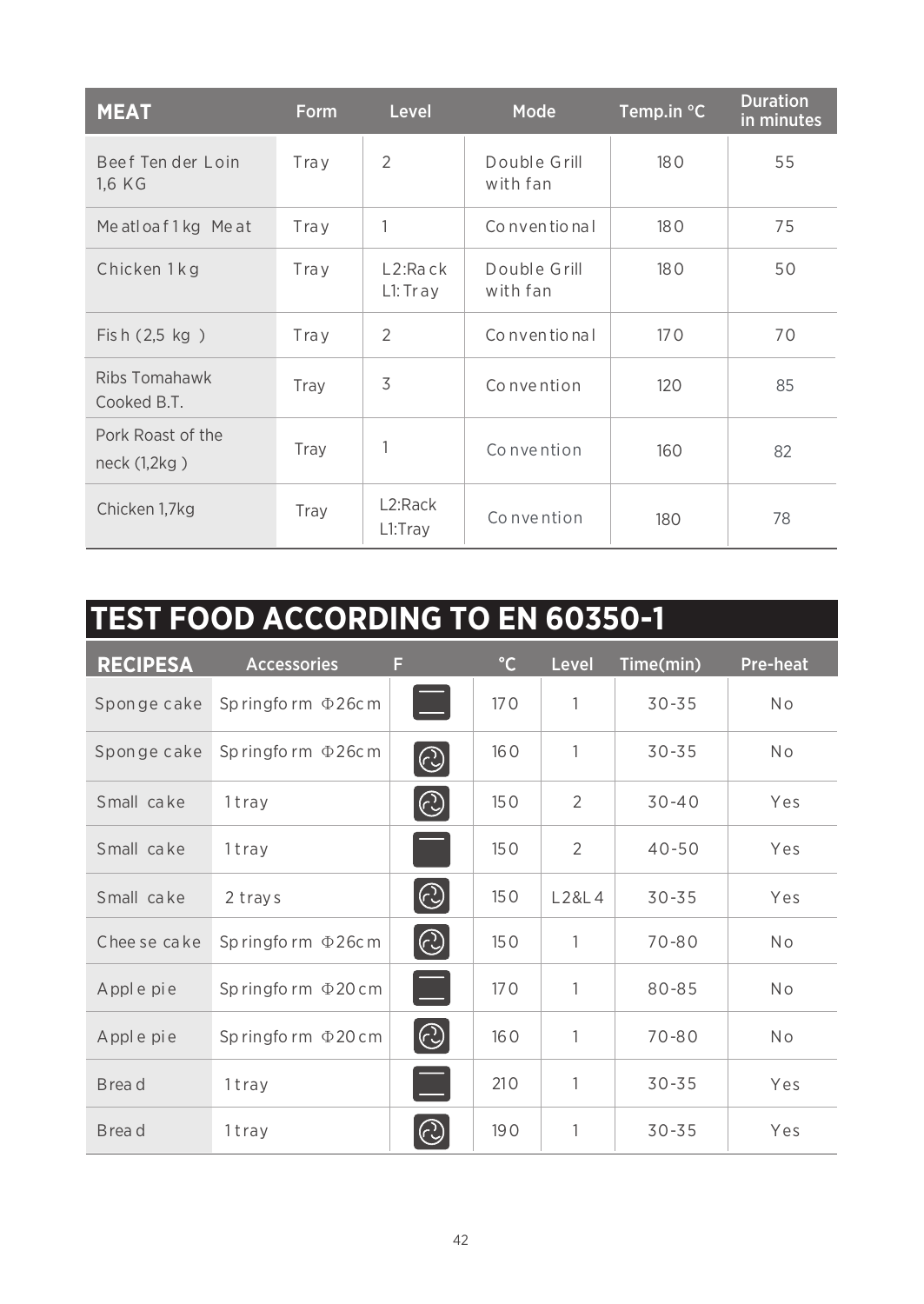| <b>TEST FOOD ACCORDING TO EN 60350-1</b> |                    |                |              |                 |           |                 |  |  |
|------------------------------------------|--------------------|----------------|--------------|-----------------|-----------|-----------------|--|--|
| <b>RECIPESA</b>                          | <b>Accessories</b> | E              | $^{\circ}$ C | Level           | Time(min) | <b>Pre-heat</b> |  |  |
| Toa st                                   | Rack               | $-\frac{1}{2}$ | Max          |                 | $6 - 8$   | Yes 5min        |  |  |
| chicken                                  | Rack & tray        | $\odot$        | 180          | Rack 2<br>Trav1 | 75-80     | Yes             |  |  |

- 1. In chicken recipe, begin with the backside on top and turn the Chicken after 30 min. to the top side
- Use a dark, frosted mold and place it on the rack 2.
- Take out the trays at the moment, when the food is ready, even when it is not at the 3. end of the given baking time.
- Choose the lower temperature and check after the shortest time, given in the table. 4.
- 5. If using the tray to capture fluids dripping from the food placed on the rack during any grilling mode, the tray should be set to level 1 and filled with some water.
- The burger patties should turned around after 2/3 of the time. 6.

### **ENERGY EFFICIENCY ACCORDING TO EN 60350-1**

#### Please note the following information:

- The m ea sure me nt is ca rried o ut in the "ECO" mod e to d etermi ne t he data regarding 1. the force d air m ode and t he label- clas s
- The m ea sure me nt is ca rried o ut in the "Top & Bottom He ating" m ode to determi ne 2. the data regarding t he con ven tio nal m ode
- Dur ing t he m eas ure me nt o nly t he necess ary acc esso ry is in t he c avity .All other parts 3. ha ve to be remove d
- 4. The oven is installed as des cribed in the installation guide and pla ced in the middle of the ca bine t
- 5. It is n ecess ary for the me asure ment to clos e the doorlike in the hou sehold, even when the cable dist urbs the sealing function of the gasket d uring the measure ment. To make sure, that there are no negative effects regarding the disturbed sealing due to the ener gy d ata, it is necessa ry to clos e the doo r carefully d uring the measurement. It is m ay be required to use a t ool to guaranty the s ealing of the gasket like in the hou seho ld, wher e no c able distu rbs th e sealing f un ctio n.
- 6. The determination of the cavity v olume c arried out for the usage "Defrost" as described on page 14. To ensure an efficient use of the oven, all accessories including sid e-rac ks are removed.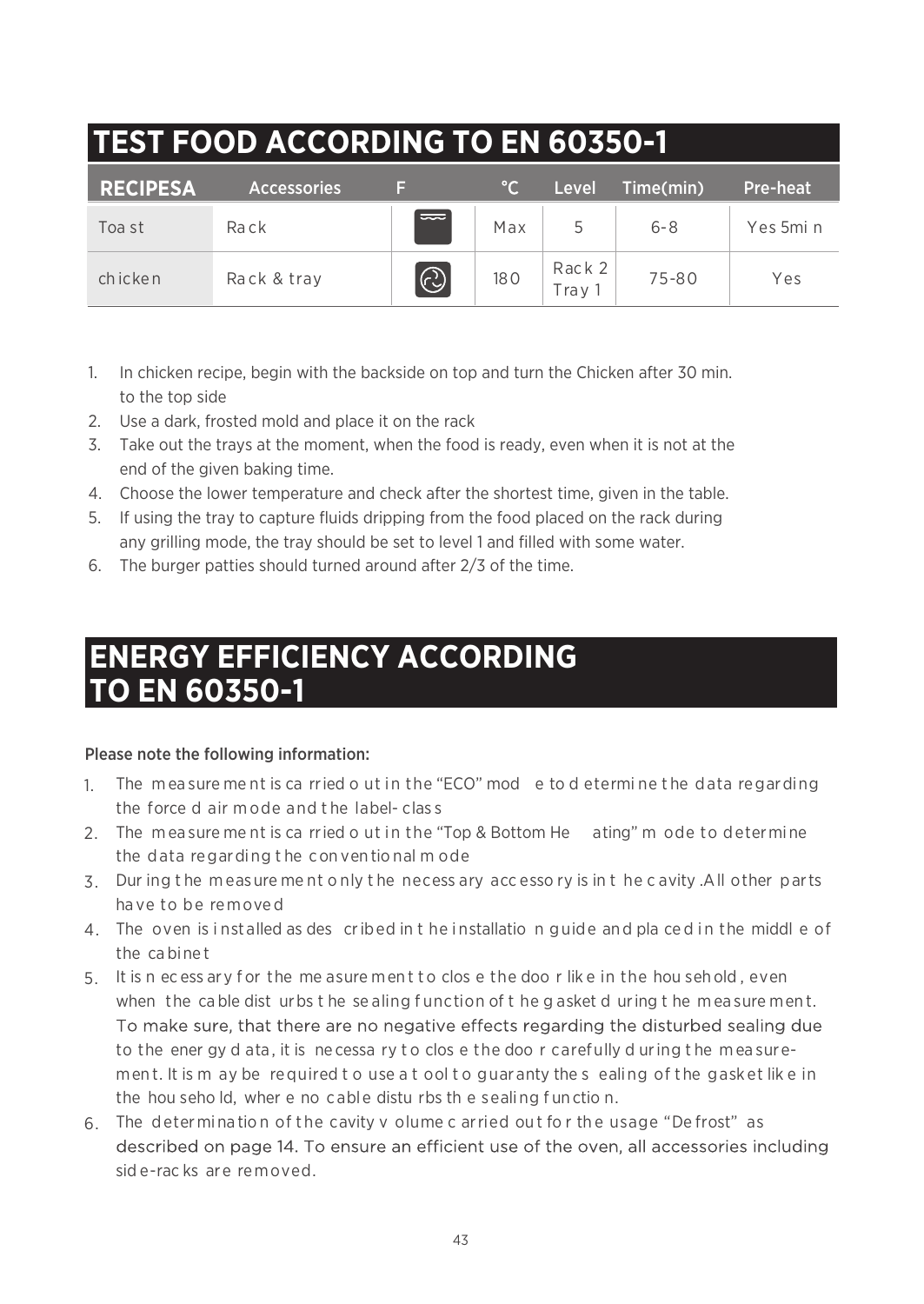## **COOKING BY ECO MODE**

#### **ECO mode is heat by bottom and ring heater, with this mode you can save energy during cooking.**

| <b>RECIPES</b>       | <b>Accessories</b>        | $\overline{C}$ | Level | Time(min) | <b>Pre-heat</b> |
|----------------------|---------------------------|----------------|-------|-----------|-----------------|
| Challah              | 1 tray                    | 180            |       | $45 - 50$ | No.             |
| Pork Roast           | 1 tray                    | 200            | 1     | 80-85     | No.             |
| Clafouti Cherry Cake | Round form                | 200            | 1     | 55-60     | No.             |
| Beef Roast 1.3kg     | 1 trav                    | 200            | 1     | 80-85     | No.             |
| <b>Brownies</b>      | Rack and glass plate      | 180            | 1     | 55-60     | No.             |
| Potato Gratin        | Rack and round plate      | 180            |       | 65-70     | No              |
| Lasangne             | Rack and glass plate      | 180            |       | 75-80     | No.             |
| Cheese Cake          | Springform<br>$\Phi$ 20cm | 160            |       | 80-90     | No              |

| <b>DATASHEET</b><br>(EU 65/2014 & EU 66/2014) |               |
|-----------------------------------------------|---------------|
| Midea 7NP30E0-7NP30T0                         |               |
| Mass of the Oven                              | 42kg          |
| No of Cavities                                |               |
| Heat Source                                   | Electric      |
| Usable Volume                                 | 72L           |
| ECelectric, cavity (Conventional)             | 1.06kWh/cycle |
| ECelectric, cavity (Forced Air)               | 0.69kWh/cycle |
| <b>EEICavity</b>                              | 81.9          |
| Energy Efficiency Class (A+++ to D)           | $A+$          |

#### **Note**

All oven modes described on Page 9 and 15 are main functions of the oven.